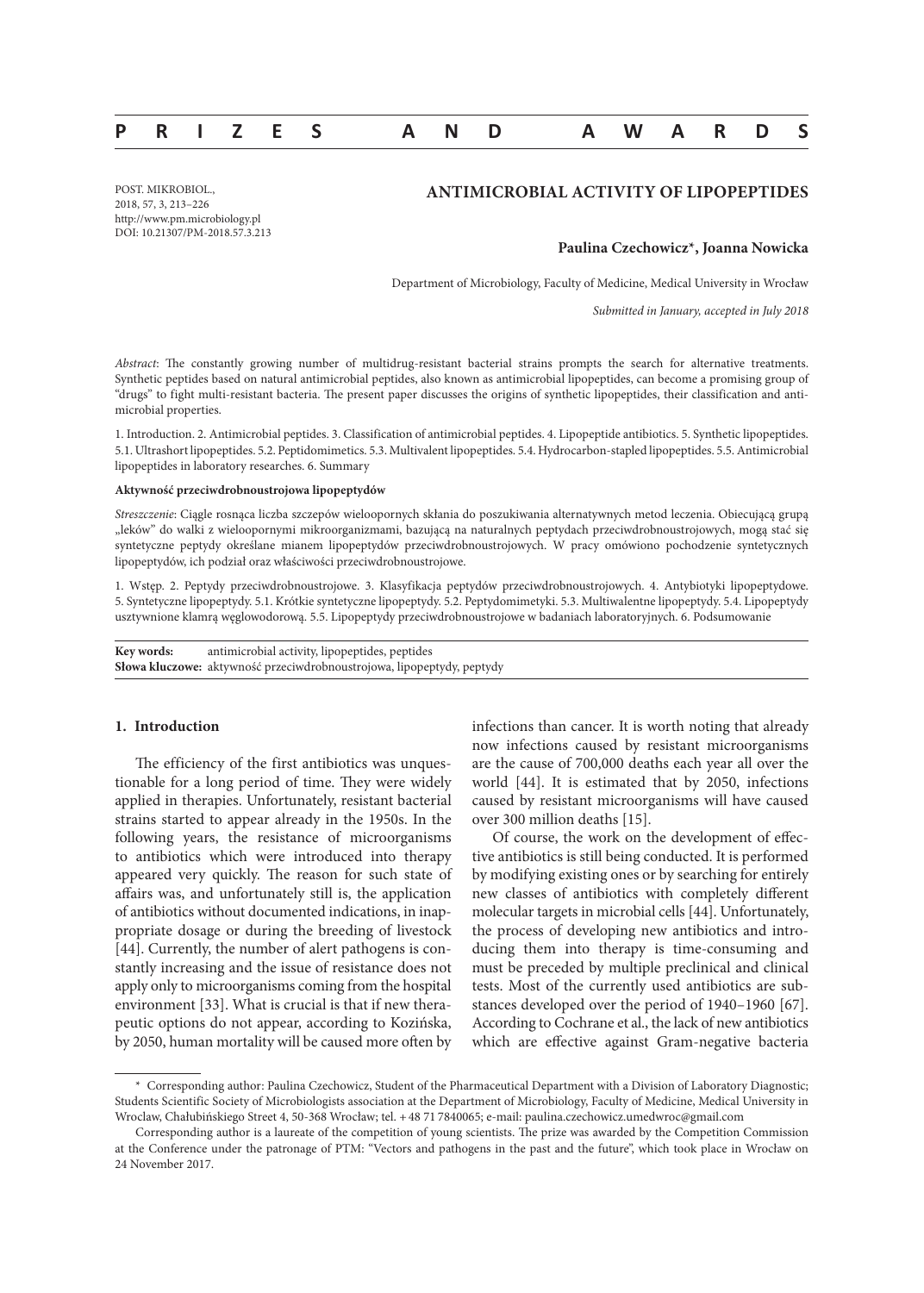is particularly alarming [15]. Especially emphasised by the author is the fact that in the last 50 years, only a few antibiotics (e.g. linezolid or daptomycin) have been approved for the treatment of systemic infections, which, unfortunately, are effective only against Grampositive bacteria [15].

Despite noticeable progress in medicine and pharmacy, infection therapy is still difficult. The acquisition of new resistance mechanisms by sensitive bacterial cells and constantly increasing number of multidrugresistant strains prompts the search for alternative treatment methods, which would be effective in the treatment of infections caused by multi-drug resistant strains. It is hoped that antimicrobial peptides (AMPs), may become an effective weapon in the fight against resistant microorganisms and the biofilm produced by them [17, 33]. Being compounds of natural origin, they can be a valuable base for obtaining new synthetic drugs with broad antimicrobial spectrum [33] and completely different, mechanism of action [67] compared to the available antibiotics. Different mechanism of action, as well as new molecular targets in microbial cells, may become particularly important in the context of the slower appearance and development of microbial resistance during their clinical application.

Synthetic peptides, known as antimicrobial lipopeptides may become a promising group of compounds deployed to combat multidrug-resistant microorganisms, based on natural antimicrobial peptides. Like natural peptides they have a broad spectrum of activity, both antibacterial, with activity against Gram-positive and Gram-negative bacteria, and antifungal [15].

## **2. Antimicrobial peptides**

Lysozyme, a cationic protein discovered in 1922 by Alexander Fleming, is presently considered to be the first AMP [78]. Further research on AMPs dates back to 1939, when gramicidin was discovered. This peptide was isolated from *Bacillus brevis* and was characterised by good efficacy in relation to Gram-positive bacteria [5]. There were reports on the effectiveness of gramicidin in topical application (healing of wounds and ulcerations) and its toxicity in intraperitoneal application [5].

In 1941 tyrocidine, which demonstrated activity against both Gram-positive and Gram-negative bacteria, was discovered [5]. In the 1950s Skames and Watson obtained leukine, while Hirsch and Cohen phagocytin. Both proteins were isolated from rabbit leukocytes [33].In subsequent years, antimicrobial peptides were described in moth (cecropin), plants (thionins), crabs (tachyplesins) and mammals (defensins) [33]. Defensins isolated in 1956 were considered the first AMPs derived from animals [5]. Magainins, cationic peptides, were discovered in the 1980s in frogs by Zasloff et al. [33, 59, 82]. In the organisms of these amphibians, peptides play a protective role – they protect their skin against microorganisms, especially bacteria found in water [41]. They are secreted by frogs as a result of being wounded [33]. In order to obtain frog peptides in laboratory conditions, after stimulating frogs (e.g. with norepinephrine) their skin secretion, after collection and extraction, is separated through chromatography to obtain pure compounds [41].

Currently, many peptides are isolated from insect organisms, mainly bees, where they are a component of their immune system. From the haemolymph of these insects' larvae, subjected to chromatographic separation, pure peptides are obtained [41].

There is intensive ongoing research on new peptides, determination of their structure, properties or modes of action [41]. Databases [30], in which information is collected about peptides, their structure, properties, scope of activity or functions provide an opportunity to obtain new synthetic peptides [59].

Antimicrobial peptides are a naturally occurring group of natural compounds. In the peptide database, The Antimicrobial Peptides Database, by mid-February 2018, 2884 peptides had been described, of which 333 are bacteriocins, 4 were isolated from archaeons, 8 from protists, 13 from fungi, 342 were isolated from plants and 2184 are animal peptides [30]. AMPs are produced both by prokaryotes and eukaryotes. In addition, they are an important element of the immune system in eukaryotes [17].

It is believed that besides the destruction of microorganisms by phagocytes, peptides are the oldest element of immunity [79]. In human body they are part of the innate immune system [47], they form the first line of defence on the skin and mucous membranes, they are found in saliva, and they are mainly produced by keratinocytes of the stratum corneum, neutrophils and sweat glands [8]. The lacrimation is a rich source of AMPs. Their high level is also found in the small intestine [47]. They are involved in the elimination of pathogenic microorganisms, but also in the control of the microbiota of our body. AMPs can neutralize endotoxins as well as exert an immunomodulatory effect the immune system [81]. Increased secretion of natural antimicrobial peptides is observed in the area of inflammation resulting from infection [17].

Antimicrobial peptides may have a different secondary structure, but generally contain from 12 to 50 amino acid residues with a molecular weight of 2–10 kDa and net positive charge, which is associated with basic amino acids occurring in their structure [47, 61, 80]. Most peptides are cationic peptides [81]. The spectrum of their antimicrobial activity includes bacteria (both Gram-positive and Gram-negative), viruses,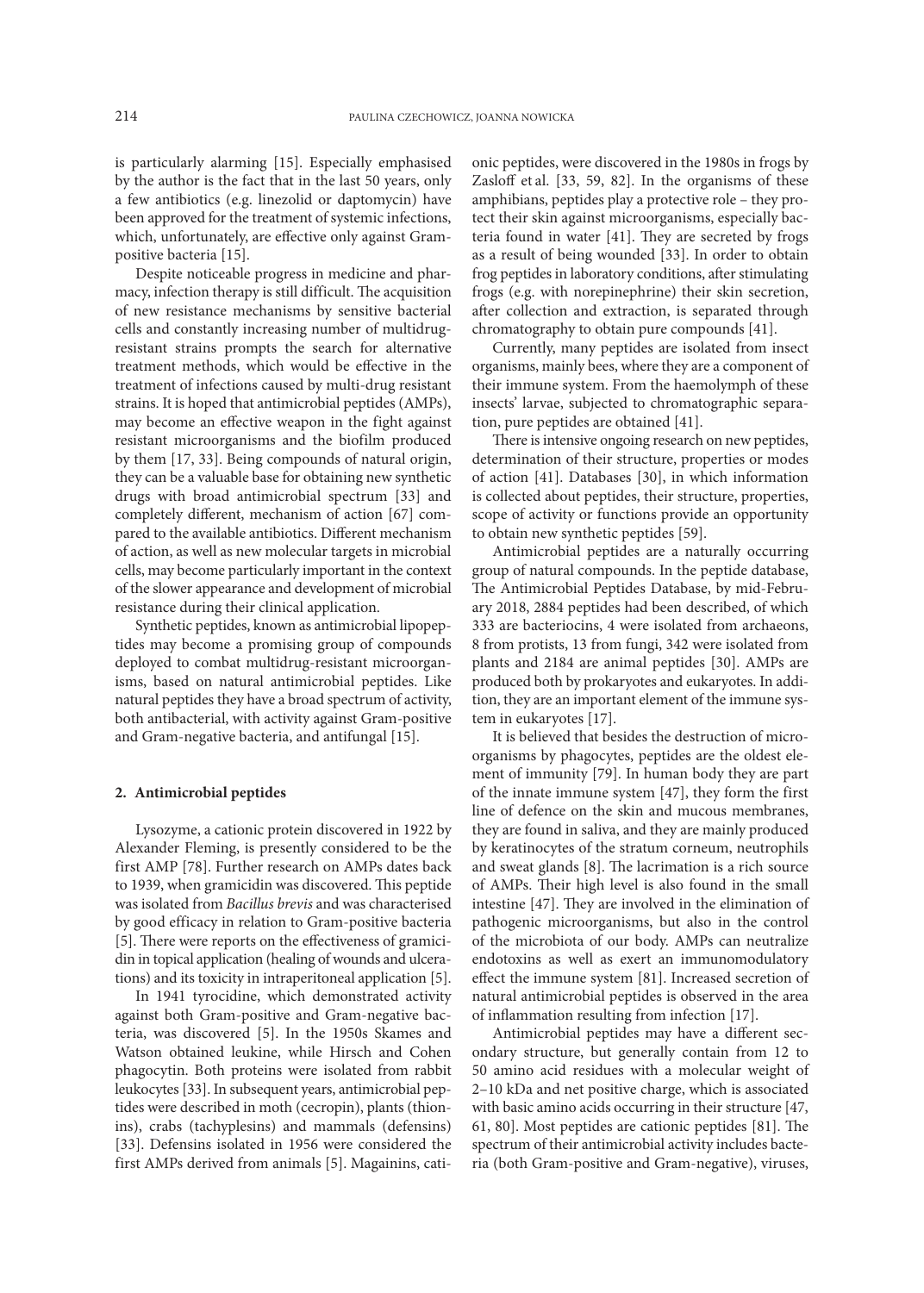fungi as well as protozoa [17, 36, 61, 67]. In the case of some AMPs, antitumor [61] and immunomodulatory activities have also been found. In addition, AMPs may stop the tissue destruction process under the influence of enzymes of microorganisms, as well as accelerate the wound healing process [17].

AMPs interacts with the cell membrane of the pathogen leading to its destabilisation and cell lysis. Other mechanisms of action of peptides include the cessation of DNA replication process and protein expression, as well as the escape of adenosine triphosphate [59]. Peptide molecules with net positive charge interact with the negatively charged cell membrane, mainly through electrostatic interactions [59]. In Gram-positive bacteria, antimicrobial peptides are attracted by anionic groups present in peptidoglycan and are bound to negatively charged lipids located on the outer side of the cell membrane [11, 59]. In Gram-negative ones, they become bound to lipopolysaccharide [11].

On the basis of the research on the manner in which antimicrobial peptides penetrate the membrane, 4 mechanisms were identified: barrel stave, carpet, toroidal pore (or worm-hole) and disordered toroidal pore. In the first one there is accumulation of AMPs in such a way that the non-polar parts cover the membrane lipids, and their hydrophilic part forms a kind of gap; the whole accumulation resembles the shape of barrel staves or of a barrel made of staves. The peptides are arranged perpendicular to the surface of the membrane, and the "holes" created in the membrane cause leakage of cellular components. In the AMPs carpet mechanism they lay parallel to the membrane, covering it evenly, like a carpet, and by exerting pressure on it, they lead to disrupting its continuity. Detergents work similarly. In the third mechanism of action of peptides, when they are bound to the membrane, membrane lipids bend in the shape of a ring. The peptides become bound to the polar heads of lipids [59, 61, 79, 83]. In the rarest, fourth way in which antimicrobial peptides penetrate through the membrane, i.e. during the formulation of "disordered ring pores", peptides are located in the membrane at various angles [83].

### **3. Classification of antimicrobial peptides**

There are several AMPs classification systems. They take into account, among others, the source of peptides or their molecular properties. The most commonly used system is based on the amino acid sequence and secondary structure and divides peptides into the following classes [11, 41, 61, 79]:

- linear α-helical peptides,
- peptides rich in cysteine residues,
- peptides with a β-sheet structure,
- peptides containing a predominant number of amino acids of one type, e.g. glycine, histidine and / or proline,
- peptides containing rare, modified amino acids [11].

In addition, it is worth mentioning the criterion for classifying antimicrobial peptides based on their function. Here, we can also distinguish three groups: peptides which destroy cell wall structure, peptides which bind elements and peptides which destructively affect bacterial membranes [33].

### **4. Lipopeptide antibiotics**

The object of interest for this study is the group of compounds constituting one of the classes of AMPs, referred to as lipopeptides. These compounds currently have the largest potential for effective action against multi-resistant microorganisms [43, 53]. However, it is impossible to talk about them, not to mention natural lipopeptides, most of which are already included in lipopeptide antibiotics, and several are used in clinical practice, such as daptomycin or polymyxin.

Lipopeptide antibiotics are synthesised via the nonribosomal pathway in bacterial and fungal cells during the transformation of various carbon compounds [19, 38, 43, 72, 76]. The lipopeptide molecule is composed of a hydrophilic peptide part covalently linked to the hydrophobic residue, which consists of a fatty acid chain – which ultimately imparts an amphiphilic character to the molecule. The peptide residue may be linear or cyclic, with cyclisation significantly enhancing protection against proteolysis. [4, 43]. The peptide conditions a specific spectrum of antimicrobial activity which is dependent on the sequence of this molecule, as well as its charge; negative or positive [38, 46, 56]. Examples of lipopeptides with net negative charge are daptomycin or surfactin, while examples of a positive one are – polymyxin B and its derivatives, such as colistin or octapeptin [38, 43, 76].

Hydrophobic compounds attached to peptides, such as fatty amines, fatty acids or glycerol esters, also affect the varying degree of antimicrobial activity of lipopeptides. It has been proven that AMPs to which hydrophobic moieties have been attached may exhibit increased antimicrobial activity. An important factor affecting this activity is the length of the alkyl chain [25, 46, 51, 52, 56]. Attempts to remove a fatty acid residue from polymyxin B have shown almost complete loss of antibacterial activity. Detailed studies on the interaction of lipopeptides with microbial membranes have shown that it is the alkyl chain that enhances their affinity for cell membranes, and more specifically the incorporation of membrane lipids, which in turn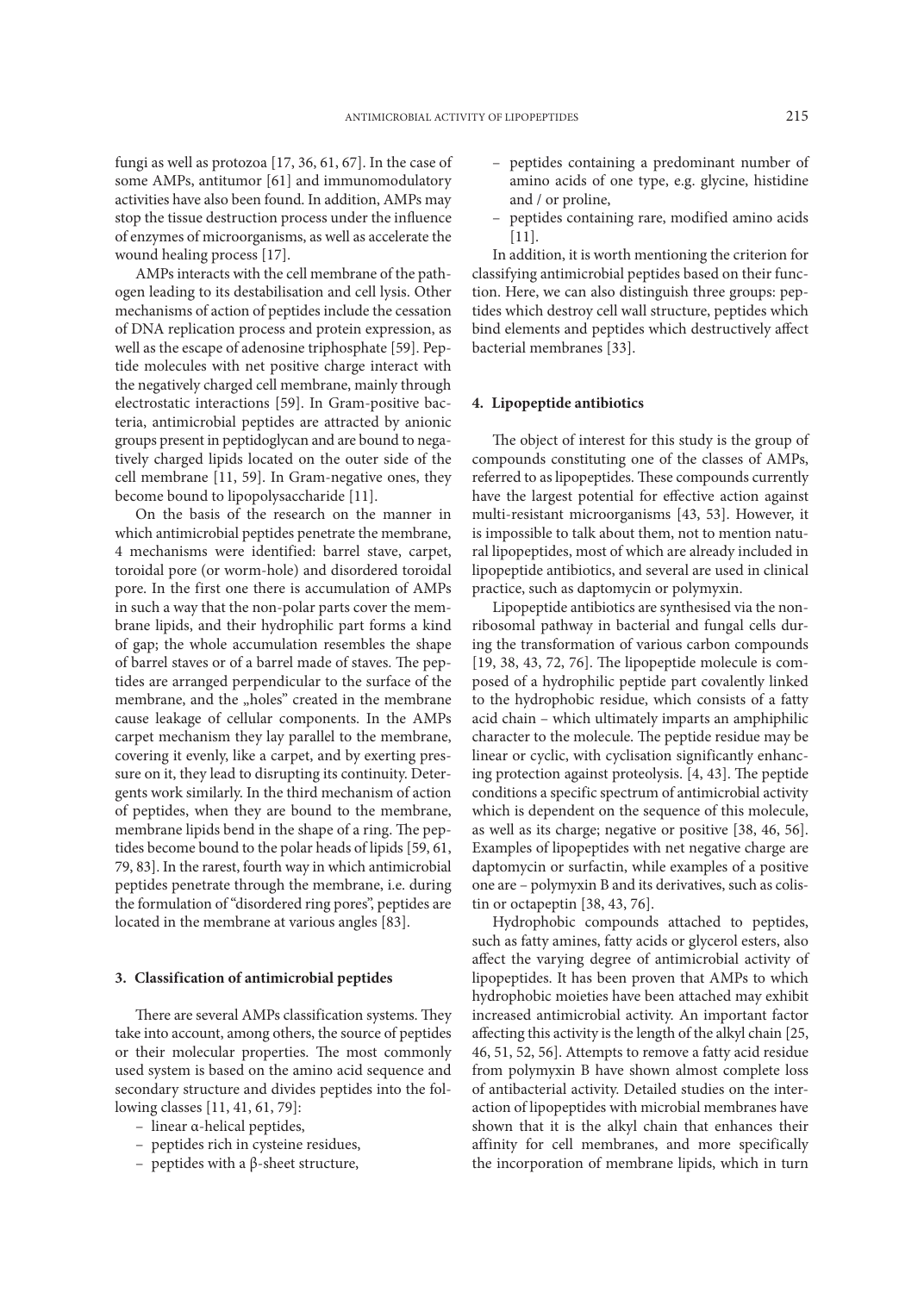disrupts the hydrophobic core of the lipid bilayer [38, 56]. This is because the attachment of the alkyl chain clearly changes the hydrophobicity of the whole compound, and thus, in addition to the affinity mentioned, also affects the tendency to oligomerize and the way the compound is organised in solutions [56, 76].

The main goal of the action of lipopeptide antibiotics is to disintegrate microbial cell membrane, leading to creation of its defects and as a result to loss of membrane potential, reduction of ATP synthesis (ATP – adenosine triphosphate) and cell death. They can also interfere with other cellular processes such as DNA replication, transcription or translation. The selective action of these compounds on bacteria results from differences in membrane structure of prokaryotic cells and human cells. The mammalian cellular membranes are electrostatically neutral outside, made of cholesterol, phosphatidylcholine or sphingomyelin. In contrast, the outer membranes of bacterial cells usually consist of negatively charged phospholipids, such as cardiolipin or phosphatidylglycerol [20, 38, 48, 56, 72, 76, 77]. At the same time, lipopeptides with a high degree of hydrophobicity do not show selectivity of action; they effectively affect almost all types of cells, including bacteria or fungi, which is the reason why these compounds also cause haemolysis of human erythrocytes and cytotoxicty effects on mammalian cells [55, 56]. The lack of one specific structure (e.g. a receptor) as the basis of the mechanism of action significantly hinders the pathogen in acquiring resistance to lipopeptides. Research indicates that resistance to these antibiotics is achieved when microorganisms modify the basic properties of their cell membrane, which is possible after several hundred generations of microorganisms [38, 56, 76]. However, despite all of their advantages, no lipopeptide antibiotic achieves such a broad spectrum of activity as AMPs, and bacterial resistance, although slower, is also increasing for this type of antibiotics [43].

## **5. Synthetic lipopeptides**

The relatively low complexity of lipopeptides, their mechanism of action with good antimicrobial efficacy and the impeded acquisition of resistance to these compounds by microorganisms and the broad spectrum of AMPs activity along with their equally effective methods of action on microorganisms have generated a lot of interest in the possibility of synthesising lipopeptides. Scientific reports have repeatedly provided evidence that cationic peptides of natural origin can be simplified to include only positively charged molecules with attached hydrophobic residues [38]. Initially, semi-synthetic analogues of existing antibiotics were synthesised and tested – linear derivatives of dapto-

mycin, polymyxin B or amphomycin and cyclic compounds such as lactoferricin, bacteriocins or derivatives of human defensin [38, 43]. Although newer analogues are still successfully obtained, still the most efficiency and spectrum of activity is demonstrated by the natural compounds that these derivatives are derived from [18, 38]. In addition, the compounds produced are characterised by low stability and the possibility of degradation by peptidases along with their high production costs, disproportionate to the pharmacokinetic parameters achieved [14, 43, 77]. Therefore, the possibility of improving properties was taken into account and for this purpose completely synthetic lipopeptides were produced [43].

The general rule of the most optimal structure of the lipopeptide in the form of a short peptide chain (6–7 amino acids of linear or cyclic structure) and the N-terminal substituent of the amide (fatty acid) is the basis for the development of effective antimicrobial agents whose activity spectrum can be modulated just by modification of the N-terminal substituent [46, 56, 76]. It has been proved that the attachment of a moiety containing an alkyl chain to AMPs affects the oligomerization and organisation of the compound in solutions, as well as affinity for the cell membrane due to the change in hydrophobicity and, as a result, analogues of this type can have better antibacterial and antifungal activity [3, 51, 52, 55 ]. The main aims of the synthesis are to improve stability against AMPs by slowing the rate of degradation, to obtain the possibility of using much lower concentrations of lipopeptides and thereby to this eliminate the problem of cytotoxicity of AMPs and causing haemolysis by those compounds. It is also important to broaden the spectrum of antimicrobial activity against lipopeptide antibiotics and to reduce production costs related to the simplification of the synthesis process [4, 26, 38, 72]. It is known that the synthesis of, for example, short linear lipopeptides generates significantly lower costs of their production [56].

The overall mechanism of antimicrobial activity of synthetic lipopetides is related to the amphiphilic phenomenon: the lipopeptide is incorporated into the lipid bilayer of the attacked microbial membrane, introducing defects in the packing of its chain and inducing membrane curvature as a consequence causing leakage of cellular components. Then the intracellular potential becomes dispersed and ultimately it leads to the death of cell [38]. Nevertheless, detailed processes taking place during this phenomenon have never been fully explained.

There are also promising results of tests in which attempts were made to combine lipopeptides with conventional antibiotics in therapies. In particular, measurable effects have been observed in the case of those antibiotics in which the difficulties associated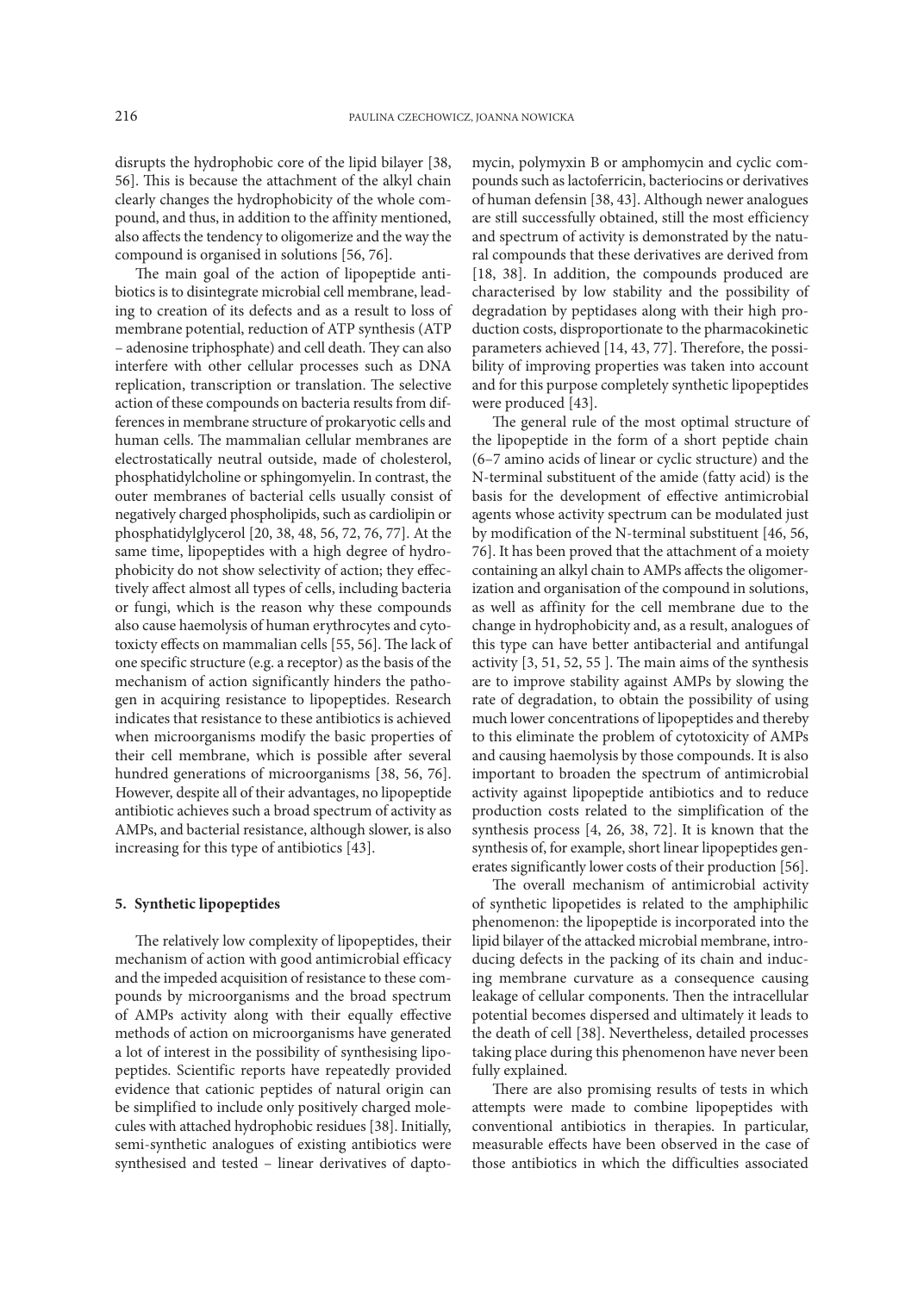with reaching the molecular target inside the bacterial cell and the emergence of resistance against this background are noticed. The use of lipopeptides to interact with the membrane and increase its permeability is potentially associated with allowing the antibiotic to penetrate and allowing it to achieve the desired clinical effect and kill the microorganisms. Obtaining such an effect also takes place at the significantly lower minimal inhibitory concentration (MIC) for the antibiotic (even by several orders of magnitude!) due to the addition of the lipopeptide to concentrations being already below the MIC value [38].

The safety problems in the potential application of lipopeptides in clinical practice are still a concern that needs to be resolved, due to the observed cytotoxic effects on eukaryotic cells and haemolysis of erythrocytes at MIC concentrations necessary to, for example, eradicate biofilm [46]. It is worth noting, however, that in the case of a large portion of synthetic lipopeptides, toxicity is relatively low. Therefore, for these compounds it gives a considerable advantage. Nevertheless, more accurate analysis is needed before lipopeptides can be used in clinical tests [25].

According to current knowledge, taking into account the structure of synthetic lipopeptides, they can be divided into four groups:

- 1. ultrashort lipopeptides
- 2. peptidomimetics,
- 3. multivalent lipopeptides,
- 4. hydrocarbon-stapled lipopeptides [43].

It should be noted, however, that new lipopeptides are being constantly designed and synthesised, and most of them are analyzed by laboratories that developed them *de novo* hence, in many research works either completely new compounds or modification of already known structures are the focus of interest.

### **5.1. Ultrashort lipopeptides**

The peptides in this group are the shortest AMPs compounds, i.e. they have the lowest number of amino acid residues. They consist of 2 to 4 amino acids connected to a fatty acid (generally 12 to 16 carbon atoms in the chain) with net positive charge (from  $+1$  to  $+4$ ). Surprisingly, replacing only one amino acid of two or four results in completely different biological properties [19, 43, 53, 54, 56]. The ultrashort lipopeptides have amphiphilic properties similar to detergents (hydrophilic side of the peptide and hydrophobic lipid), which in turn gives them the opportunity to self-associate and oligomerize to form a hydrophobic core. Essentially, in ultrashort lipopeptides, this possibility is largely limited due to close proximity of the positive peptide charge – the fatty acid chain must be long enough (at least 14 carbon atoms) for this phenomenon to occur [3, 74]. Ultimately, oligomerization may be a way to provide protection against the activity of peptidases, and thus improve stability and resistance to degradation, which may come into play under *in vivo* conditions [56, 68, 70].

The length of the fatty acid chain determines the antimicrobial activity – there are hypotheses regarding its optimal length, saying that for the activity against Gram-positive bacteria, are needed 2 methylene residues more than for activity against Gram-negative bacteria. The same hypothesis states that, in turn, lengthening the chain by more than 10–12 carbon units may cause a decrease in antibacterial activity (but depending on the peptide part), most likely due to hydrophobic mismatch and insufficient defects in the attacked lipid bilayer [38]. Moreover, it has been repeatedly confirmed that the antimicrobial spectrum depends primarily on the composition of the lipopeptide, and hence its affinity to the target membrane, whose most important factor is the hydrophobicity of the molecule [1, 19, 25, 52, 55, 74]. The fatty acid is therefore the most important element in the structure of these compounds. Even a short synthetic peptide Pal-KK-NH<sub>2</sub> consisting of two lysine amino acid residues (K – lysine), having a palmitic acid residue with N-terminal chain of sixteen carbon atoms(Pal/C<sub>16</sub> – the palmitic acid residue) is bactericidal and fungicidal [8]. A series of ultrashort synthetic lipopeptides has been successfully produced by combining the fatty acid with inactive short peptides, thus obtaining antimicrobial activity [1, 2, 26, 43]. Importantly, none of the tested lipopeptides of this type caused haemolysis of human erythrocytes [1, 43].

The most common compound among ultrashort lipopeptides is designated as Pal-KGGK-NH<sub>2</sub>. In the example shown, "Pal" is the rest of palmitic acid, while "KGGK" corresponds to a specific amino acid sequence (Lys-Gly-Gly-Lys, whereby the second lysine residue is D-enantiomer of the first one; G-glycine). The main purpose of this lipopeptide, like all lipopeptides and AMPs, is to interact with the intrinsic bacterial cell membrane and induce the lysis of this membrane. However, in order for the lipopeptide to act on the internal membrane, an earlier electrostatic interaction between the positively charged side chains of amino acids (primarily lysine) with components of the microorganism cell wall having the net negative charge is necessary. In the case of Gram-positive bacteria, the interaction occurs mainly with lipoteichoic acid, while in Gramnegative with LPS (LPS – lipopolysaccharide) located on the outer membrane. Building of the lipopeptide into a phospholipid bilayer and perforation of the outer membrane, allowing access to the inner membrane of the pathogen, ensues. The activity of this compound leads to a change in the local organization of the lipid membrane and drastic reorganization of the structure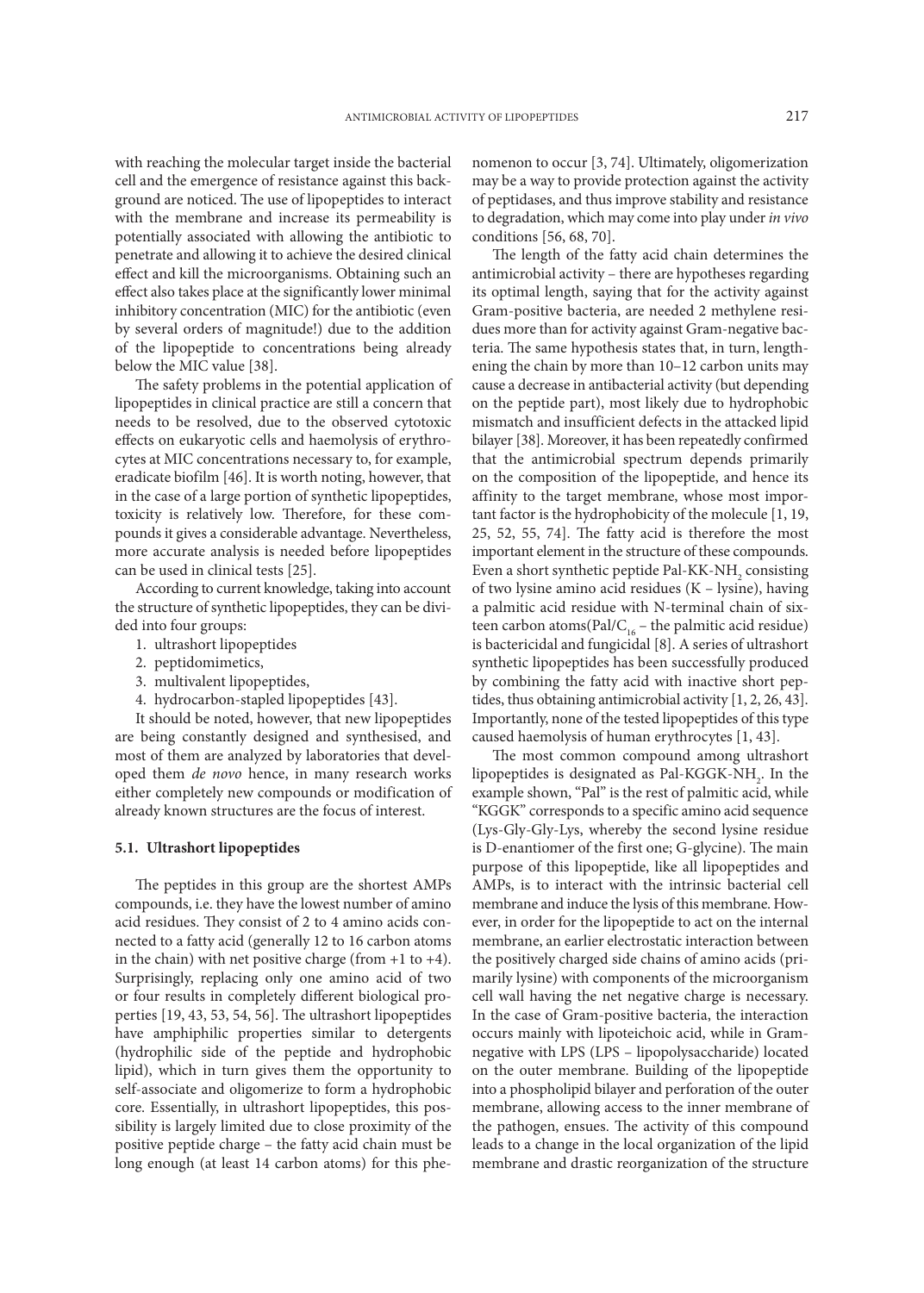of the entire inner cell membrane, which affects its dynamics and all processes dependent on it [37, 43, 53, 56, 76]. Electrostatic interaction between the peptide part of Pal-KGGK-NH<sub>2</sub> and phospholipids and other components of the outer bacterial membrane is most likely a determinant of the selectivity of this compound against microbial cells – mammalian cell membranes, having a net neutral charge, were not the target of this lipopeptide (*in vitro* studies). At the same time, it is suggested that for the affinity of this compound with the bacterial cells the palmitic acid residue, enabling the oligomerization of the compound and the formation of micelles, interacting with the cellular membrane of microorganisms is responsible [26, 49]. Nevertheless, it was found that the activity of the lipopeptide with the target bacterial membrane can occur in two ways: through the hydrophobic interaction of the fatty acid residue and through the electrostatic interaction of the amino acid residue [26, 43, 49].

Another example is Mir-KYR-NH<sub>2</sub> (Mir/C<sub>14</sub> – myristic acid residue with 14 carbon atoms length). KYR is a sequence of three amino acids (Y – tyrosine, R – arginine; Lys-Tyr-Arg sequence) obtained through the hydrolysis of bovine haemoglobin molecule by pepsine. Earlier reports have repeatedly proved that many peptides with different properties, including about 30 with antimicrobial activity, can be obtained by digesting bovine haemoglobin. KYR is naturally located at position 139–141 of the α chain; however, the same molecule, yet synthesized in the laboratory, was used for the study [12, 65]. To improve the antimicrobial properties, the N-terminus was acylated with a fatty acid of various carbon chain lengths (with ten, twelve, fourteen or sixteen carbon atoms), whereby the compound containing the myristic acid residue appears to be the most effective in antimicrobial activity. The mechanism of action of lipopeptides containing the rest of this fatty acid or lauric acid probably consists in combining first with the outer membrane of bacteria, its permeabilization and penetration, later connection with the inner membrane, also permeabilized and additionally depolarized, which results in rapid cell death [64]. These and other structurally similar compounds, most likely also functioning in the described manner, such as Pal-KK- $\mathrm{NH}_2$ , Pal-KGK-NH $_2$ Pal-KKKK-NH $_2$  have a very wide spectrum of activity both in relation to Gram-positive and Gram-negative bacteria [43, 75].

Other examples of synthesized short lipopeptides consist of 1 to 5 molecules of ornithine amino acid (Orn – ornithine), formed from arginine under the influence of arginase, which are covalently linked to a fatty acid (with a carbon chain length of 8 to 18 carbon atoms), exhibiting antimicrobial activity against Gram-positive and Gram-negative bacteria and fungi. Among the tested ones the synthetic lipopeptide with

the sequence Mir-Orn-Orn-Orn-NH<sub>2</sub>, (designated by researchers as LP16) seems to be the most effective in antimicrobial activity. As a non-toxic compound (it did not induce hRBC haemolysis in the tests *in vitro*), easy to synthesize, stable and resistant to trypsin, it is another example confirming that lipopeptides, including ultrashort ones, have great potential to become new and effective antimicrobial compounds [50].

Also synthesized were lipopeptides consisting of one lysine residue in which a single longer chain of fatty acid residue (e.g. 16-carbon palmitic acid) was replaced with two shorter chain length (with eight carbon atoms) residues:  $C_{\rm g}$ -K- $C_{\rm g}$ . The aim was to improve selectivity without affecting the amphipathic properties which are crucial for antibacterial activity. The activity of the resulting compound was comparable to the activity of a lipopeptide containing a single, double length fatty acid chain, but the new analogue was significantly less haemolytic to human erythrocytes. In addition, another lipopeptide, of asymmetrical construction , synthesized in similar manner,  $C_{\rm s}$ -K- $C_{\rm 10}$ , turned out to be completely non-toxic *in vitro* for human epithelial kidney cells (HEK) at concentrations twice as high as the MIC value – however, the minimum concentration necessary to inhibit bacterial growth, both Gram-positive and Gram-negative, was significantly lower than for ultrashort lipopeptides containing a single fatty acid residue [21]. Lack of cytotoxic effects on mammalian cells is surprising primarily because the investigated mechanism of action does not seem to be different and is based on permeabilization and depolarization of the membrane, which in turn leads to the conclusion that it has probably been possible to significantly improve the selectivity of action and affinity for prokaryotic cells. Nevertheless, the authors emphasize that further research on this and similar compounds is required from that perspective [21, 43].

There are many more methods and ideas for modifying ultrashort lipopeptides and in almost every study a different approach can be seen, of which each seems to be beneficial, aimed at seeking new ways to obtain the desired properties of synthesized compounds. The individual methods of obtaining short lipopeptides of different structure thus influence both the spectrum of action and the occurrence of a potential cytotoxic and haemolytic effect in relation to human cells [43].

Different strategies for the use of these lipopeptides are also tested, for example, coupling with other molecules to improve antibacterial properties. Trials are carried out on coupling with cationic polyanionic compounds, spermidine, putrescine, etc., which perform many different roles in the modification of nucleic acids or proteins.

In separate studies, lipopeptides with potential antibiofilm activity, comparable to those of vancomycin or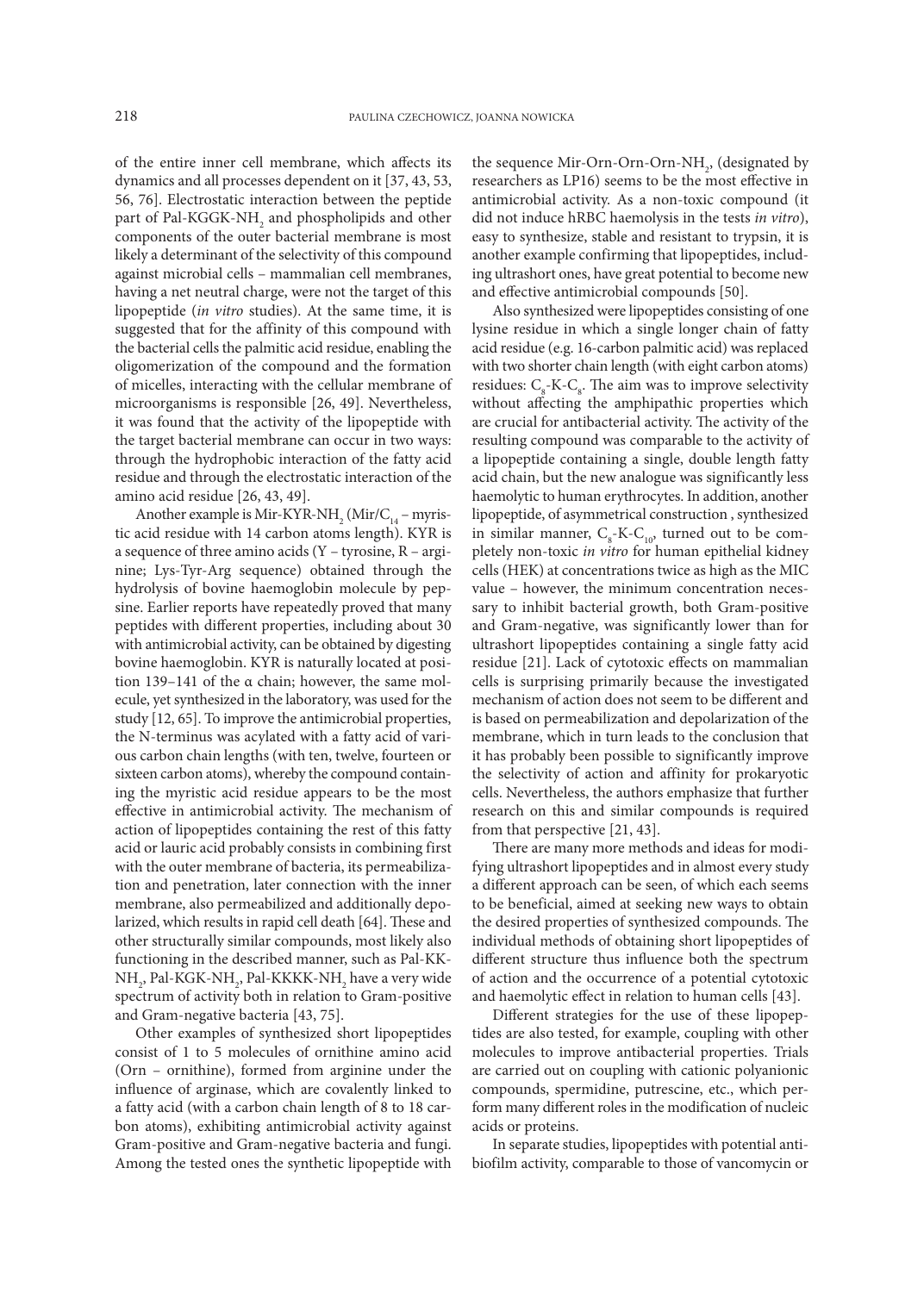daptomycin, such as Mir-KK-NH<sub>2</sub> or Mir-RRR-NH<sub>2</sub> have been addressed (of which the latter also exhibits synergy of action with vancomycin) [43, 60]. Subsequent compounds tested for anti-biofilm activity include Pal-KGGK-NH<sub>2</sub>, Pal-KKK-NH<sub>2</sub>, Pal-KAAK-NH<sub>2</sub> and Pal-KLLK-NH<sub>2</sub> (L – leucine) – especially the last two with promising eradicating activity were also tried when coupled with biodegradable polymers (PLACO – Poly (lactic acid-castrol oil)) and P (SARA) – Ricinoleic acid based poly (ester-anhydride)) to obtain antibacterial therapeutic agents with prolonged action, applied topically in oral infections – with promising results, undoubtedly requiring confirmation in further studies [19].

### **5.2. Peptidomimetics**

The term 'peptidomimetic' is a broad concept and encompasses any arbitrary sequence designed to mimic the structure and/or function of natural AMPs, but its backbone is not based solely on α-amino acids; thus, peptidomimetics can be both semi-synthetic analogues and fully synthetic molecules. Its synthesis as antimicrobial agents, first of all, assumes solution of the problem of proteolytic degradation, which concerns almost all lipopeptides and AMPs [20, 22, 35, 43, 77]. Possibilities and methods of synthesis differ significantly depending on the idea for obtaining specific properties of a peptidomimetic. Although compounds belonging to this group, obtained with different methods, show similar antibacterial or antifungal activity, they are characterized by a completely different structure, which determines achievement of different properties; both beneficial and undesirable. New compounds with a unique structure are constantly being developed, hence such a large diversity within peptidomimetics. In this group of lipopeptides, we can distinguish oligoacyllysines, lipo-α- and -γ-AA-peptides, peptoids, polyamides or arylamides, which have already been the subject of a large number of scientific reports [22, 27, 28, 43, 66]. It is impossible to discuss all these mentioned in this work, therefore only the first two groups of compounds will be presented.

Oligoacyllysines, or oligomers of acylated lysine (OAKs), are linear molecules composed of alternating chains of fatty acids and cationic amino acids. Such arrangement prevents formation of secondary structure. Due to the basic structure, OAKs can be divided into two categories, depending on the type of the socalled block occurring in the structure:  $\alpha$  or  $\beta$ . The α block consists of the amino-X-lysine sequence, and the β block: lysine-amino-X-lysine, where the fatty acid residue has an appropriate number of carbon atoms at the X-site. An example of OAKs from the α group is  $C_{12}K$ -7 $\alpha_{8}$ . This notation means that to the rest of lauric acid  $(C_{12})$  and lysine amino acid (K) is attached to

the a block in seven replications (7 $\alpha_{s}$ , where 7 is the number of blocks α, 8 – number of carbon atoms in the acyl chain attached to lysine). [23, 71]. Since the analogues obtained in this way are not small molecules, many researchers also synthesize much shorter derivatives, not devoid of antimicrobial activity, such as the representative of the group β:  $C_{12}(\omega_7)$  K-β<sub>12</sub>. This compound contains only 3 lysine residues and 2 fatty acid residues ( $\mathcal{C}_{12}(\omega_{7})$  symbolizes the rest of dodecanoic acid with a double bond at the seventh carbon) [22, 23, 73]. Of course, there are a lot of synthesized compounds qualified for these categories and each of them is subject to multiple and in-depth analysis in terms of mechanisms of action, antibacterial properties, pharmacokinetics or potential toxicity, and the differences between individual analogues are often small. The above-mentioned compound  $C_{12}(\omega_7)$ -K-β<sub>12</sub> in subinhibitory concentrations, quickly causes a depolarization effect in the attacked membrane, depriving bacteria of primarily the proton-motive force activity necessary for active pumping of substances from cytoplasm (*efflux pump).* It is one of the many known mechanisms of resistance in microorganisms basing on active removal of various compounds and antibiotics from the cell, and thus preventing their action. Since the effect of these compounds is depolarization of the cell membrane potential, they can appear to be extremely effective means with which to achieve selective control of microbial cell proliferation, and, at the same time, disrupt many processes based onthe protonmotive force. First of all, it is a key source of energy necessary for the functioning of the membrane pump, hence the emergence of resistance using the mechanism of active pumping can be almost completely eliminated. The greatest advantage of OAKs may be the possibility to sensitise the prokaryotic cells (especially Gramnegative bacteria), e.g. to erythromycin or rifampicin [23, 31, 32, 43]. Although the detailed mechanism of depolarization caused by the impact of OAKs is not yet well understood, it is thought that these peptidomimetics can effectively increase the access of antibiotics to the cytoplasm, thus helping their proper functioning and, as a result, leading to the inhibition of the bacterial growth [22, 23, 31, 43]. Importantly, the studies of the pharmacokinetics of these compounds have shown that to achieve the desired effects of depolarization and the OAKs concentrations required for this purpose *in vivo* (mouse model) subcutaneous injections may be quite sufficient [23]. Currently, the use of oligoacyllysines is considered a very positive and promising approach to expanding the rapidly shrinking possibilities of fighting Gram-negative bacteria with antibiotics [23, 31, 43, 71].

It is important to mention a similar synergistic strategy of action of other substances with the peptidomimetic – but in much lower concentrations than the MIC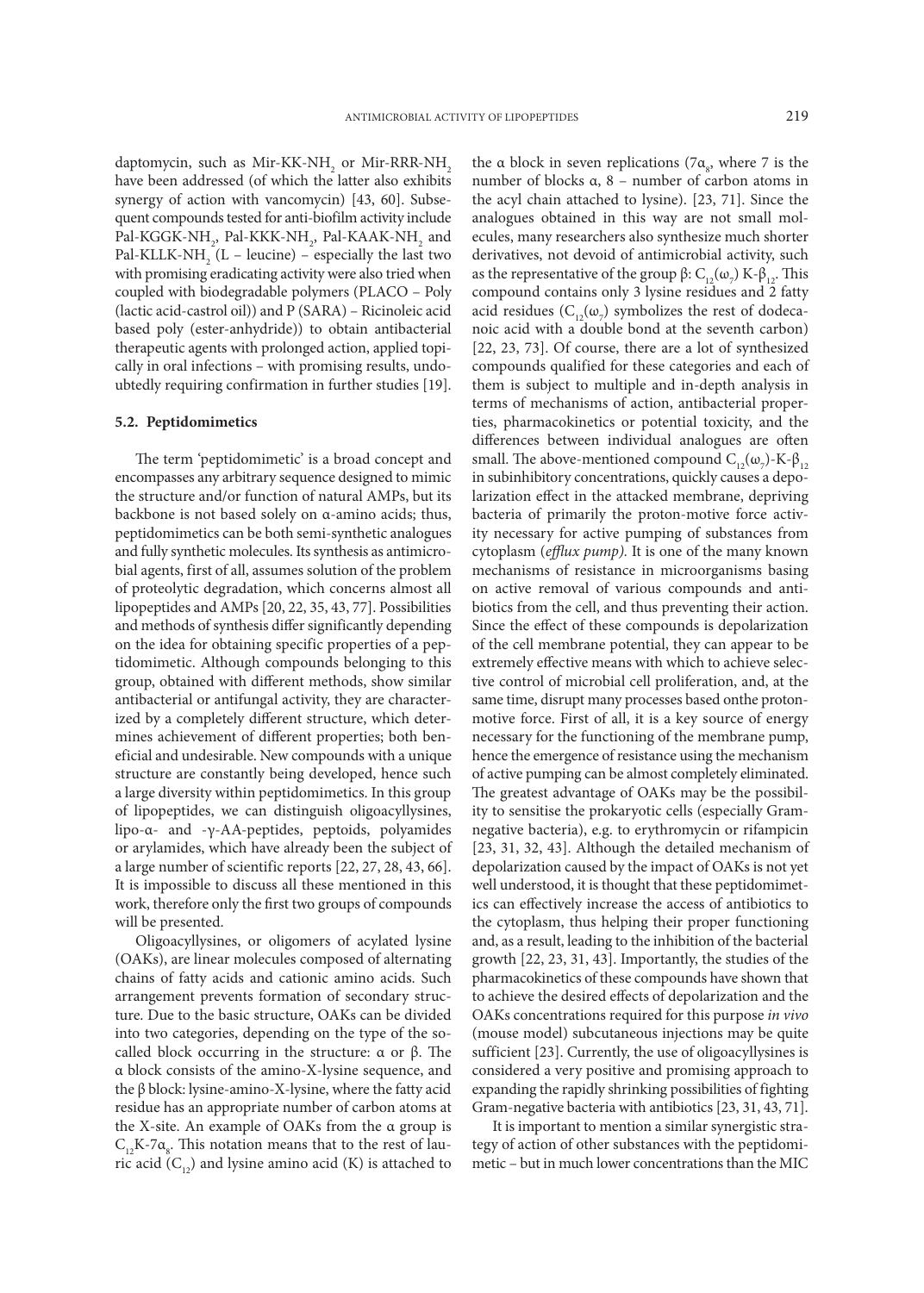for the lipopeptide alone. Several more detailed studies of peptidomimetics have shown that it is possible that compounds in concentrations below the value of MIC sensitise the bacterial cells not only to the antibiotics, as described above, but also to the innate defence mechanisms, including AMPs found naturally in human plasma like lysozyme or defensin. It is now considered that the mechanisms of action of natural AMPs, present in the body (and not administered externally) are highly underestimated and many researchers point to the necessity of scrutinising them and developing methods and compounds that could enhance or enable their action – most likely peptidomimetics [14, 32].

The second group of peptidomimetics, discussed here and equally unique, are lipidated AA-peptides. The design, like in other lipopeptides, assumes the combination of a hydrophobic fatty acid residue with a positively charged hydrophilic peptide part to obtain a molecule with amphipathic properties. The difference is in the use of AA-peptides as a peptide moiety. Structurally AA-peptides are oligomers composed of the so-called building blocks. Each block is based on a chiral peptide nucleic acid (PNA) backbone (PNA is a polynucleotide analogue of DNA and RNA), which containing N-acetyl-N-aminoethyl-amino acid residues. There is a lateral functional group (or several groups) identical to that in the peptide which a given AA-peptide mimics in its structure and function, which is attached to the chain. These peptides can be divided into categories: α and γ depending on the position of the side chain; also cyclic-AA-peptides are synthesised and tested. The AA-peptides are a known group of compounds characterised mainly by resistance to proteolytic degradation, hence the interest in these molecules as possible therapeutics, also ones that could have antimicrobial effect [27, 28, 42, 66]. Adding the fatty acid residue also in the case these molecules results in improved antibacterial activity [66]. Mimicking the structure, function and mechanism of action of AMPs, as well as the molecular stability, proteolytic resistance and the unlimited possibility of introducing modifications make AA-peptides a highly attractive matrix for the synthesis of advanced antibacterial compounds. Additionally, their biological activity can be easily changed and strengthened by attaching a series of additional hydrophobic and cationic groups [28, 42, 43, 69, 72].

For example, studies on lipo-α-AA-peptides showed that the short dimers of these lipopeptides show antimicrobial activity against Gram-positive bacteria. Adding another block to the dimer and creating a trimer triggers activity against Gram-negative bacteria, and adding one more to form a tetramer molecule – broadening the spectrum of action against these bacteria and higher activity [27, 43, 72]. It has also been proven that a certain level of hydrophobicity must first be

achieved to allow antimicrobial activity; hydrophobicity increases both the presence of fatty acid residues and the attachment of further molecules to oligomers. As in all lipopeptides, acylation and the increase of hydrophobicity significantly raises the antibacterial activity and the spectrum of action of compounds, in this case relating to Gram-negative bacteria (for the Gram-positive spectrum is not extended) [27, 43, 72].

Both categories of the discussed lipo-AA-peptides (α and γ) show a similar mechanism of action, with the cell membrane as a target, and there is also no significant difference in the spectrum of action between them. An exception is the anionic lipo-γ-AA-peptide analogues; while the cationic ones show a broad and comparable spectrum against Gram-negative bacteria, anionic compounds proved to be entirely devoid of the antibacterial activity. It is probably the result of the lack of electrostatic interactions of these compounds with a negatively charged bacterial cell membrane. The γ-AApeptide group, after conjugation with the unsaturated fatty acid chain, also has a possibly lower aggregation tendency and reduced haemolytic activity relative to human erythrocytes, as well as the higher antimicrobial activity than the α-AA-peptide group, despite a similar spectrum of antibacterial activity. Most likely the γ analogues have action based on carpet or carpet-like mechanisms. They permeabilize the membrane selectively and structurally modify it, leading to the previously described loss of membrane potential, leakage of intracellular substances and cell death. It was observed that mammalian cell membranes with the neutral charge, containing cholesterol, are practically not at all attacked by these lipopeptides, which is probably the cause of relatively high selectivity and low toxicity [42, 43, 72]. In this group of peptidomimetics, apart from lipo-γ-AA-peptides, there are also many compounds modified in another way, for example, sulfonated (sulfone-γ-AApeptides). They mimic the action of magainins very well, having a wider spectrum of activity and higher resistance to proteolytic degradation [20, 72].

The disadvantage of the discussed compounds is the complicated production process – lipo-AA-peptides are long molecules that require multistage synthesis, which is also associated with rather high costs [37, 45]. For this reason, other things studied were the short peptidomimetics, obtained by hydrolysis of finished lipo-AApeptides of the category α and γ, containing the most frequently 1 block of lipo-γ-AA-peptide and the rest of lysine – were found to be active e.g. against MRSA strains (Methicillin-Resistant *Staphylococcus aureus*), MRSE (Methicillin-Resistant *Staphylococcus epidermidis*), *Enteroccocus faecalis*, *Pseudomonas aeruginosa* or *Escherichia coli* (MIC from 2 to 5 μg/ml) [43].

Cyclic lipo-AA-peptides in turn have been designed to further enhance antimicrobial properties. They are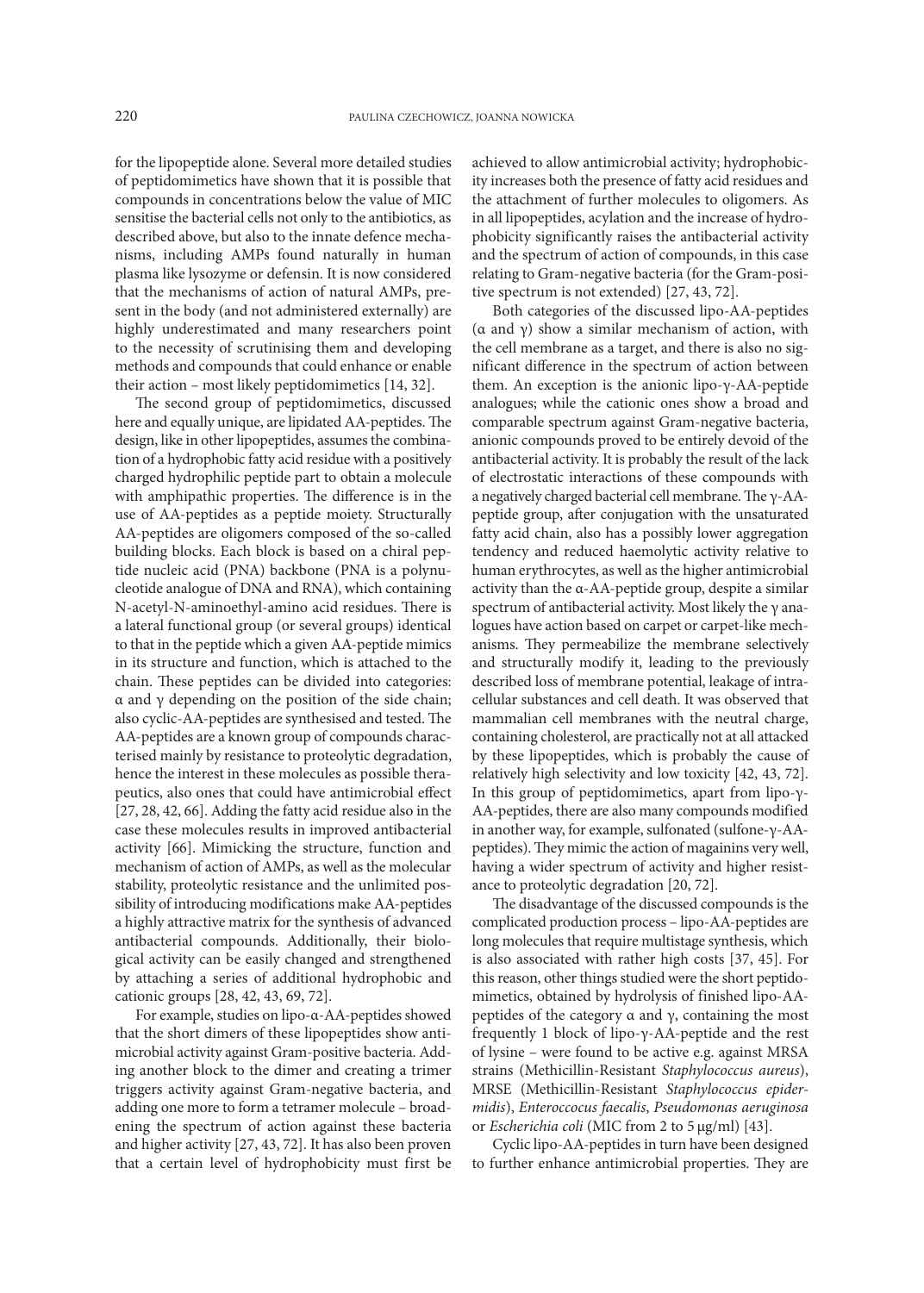supposed to demonstrate a higher activity against microorganisms than linear analogues due to the more fixed and therefore more stable amphipathic structure. The results of the preliminary research confirmed this hypothesis – cyclic compounds proved to be effective against a number of strains of multi-resistant Gram-positive and Gram-negative bacteria [43, 72]. They are also applied experimentally to the biofilm, including *S. epidermidis* or *P. aeruginosa*, with promising results [69]. They imitate AMPs also in terms of the modulation properties of the immune system [43, 69, 72]. Unfortunately, at the same time they are much more haemolytic [43].

AA-peptides of a helical structure as well as various ways of combining these compounds with each other are also studied. Their preliminary research results are also promising [72].

To sum up, lipo-AA-peptides with a broad spectrum of antibacterial activity, an increased stability of the molecule and unlimited potential to modify the structure and function are also candidates for potential therapeutic measures against multiresistant pathogens [43, 69, 77].

Thanks to the relatively easy synthesis of most peptidomimetics and the easiness of modifying their structure, together with resistance to the activity of proteases, they are attractive antimicrobial compounds targeted at the bacterial membrane [20, 43, 77].

## **5.3. Multivalent lipopeptides**

The group of multivalent lipopeptides is surely the most diverse one of these mentioned in this division. A common feature of this group is the process of oligomerization or conjugation of subsequent newly formed peptides and lipopeptides with each other in order to improve the properties and achieve better antimicrobial activity, which go hand in hand with minimized cytotoxicity and haemolytic activity against human red blood cells [7, 43].

Defensins, having primarily the ability to cause rapid death of bacterial cells, as well as a wide spectrum of activity and a low percentage of resistant strains generated (*in vitro*), are often the starting structure for the synthesis of new compounds. During the synthesis of multivalent lipopeptides, researchers decided to use analogues of the C-terminal fragment of human defensin 3, consisting of 10 amino acid residues as an active sequence or scaffold for further multivalent modifications with the use of lysine residues [6, 7, 43, 48]. For example, the resulting compound B2088 (a dimer) is also characterized by the ability to kill quickly, shows promising selectivity against bacterial membranes, and the build-up of resistance against it is negligible. To enhance the antibacterial activity, the N-terminal conjugation with two fatty acid residues was certainly

used, thanks to which the desired interaction with the bacterial LPS was achieved. Dimers were coupled with fatty acid residues of different carbon chain length (8 to 16 atoms), obtaining satisfactory effects against Gramnegative bacteria in the case of compounds containing caprylic acid residues (8 carbon atoms long – Kapr or  $C_8$ ) and capric (10 carbon atoms long –  $C_{10}$ ). At the same time, the influence of oligomerization was compared and significantly weaker activity of N-lipidated monomers was demonstrated. Haemolysis was not observed for any synthesized compound [7, 43, 45], and cytotoxicity was neither [7]. Researchers came to a conclusion that attaching fatty acid residues also to this type of molecules significantly improves the antibacterial activity, although the use of fatty acids with more than fourteen carbon atoms in the chain results in the reduction of this activity. An increased tendency for auto-aggregation was also observed along with further extension of the fatty acid chain and, as a result, a lower antimicrobial activity. Ultimately, the best compound obtained in this way turned out to be  $C_{8}$ -B2088; high antibacterial activity, the highest selectivity, the ability to kill bacteria quickly and excellent biocompatibility were obtained. The lipopeptide also demonstrated activity synergy with conventional antibiotics [7, 43, 45, 48].

As part of the research on the possibility of action against bacterial lipopolysaccharide, compounds named multivalent β-Boomerangs have been synthesized. They are peptides that accept precisely the boomerang-like conformation of the β-sheet in the complex with LPS [10, 43, 62]. N-termini of these peptides were acylated with butane and octanoic acid, and part of the chain was replaced with a cysteine residue and multivalent β-Boomerangs connected by a disulphide bridge were generated. Next, the interest was focused on the influence of the fatty acid chain length; the study showed similar activity of all analogues against Gram-negative bacteria, however only compounds with a fatty acid residue composed of eight carbon atoms show activity against Gram-positive bacteria. It has been observed that the presence of aromatic amino acids in the structure is also significant – when converting amino acids into non-aromatic ones, antibacterial properties have been completely lost. It turned out that in LPS neutralization it is crucial to strictly adapt it to the structure of β-Boomerang, which is possible due to the replacement of aliphatic amino acids with the aromatic ones in the discussed compounds [10, 63]. Once again, the extremely beneficial influence of acylation on the improvement of antimicrobial activity has been confirmed [10, 43, 63].

Other studies also used the formation of a disulphide bond between dimers – but between homo- and hetero-dimers of a peptide N-terminal analogues of lactoferricin and various short lipopeptides containing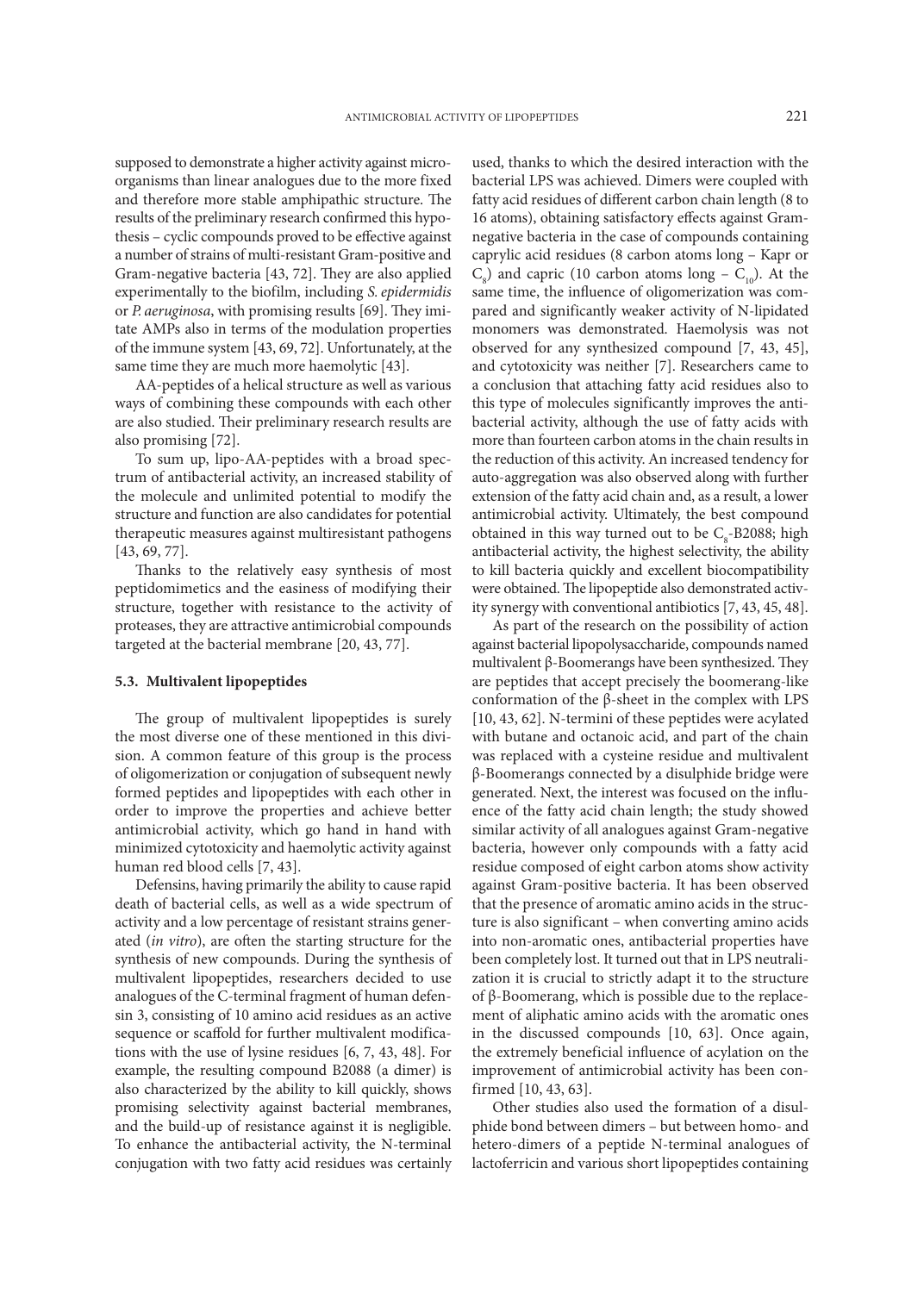ornithine and a fatty acid residue of twelve carbon atoms. The obtained compounds showed high activity against Gram-positive, Gram-negative bacteria as well as against fungi (though not against e.g. *Candida albicans*). The greater part of the homodimers did not have better properties than the corresponding monomers – in contrast to heterodimers, which turned out to be much more attractive compounds. Heterodimers of the N-terminal derivative of lactoferricin with a short lipopeptide containing ornithine showed a significantly higher antimicrobial activity than other dimers and monomers, while showing the lowest haemolytic activity against human erythrocytes [40, 43].

Researchers also deal with synthesizing dendrimers. They can be divided into two categories, depending on the number of amphiphilic branches: A and B. Group A contains many more of them, while category B consists of more lipophilic linear structures. Both compounds classified as A and B are lipidized using mainly fatty acid residues of eight or twelve carbon atoms. In the case of molecules containing a lauric acid residue these actions led to an improvement of antibacterial properties and increase of selectivity against different *Candida* strains; the length of the fatty acid residue chain did not affect the activity against Gram-positive or Gram-negative bacteria (in all synthetics this activity was identical). Detailed analysis of these compounds' activity demonstrates that fungal death is triggered by the outflow of potassium ions from the inside of their cells. But at the same time their inhibitory effect on β-(1,3)-glucanic *Candida* synthase was also observed. The effect depends on concentration of dendrimer at the target position [34, 43].

## **5.4. Hydrocarbon-stapled lipopeptides**

Hydrocarbon-Stapled Lipopeptides (HSLPs) form a relatively new and promising group of compounds. A unique structure is based on "stapling" with hydrocarbon including the double replacement reaction and ring-closing (Ring-Closing Metathesis – RCM) and formation of a cyclic compound. It occurs between two α-substituents of non-natural amino acids, which have unbranched side chains with olefinic groups at specific positions [37, 43]. These positions are important since they determine the likelihood of a catalytic cyclization, which is coupling of hydrocarbon [37]. Simply put,a covalent bond is formed between the side chains of the lipopeptides [37, 57]. Such modification significantly stabilises and stiffens the peptide structure, its conformation, and potentially enhances resistance to proteolytic degradation and the peptide's antimicrobial activity. This may also exert a positive effect on the interaction with the target membrane and possibly prolong the biological half-life of the lipopeptide [37,

43, 57]. For the sake of this reaction, various lipopeptides of known structure are used, creating new cyclic lipopeptides [43]. The effect of newly formed analogues stiffened with a hydrocarbon buckle was compared to lipopeptides activity, which serve as the initial structure used for their synthesis. This comparison demonstrated that all of the above mentioned compounds show a similar spectrum of activity against Gram-positive bacteria, interacting with the outer membrane, and then permeabilizing the inner membrane of the pathogen. However, none was active on Gram-negative pathogens [37].

Interestingly, stiffening with a hydrocarbon staple is not a new technique; it has been used for a long time especially for therapeutics development, which are used e.g. in oncology, dietetics, cardiology or HIV therapy, mainly thanks to the benefits such as stability improvement, resistance to proteolytic degradation, and increased biological activity of the compounds formed this way. Chemically, stapling may occur not only via hydrocarbon stapling but also via triazole, azobenzene, thiol, lactam, or thioether "stapling" – each of them generates completely different properties, molecular stability, and bioactivity. The interest in this technique grew when it was observed that staple-stiffened molecules affect the protein-protein interactions in target cells, e.g. tumour cells, which as a result inhibits various proteins. Interfering with, for example, the activity of the Bcl-2 family of proteins, β-catenin, hormones (including oestrogen), and various transcription factors [29, 57] through the use of the compounds discussed is described.

As of today, this trend does not seem to be less attractive than other strategies employed in search of new, effective, and safe means to fight microorganisms.

## **5.5. Antimicrobial lipopeptides in laboratory researches**

Many research centres and research teams, both Polish and global, showed great interest in lipopeptides, confirming through the results of their studies, both *in vivo* as well as *in vitro*, the high antimicrobial potential of this group of compounds.

Dawgul et al. analysed the antimicrobial activity of lipopeptides in relation to *Staphylococcus aureus* clinical strains. As Dawgul writes, the possibility of using short lipopeptides in treatment of skin infections caused by *S. aureus* would be a great therapeutic opportunity. Lipopeptides are also characterized by good surface active properties, which additionally makes it possible to use them as emulsifiers or preservatives in a medicinal preparation.

The research material were clinical strains *S. aureus*  from patients with folliculitis, furunculosis and atopic dermatitis, 5 synthetic lipopeptides (Pal-KK-NH<sub>2</sub>, Pal-KKK-NH $_{_2}$ , Pal-KKKK-NH $_{_2}$ , Pal-KG-NH $_{_2}$  and Pal-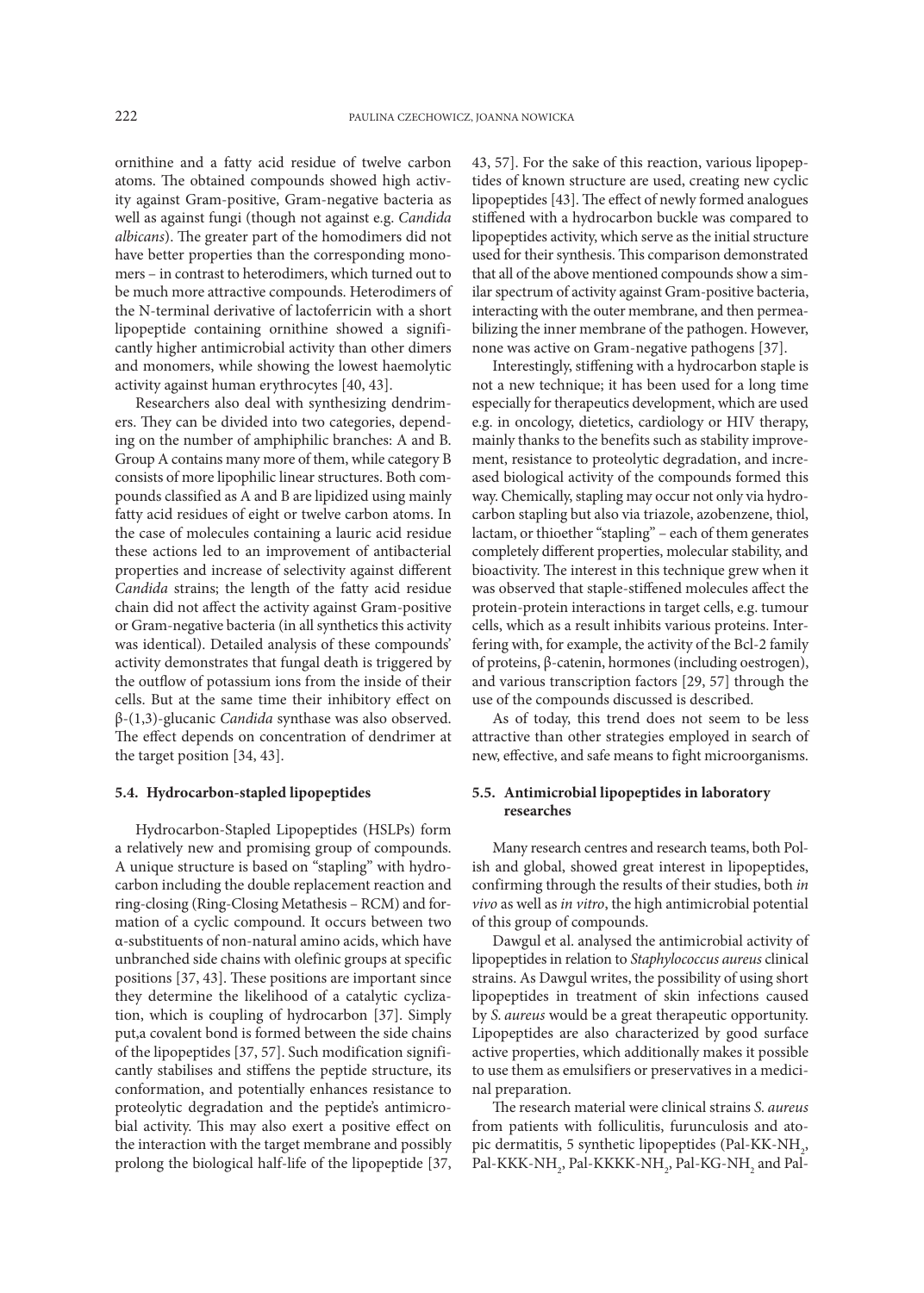$\text{KGK-NH}_2$ ), and conventional antibiotics (chloramphenicol, erythromycin, penicillin G and vancomycin). The tests results showed the analysed compounds' effectiveness in the case of the microorganisms used in the study, at the same time not demonstrating diversity in their activity between the strains. What is important is the activity of lipopeptides in the case of the strains resistant to erythromycin, penicillin, and chloramphenicol that the authors demonstrated. High activity was observed for lipopeptide Pal-KK-NH<sub>2</sub> [16] It is worth adding that the examined lipopeptides were characterized by bactericidal properties in concentrations equal to or twice as high as their MIC in relation to the analysed strains [16].

Dawgul et al. also evaluated the influence of antimicrobial peptides, including lipopeptides Pal-KK-NH<sub>2</sub> and Pal-RR-NH<sub>2</sub>, on the adhesion process, biofilm formation and its eradication. A reference strain was selected for the analysis *C. albicans* (ATCC 10231), and a silicone Foley catheter served as a biomaterial. Applied lipopeptides demonstrated an ability to eradicate biofilm. They were already active in concentrations lower than their MIC value. For comparison, it is worth noting that nystatin was only active in concentration equivalent to four times its MIC value. Analysing the impact of peptides on prevention of biofilm formation process and eradication of its mature structures, both peptides were effective at concentrations below the MIC value. In the case of the Pal-RR-NH<sub>2</sub> these concentrations were many times lower than the MIC value [17].

Kamysz et al. also evaluated antifungal activity of Pal-KK-NH<sub>2</sub> lipopeptide in relation to yeast-like fungi. For the analysis were selected both the clinical strains (*C. albicans*. *C. parapsilosis*. *C. glabrata*. *C. krusei*. *C.tropicalis, C. guilliermondii*) as well as the reference strains, and to evaluate the efficacy of the lipopeptide – traditional antifungal drugs (fluconazole, amphotericin B, capsofungin). The authors provided evidence for a synergistic interaction between the lipopeptide and traditional antifungal drugs, especially capsofungin. As the authors of the study point out, in the future the demonstrated synergy may turn out to be a good therapeutic opportunity for the treatment of invasive fungal infections [39].

Barchiesi et al. also analysed the activity of the aforementioned peptide Pal-KK-NH<sub>2</sub> against isolates *Cryptococcus neoformans*. 14 strains derived from cerebrospinal fluid and blood were analysed. All strains tested demonstrated susceptibility to amphoterin B and fluconazole. The research group demonstrated a synergistic interaction of lipopeptide with amphotericin B in 3 analysed strains and much more rapid fungicidal effect in relation to one strain than amphotericin B. The Pal-KK-NH<sub>2</sub> lipopeptide's fungicide activity was observed, after 24 hours of incubation. The obtained results allow to conclude that Pal-KK-NH<sub>2</sub> may in the

future be a good alternative in the treatment of infections caused by *C. neoformans* [9].

The antibacterial and antifungal properties of short synthetic lipopeptides were also analysed by Greber et al. Antimicrobial activity of selected compounds that differ from each other in the length of the fatty acid chain, they were evaluated in relation to the reference strains, Gram-positive, Gram-negative bacteria and fungi. The results obtained by the authors of the work indicate a high antibacterial activity, both bacteriostatic and bactericidal, lipopeptide containing the residue of the palmitic acid in its structure. This activity was definitely higher in relation to Gram-positive bacteria. A strong bacteriostatic effect was demonstrated for analogues with more than one amino acid composition of alkaline (Pal-KK-NH<sub>2</sub>, Pal-KKK-NH<sub>2</sub>, Pal-KKKK-NH<sub>2</sub>, Pal-KGK-NH<sub>2</sub> and Pal-KGKG-NH<sub>2</sub>), in contrast to lipopeptides with one amino acid (Pal-K-NH<sub>2</sub> and Pal- $\mathrm{KG\text{-}NH}_{2}$ ). Myristic modified lipopeptides were characterised by high bacteriostatic activity against *Bacillus subtilis* and *S. epidermidis*, while modified with lauric acid – low activity against the strains analysed at work. Diversified activity was noted for lipopeptides with two and three lysine residues (Laur-KK-NH<sub>2</sub>, Laur-KKK-NH<sub>2</sub>;  $C_{12}$  / Laur – a lauric acid residue with a length of 12 carbon atoms). Caprylic acid-modified lipopeptides showed low antibacterial activity or a complete lack of it. Antifungal activity has been demonstrated for Pal- $KK\text{-}NH_{_2}$ , Pal-KKK-NH<sub>2</sub> and Pal-KKKK-NH<sub>2</sub>. Of the palmitic acid analogues, the lowest antifungal activity has been demonstrated for lipopeptides with one lysine residue – Pal-K-NH<sub>2</sub>. Different antifungal activity has been demonstrated by myristic acid lipopeptides. It has been shown that they are active at the same concentrations *C. albicans*. *C.tropicalis* and *Aspergillus brasiliensis*. Caprine-acid-modified lipopeptides showed no activity against fungi *Candida* and *A. brasiliensis* [24].

The authors of the study, in addition to the antimicrobial assessment of lipopeptides, also examined their haemolytic properties. Lipopeptides, modified with palmitic acid, caused severe haemolysis of erythrocytes. High toxicity was demonstrated for palmitic derivatives with the rest of lysine (Pal-KK-NH<sub>2</sub>, Pal- $KKK\text{-}NH_{_2}$  and Pal-KKKK-NH<sub>2</sub>) [24].

Also, the activity of synthetic lipopeptides against bacterial biofilms has been studied. Microorganisms that form the biofilm structure are characterised by much greater resistance to antimicrobial compounds than their planktonic counterparts. Therefore, new formulations are constantly being sought, which would show activity in relation to such a structure. This would allow, on the one hand, the eradication of the biofilm, and thus a faster and more effective therapy of infections with the formation of its structures. On the other hand, it would be possible to prevent the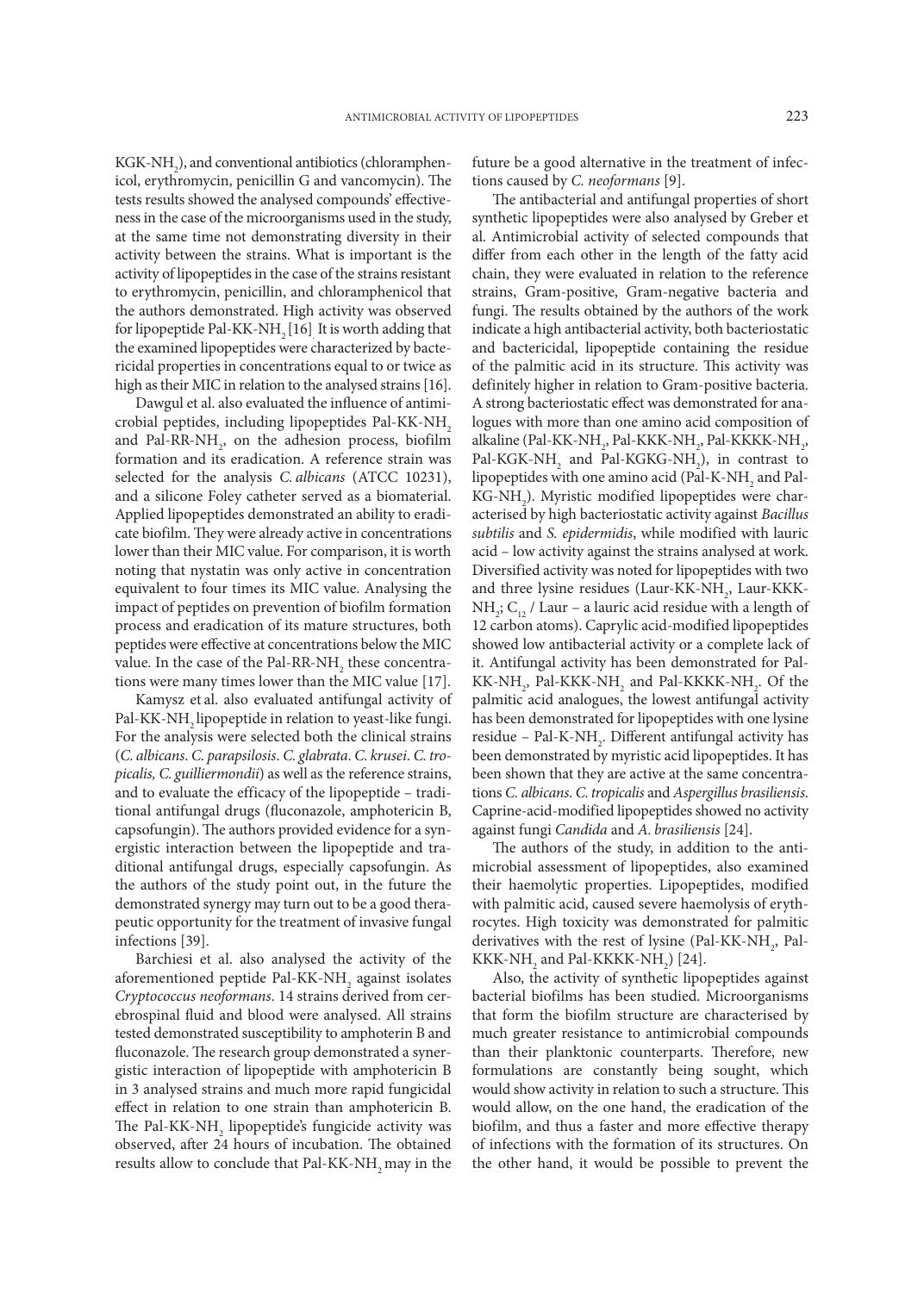formation of this antimicrobial structure resistant to antimicrobial preparations.

Min et al. analysed the activity and stability of cyclic synthetic lipopeptide CLP-4 (CLP-4 – cyclic lipopeptide 4; fusaricidin analogue) with respect to *Streptococcus mutans* – both planktonic cells and the biofilm structure. In addition, the authors assessed the effect of the lipopeptide subjected to analysis on human cells. Researchers showed that the lipopeptide was bactericidal against *S. mutans* and showed a concentrationdependent rate of killing, leading to cell lysis only at higher concentrations. The lipopeptide was characterised by high activity against biofilm. The authors suggest that the CLP-4 peptide may have a different mechanism of action, depending in some way on its concentration. At low concentrations, the peptide probably interferes with some of the cellular processes necessary for the growth of the microorganism, while at high concentrations it kills the bacterial cells by damaging their cell membrane. What is also important, CLP-4 was also active against mature biofilms. When testing the effect of the lipopeptide on mature biofilm, a concentration-dependent decrease in viability was demonstrated *S. mutans*. The authors emphasise that the analysed peptide was characterised by strong bactericidal activity, both on planktonic cells and those in the biofilm structure. Additionally, what is worth emphasising was stability and low cytotoxicity in reference to human cells. As the authors of the work underline, the CLP lipopeptide is a new antimicrobial peptide with the possibility of its application in the future in prophylaxis as well as in the treatment of caries [58].

Cirioni et al. analysed the activity of lipopeptides in combination with vancomycin in relation to *S. aureus*, against both planktonic and biofilm forms. The material for analysis was short lipopeptides (Pal-Lys-Lys-NH<sub>2</sub>, Pal-Lys-Lys) and vancomycin, and the main aim of the study was to assess the activity of the analysed compounds on the rat model of infection caused by *S. aureus*. Test results against planktonic cells *S. aureus* showed synergism when using vancomycin in combination with lipopeptide. All tested compounds were characterised by similar activity, while the use of all lipopeptides in combination with vancomycin improved their effectiveness. The strongest effect was demonstrated in the case of combination of the Pal-Lys-Lys-NH<sub>2</sub> with vancomycin [13].

### **6. Summary**

The constantly increasing number of multiresistant microorganisms significantly hinders the treatment of infections, especially those serious and life-threatening to patients. As shown in the literature, synthetic antimicrobial lipopeptides may become a very good alternative in the treatment of such infections and these are currently associated with hopes in the context of the fight against multiresistant organisms [43]. The broad spectrum of action of these compounds and their synergistic effect in combination with conventional antibiotics seems to be important, especially with those with a difficult access to the interior of the bacterial cell. Attempts to modify lipids and acquire new ones give hope for their future use in monotherapy as well as in combination therapy. The problem of safety of the potential use of lipopeptides in clinical practice remains to be resolved due to their possible cytotoxicity and haemolytic properties.

### **Acknowledgements**

The article was translated by EURO-ALPHABET from Polish into English under agreement 659 / P-DUN / 2018 and funded by the Ministry of Science and Higher Education.

### **References**

- 1. Avrahami D., Shai Y.: A new group of antifungal and antimicrobial lipopeptides derived from non-membrane active peptides conjugated to palmitic acid. *J. Biol. Chem.* **279**, 12277–12285 (2004)
- 2. Avrahami D., Shai Y.: Bestowing antifungal and antibacterial activities by lipophilic acid conjugation to D,L-amino acid-containing antimicrobial peptides: A plausible mode of action. *Biochemistry* – US, **42**, 14946–14956 (2003)
- 3. Avrahami D., Shai Y.: Conjugation of a magainin analogue with lipophilic acids controls hydrophobicity, solution assembly and cell selectivity. *Biochemistry* – US, **41**, 2254–2263 (2002)
- 4. Azmi F, Elliot A.G., Marasini N., Ramu S., Ziora Z., Kavanagh A.M., Blaskovich M.A.T., Cooper M.A., Skwarczynski M., Toth I.: Short cationic lipopeptides as effective antibacterial agents: Design, physicochemical properties and biological evaluation. *Bioorgan. Med. Chem*. **24**, 2235–2241 (2016)
- 5. Bahar A.A., Ren D.: Antimicrobial Peptides. *Pharmaceuticals*, **6**, 1543–1575 (2013)
- 6. Bai Y., Liu S.P., Jiang P., Zhou L., Li J., Tang C., Verma C., Mu Y.G., Beuerman R.W., Pervushin K.: Structure-dependent charge density as a determinant of antimicrobial activity of peptide analogues of defensin. *Biochemistry* – US, **48**, 7229–7239 (2009)
- 7. Bai Y., Liu S.P., Li J.G., Lakshminarayan R., Sarawathi P., Tang C., Ho D.C., Verma C., Beuerman R.W., Pervushin K.: Progressive Structuring of a Branched Antimicrobial Peptide on the Path to the Inner Membrane Target. *J. Biol. Chem.* **287**, 26606–26617 (2012)
- 8. Barańska-Rybak W., Pikuła M., Dawgul M., Kamysz W., Trzonkowski P., Roszkiewicz J.: Safety profile of antimicrobial peptides: Camel, Citropin, Protegrin, Temporin A and lipopetide on HaCaT keratinocytes. *Acta. Pol. Pharm*. **70**, 795–801 (2013)
- 9. Barchiesi F., Giacometti A., Cirioni O., Arzeni D., Silvestri C., Kamysz W., Abbruzzetti A., Riva A., Kamysz E., Scalise G.: *In vitro* activity of the synthetic lipopeptide PAL-Lys-Lys-NH(2) alone and in combination with antifungal agents against clinical isolates of *Cryptococcus neoformans*. *Peptides*, **28**, 1509–1513 (2007)
- 10. Bhunia A., Mohanram H., Domadia P.N., Torres J., Bhattacharjya S.: Designed beta-Boomerang Antiendotoxic and Anti-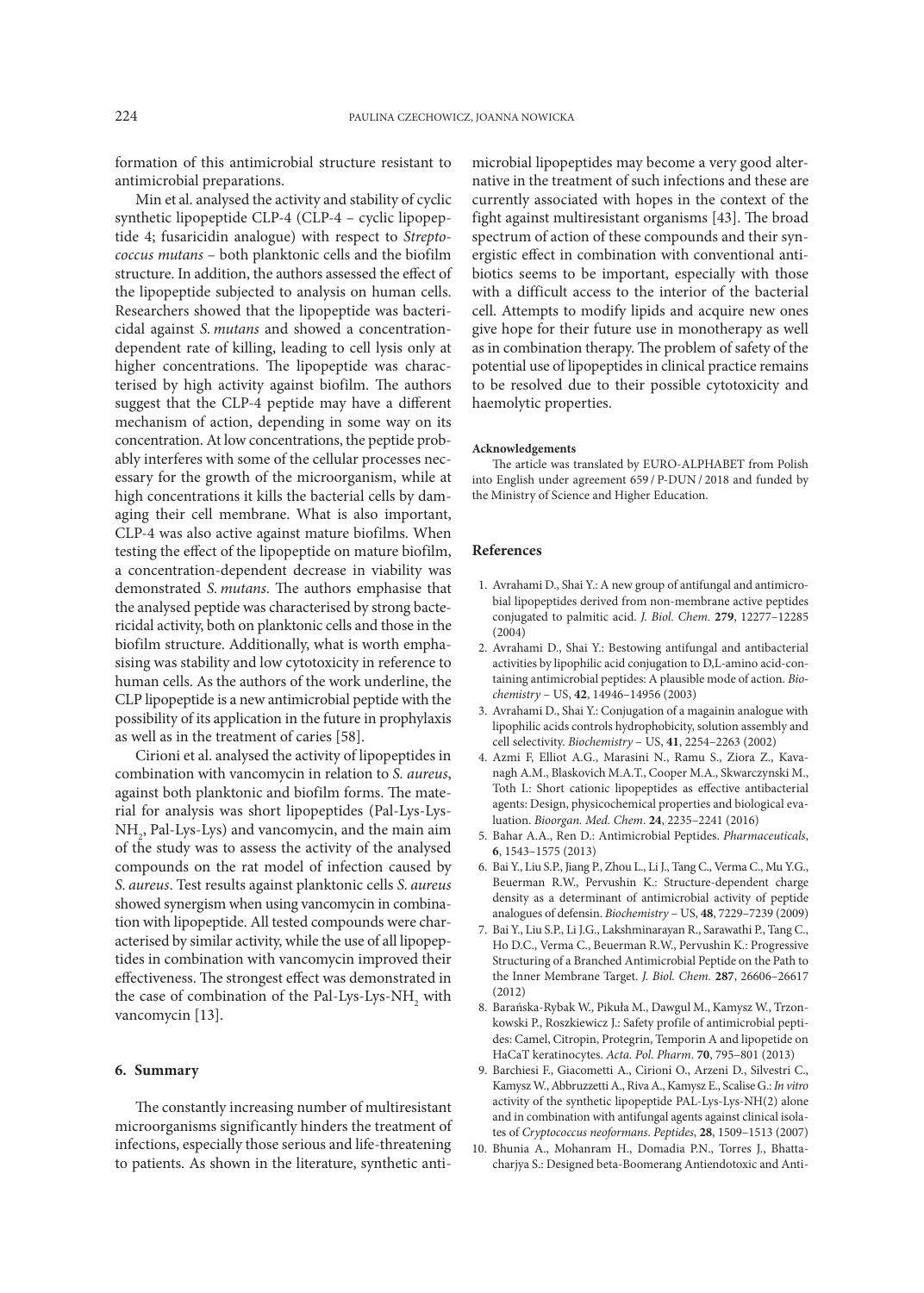microbial peptides. Structures and activities in lipopolysaccharide, *J. Biol. Chem.* **284**, 21991–22004 (2009)

- 11. Błażewicz I., Jaśkiewicz M., Piechowicz L., Kamysz W., Nowicki R., Barańska-Rybak W.: Rola peptydów przeciwdrobnoustrojowych w wybranych dermatozach. *Przegl. Dermatol*. **103**, 227–232 (2016)
- 12. Catiau L., Traisnel J., Delval-Dubois V., Chihib N.E., Guillochon D., Nedjar-Arroume N.: Minimal antimicrobial peptidic sequence from hemoglobin alpha-chain: KYR. *Peptides*, **32**, 633–638 (2011)
- 13. Cirioni O., Scalise G. i wsp.: The lipopeptides Pal-Lys-Lys-NH(2) and Pal-Lys-Lys soaking alone and in combination with intraperitoneal vancomycin prevent vascular graft biofilm in a subcutaneous rat pouch model of staphylococcal infection. *Peptides,*  **28**, 1299–1303 (2007)
- 14. Citterio L., Franzyk H., Palarasah Y., Andersen T.E., Mateiu R.V., Gram L.: Improved *in vitro* evaluation of novel antimicrobials: potential synergy between human plasma and antibacterial peptidomimetics, AMPs and antibiotics against human pathogenic bacteria, *Res. Microbiol.* **167**, 72–82 (2016)
- 15. Cochrane A.S, Findlay B., Bakhtiary A., Acedo J.Z., Rodriguez- -Lopez E.M, Mercier P., Vederas J.C.: Antimicrobial lipopeptide tridecaptin A1 selectivelybinds to Gram-negative lipid II. *P. Natl. Acad. Sci.* USA, **113**, 11561–11566 (2016)
- 16. Dawgul M., Barańska Rybak W., Greber K., Guzik Ł., Nowicki R., Łukasiak J., Kamysz W.: Aktywność przeciwbakteryjna krótkich lipopeptydów wobec klinicznych szczepów *Staphylococcus aureus*. *Alergia Astma Immunologia*, **16**, 31–36 (2001)
- 17. Dawgul M., Barańska-Rybak W., Bielińska S., Nowicki R., Kamysz W.: Wpływ peptydów przeciwdrobnoustrojowych na biofilm *Candida*. *Alergia Astma Immunologia,* **15**, 220–225 (2010)
- 18. Dawgul M., Maciejewska M., Jaskiewicz M., Karafova A., Kamysz W.: Antimicrobial peptides as potential tool to fight bacterial biofilm, *Acta. Pol. Pharm.* **71**, 39–47 (2014)
- 19. Eckhard L.H., Houri-Haddad Y., Sol A., Zeharia R., Shai Y., Beyth S., Domb A.J., Bachrach G., Beyth N.: Sustained release of Antibacterial Lipopeptides from Biodegradable Polymers against Pral Pathogens, *Plos One*, **11**, e0162537 (2016)
- 20. Fenyou She, Nimmagadda A., Teng P., Su M., Zuo X.B., Cai J.F.: Helical 1:1 alpha/Sulfono-gamma-AA heterogeneous peptides with antimicrobial activity, *Biomacromolecules*, **17**, 1854–1859 (2016)
- 21. Ghosh C., Konai M.M., Sarkar P., Samaddar S., Haldar J.: Design simple lapidates lysines: bifurcation imparts selective antimibrobial activity. *Chem. Med. Chem.* **11**, 2367–2371 (2016)
- 22. Giuliani A., Rinaldi A.C.: Beyond natural antimicrobial peptides: multimeric peptides and other peptidomimetic approaches. *Cell. Mol. Life Sci.* **68**, 2255–2266 (2011)
- 23. Goldberg K. Sarig H., Zakoon F., Espand R.F., Espand R.M., Mor A.: Sensitization of gram-negative bacteria by targeting the membrane potential. *Faseb J.* **27**, 3818–3826 (2013)
- 24. Greber K.E., Dawgul M., Kamysz W., Sawicki W.: Cationic net charge and counter ion type as antimicrobial activity determinant factors of short lipopeptides. *Front. Microbiol*. DOI: 10.3389/fmicb.2017.00123 (2017)
- 25. Greber K.E., Ciura K., Belka M., Kawczak P., Nowakowska J., Baczek T., Sawicki W.: Characterization of antimicrobial and hemolytic properties of short synthetic cationic lipopeptides based on QSAR/QSTR approach, *Amino acids,* DOI: 10.1007/ s00726-017-2530–2 (2017)
- 26. Horn J.N., Sengillo J.D., Lin D.J., Romo T.D., Grossfield A.: Characterization of a potent antimicrobial lipopeptide via coarse-grained molecular dynamics, *BBA.-Biomembranes*, **1818**, 212–218 (2012)
- 27. Hu Y.G., Amin M.N., Padhee S., Wang R.S.E., Qiao Q., Bai G., Li Y.Q., Mathew A., Cao C.H., Cai J.F.: Lipidated peptidomi-

metics with improved antimicrobial activity. *ACS. Med. Chem. Lett.* **3**, 683–686 (2012)

- 28. Hu Y.G., Li X.L., Sebti S.M., Chen J.D., Cai J.F.: Design and synthesis of AApeptides: a new class of peptide mimics. *Bioorg. Med. Chem. Lett.* **21**, 1469–1471 (2011)
- 29. Iyer V.: A review of stapled peptides and small molecules to inhibit protein-protein interactions in cancer. *Curr. Med. Chem*. **23**, 3025–3043 (2016)
- 30. The APD: The Antimicrobial Peptide Database, http://aps.unmc. edu/AP/main.php (24.02.2018)
- 31. Jammal J., Zakoon F., Kaneti G., Goldberg K., Mor A.: Sentsitization of gram-negative bacteria to rifampin and OAK combinations. *Sci. Rep.* – UK, DOI: 10.1038/srep09216
- 32. Jammal J., Zaknoon F., Kaneti G., Herhkovits A.S., Mor A.: Sensitization of Gram-negative Bacilli to Host Antimicrobial Proteins, *JPN. J. Infect. Dis.* **215**, 1599–1607 (2017)
- 33. Janiszewska J.: Naturalne peptydy przeciwdrobnoustrojowe w zastosowaniach biomedycznych. *Polimery*, **59**, 699–707 (2014)
- 34. Janiszewska J., Sowinska M., Rajnisz A., Solecka J., Lacka I., Milewski S., Urbanczyk-Lipkowska Z.: Novel dendrimeric lipopeptides with antifungal activity, *Bioorg. Med. Chem. Lett.* **22**, 1388–1393 (2012)
- 35. Jansen R.O., Sandberg-Schaal A., Frimodt-Moller N., Nielsen H.M., Franzyk H.: End group modification: Efficient tool for improving activity of antimicrobial peptide analogues towards Gram-positive bacteria, *Eur. J. Pharm. Biopharm.* **95**, 40–46 (2015)
- 36. Jaśkiewicz M., Neubauer D., Kamysz W.: Comparative study on antistaphylococcal activity of lipopeptides in various culture media. *Antibiotics,* DOI:10.3390/antibiotics6030015 (2017)
- 37. Jenner Z.B., Crittenden C.M., Gonzales M., Brodbelt J.S., Bruns K.A.: Hydrocarbon-stapled lipopeptides exhibit selective antimicrobial activity, *Biopolymers,* **108**, e23006 (2017)
- 38. Jerala R.: Synthetic lipopeptides: a novel class of anti-infectives, *Expert. Opin. Inv. Drug.* **16**, 1159–1169 (2007)
- 39. Kamysz E., Barchiesi F. i wsp.: *In vitro* activity of the lipopeptide PAL-Lys-Lys-NH2, alone and in combination with antifungal agents, against clinical isolates of *Candida* spp. *Peptides,* **32**, 99–103 (2011)
- 40. Kamysz E., Sikorska E., Dawgul M., Tyszkowski R., Kamysz W.: Influence of dimerization of lipopeptide Laur-Orn-Orn-Cys- -NH2 and N-terminal peptide of human lactoferricin on biological activity. *Int. J. Pept. Res. Ther.* **21**, 39–46 (2015)
- 41. Kamysz W.: Projektowanie, synteza i badania peptydów przeciwdrobnoustrojowych. Akademia Medyczna. Gdańsk, 2007
- 42. Kaur P., Li Y.Q., Cai F.J., Song L.K.: Selective membrane disruption mechanism of an antibacterial gamma-AApeptide defined by EPR spectroscopy. *Biophys. J.* **110**, 1789–1799 (2016)
- 43. Koh J.J., Lin S.M., Beuerman R.W., Liu S.P.: Recent advances in synthetic lipopeptides as anti-microbial agents: design and synthetic approaches, *Amino acids,* **49**, 1653–1677 (2017)
- 44. Kozińska A., Sitkiewicz I.: "Nowe" i "Stare" antybiotyki mechanizmy działania i strategie poszukiwania leków przeciwbakteryjnych. *Kosmos*, **66**, 109–124 (2017)
- 45. Lakshminarayanan R., Beuerman R.W. i wsp.: Branched peptide, B2088, disrupts the supramolecular organization of lipopolysaccharides and sensitizes the Gram-negative bacteria, *Sci. Rep.*  – UK, **6**, DOI: 10.1038/srep25905 (2016)
- 46. Laverty G., McLaughlin M., Shaw C., Gorman S.P., Gilmore B.F.: Antimicrobial Activity of Short, Synthetic Cationic Lipopeptides, *Chem. Biol. Drug. Des.* **75**, 563–569 (2010)
- 47. Li J., Koh J.J, Liu S., Lakshminarayanan R., Verma C.S, Beuerman R.W.: Membrane Active Antimicrobial Peptides: Translating Mechanistic Insights to Design. *Front. Neurosci*. DOI: 10.3389/fnins.2017.00073 (2017)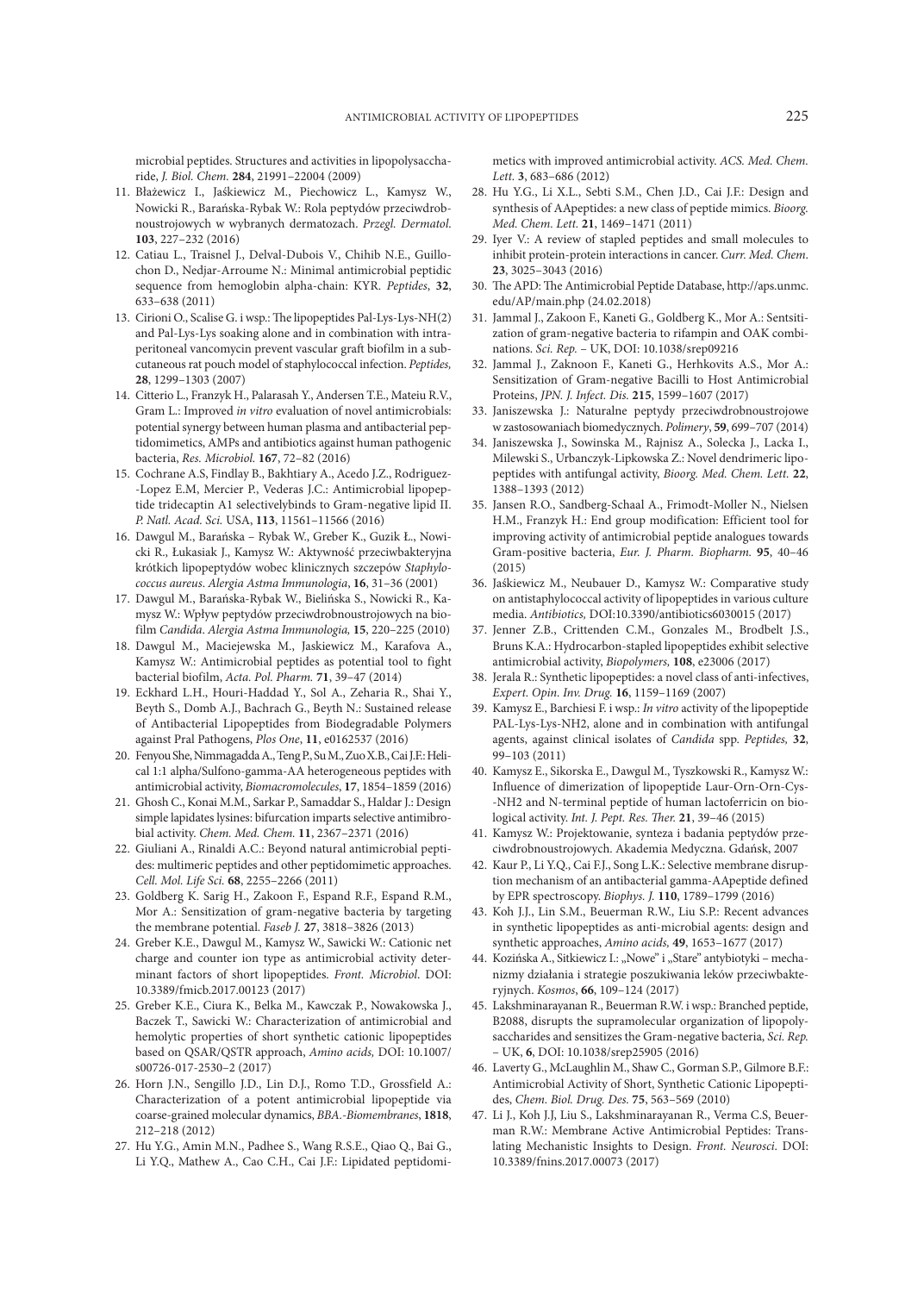- 48. Li J.G., Liu S.P., Lakshminarayanan R., Bai Y., Pervushin K., Verma C., Beuerman R.W.: Molecular simulations suggest how a branched antimicrobial peptide perturbs a bacterial membrane and enhances permeability, *BBA.-Biomembranes,* **1828**, 1112–1121 (2013)
- 49. Lin D.J., Grossfield A.: Thermodynamics of antimicrobial lipopeptide binding to membranes: origins of affinity and selectivity. *Biophys. J*. **107**, 1862–1872 (2014)
- 50. Lohan S., Cameotra S.S., Bisht G.S.: Systematic study of non- -natural short cationic lipopeptides as novel broad-spectrum antimicrobial agents. *Chem. Biol. Drug. Des.* **82**, 557–566 (2013)
- 51. Majerle A., Kidric J. Jerala R.: Enhancement of antibacterial and lipopolysaccharide binding activities of a human lactoferrin peptide fragment by the addition of acyl chain. *J. Antimicrob. Chemoth.* **51**, 1159–1165 (2003)
- 52. Mak P., Pohl J., Dubin A., Reed M.S., Bowers S.E., Fallon M.T., Shafer W.M.: The increased bactericidal activity of a fatty acid- -modified synthetic antimicrobial peptide of human cathepsin G correlates with its enhanced capacity to interact with model membranes. *Int. J. Antimicrob. Ag.* **21**, 13–19 (2003)
- 53. Makovitzky A., Avrahami D., Shai Y.: Ultrashort antibacterial and antifungal lipopeptides. *P. Natl. Acad. Sci.* USA, **103**, 15997– 16002 (2006)
- 54. Makovitzky A., Baram J. Shai Y.: Antimicrobial lipopolypeptides composed of palmitoyl di- and tricationic peptides: *in vitro* and *in vivo* activities, self-assembly to nanostructures and plausible mode of action. *Biochemistry* – US, **47**, 10630–10636 (2008)
- 55. Malina A., Shai Y.: Conjugation of fatty acids with different lengths modulates the antibacterial and antifungal activity of cationic biologically inactive peptide, *Biochem. J*. **390**, 695–702 (2005)
- 56. Mangoni M.L., Shai Y.: Short native antimicrobial peptides and engineered ultrashort lipopeptides: similarities and differences in cell specificities and modes of action, *Cell Mol. Life Sci.* **68**, 2267–2280 (2011)
- 57. Migon D., Neubauer D., Kamysz W.: Hydrocarbon Stapled Antimicrobial Peptides. *Protein J.* DOI: 10.1007/s10930-018-9755-0 (2018)
- 58. Min K.R., Galvis A., Williams B., Rayala R., Cudic P., Ajdic D.: Antibacterial and Antibiofilm Activities of a Novel Synthetic Cyclic Lipopeptide against Cariogenic *Streptococcus mutans* UA159. *Antimicrob. Agents. Chemother*. DOI: 10.1128/AAC.00776-17 (2017)
- 59. Mirski T., Gryko R., Bartoszcze M., Bielwaska-Drózd A., Tyszkiewicz W.: Peptydy przeciwdrobnoustrojowe – nowe możliwości zwalczania infekcji u ludzi i zwierząt. *Medycyna Wet*. **67**, 517–521 (2011)
- 60. Mishra B., Lushnikova T., Wang G.S.: Small lipopeptides possess anti-biofilm capability comparable to daptomycin and vancomycin. *RSC. Adv.* **5**, 59758–59769 (2015)
- 61. Mizerska-Dudka M., Andrejko M., Kondefer-Szerszeń M.. Przeciwirusowe peptydy kationowe człowieka i owadów. *Post. Mikrobiol*. **50**, 209–216 (2011)
- 62. Mohanram H., Bhattacharjya S.: 'Lollipop'-shaped helical structure of a hybrid antimicrobial peptide of temporin B – lipopolysaccharide binding motif and mapping cationic residues in antibacterial activity, *BBA.-Gen. Subjects.* **1860**, 1362–1372 (2016)
- 63. Mohanram H., Bhattacharjya S.: beta-Boomerang Antimicrobial and antiendotoxic peptides: lipidation and disulfide bond effects on activity and structure. *Pharmaceuticals,* **7**, 482–501 (2014)
- 64. Nasompag S., Dechsiri P., Hongsing N., Phonimdaeng P., Daduang S., Klaynongsruang S., Camesano T.A., Patramanon R.: Effect of acyl chain length on therapeutic activity and mode of action of the C-X-KYR-NH2 antimicrobial lipopeptide. *BBA.-Biomembranes,* **1848**, 2351–2364 (2015)
- 65. Nedjar-Arroume N., Dubois-Delval V., Adje E.Y., Traisnel J., Krier F., Mary P., Kouach M., Briand G., Guillochon D.: Bovine hemoglobin: an attractive source of antibacterial peptides. *Peptides,* **29**, 969–977 (2008)
- 66. Niu Y.H., Cai J.F I wsp.: Lipo-gamma-AApeptides as a new class of potent and broad-spectrum antimicrobial agents. *J. Med. Chem.* **55**, 4003–4009 (2012)
- 67. Omardien S., Brul S., Zaat S.A.J.: Antimicrobial Activity of Cationic Antimicrobial Peptides against Gram-Positives: Current Progress Made in Understanding the Mode of Action and the Response of Bacteria. *Front. Cell. Dev. Biol*. DOI: 10.3389/ fcell.2016.00111 (2016)
- 68. Oren Z., Lerman J.C., Gudmundsson G.H., Agerberth B., Shai Y.: Structure and organization of the human antimicrobial peptide LL-37 in phospholipid membranes: relevance to the molecular basis for its non-cell-selective activity. *Biochem. J.* **341**, 501–513 (1999)
- 69. Padhee S., Li Y.Q., Cai J.F.: Activity of lipo-cyclic gamma- -AApeptides against biofilms of *Staphyloccocus epidermidis* and *Pseudomonas aeruginosa*. *Bioorg. Med. Chem. Lett.* **25**, 2565– 2569 (2015)
- 70. Papo N., Oren Z., Pag U., Sahl H.G., Shai Y.: The consequence of sequence alternation of an amphipathic alpha-helical antimicrobial peptide and its diastereomers. *J. Biol. Chem*. **277**, 33913–33921 (2002)
- 71. Radzishevsky I.S., Rotem S., Bourdetsky D., Navon-Venezia S., Carmeli Y., Mor A.: Impoved antimicrobial peptides based on acyl-lysine oligomers. *Nat. Biotechnol.* **25**, 657–659 (2007)
- 72. Sang P., Shi Y., Teng P., Cao A.N., Xu H., Li Q., Cai J.F.: Antimicrobial AApeptides, *Curr. Top. Med. Chem.* **17**, 1266–1279 (2017)
- 73. Sarig H. Livne L., Held-Kutnetsov V., Zakoon F., Ivankin A., Gidalevitz D., Mor A.: A miniature mimic of host defense peptides with systematic antibacterial efficacy. *Faseb J.* **24**, 1904–1913 (2010)
- 74. Shai Y., Makovitzky A., Avrahami D.: Host defense peptides and lipopeptides: mode of action and potential candidates for the treatment of bacterial and fungal infections. *Curr. Protein Pept. Sci.* **7**, 479–486 (2006)
- 75. Sikorska E., Dawgul M., Greber K., Ilowska E., Pogorzelska A., Kamysz W.: Self-assebly and interactions of short antimicrobial lipopeptides with membrane lipids: ITC, FTIR and molecular dynamics studies. *BBA.-Biomembranes,* **1838**, 2625–2634 (2014)
- 76. Straus S.K., Hancock R.E.W.: Mode of action of the new antibiotic for gram-positive pathogens daptomycin: comparison with cationic antimicrobial peptides and lipopeptides. *BBA. -Biomembranes,* **1758**, 1215–1223 (2006)
- 77. Teng P., Cai J.F. I wsp.: Small Antimicrobial Agents Based on Acylated Reduced Amide Scaffold, *J. Med. Chem.* **59**, 7877–7887 (2016)
- 78. Wang G.: Improved Methods for Classification, Prediction and Design of Antimicrobial Peptides. *Method. Mol. Cell Biol*. **1268**, 43–66 (2015)
- 79. Wiesner J., Vilcinskas A.: Antimicrobial peptides: the ancient arm of the human immune system. *Virulence*, **1**, 440–64 (2010)
- 80. Wódz K., Brzezińska-Błaszczyk E., Katelicydyny endogenne peptydy przeciwdrobnoustrojowe. *Postępy Biochemii*, **61**, 93–101 (2015)
- 81. Zdybicka-Barabas A., Stączek S., Cytryńska M.: Różnorodność peptydów przeciwdrobnoustrojowych bezkręgowców. *Kosmos*, **66**, 563–574 (2017)
- 82. Zhang L.J, Gallo R.L.: Antimicrobial peptides. *Curr. Biol*. **26**, 14–19 (2016)
- 83. Żyłowska M., Wyszyńska A., Jagusztyn-Krynicka E. K.: Defensysny – peptydy o aktywności przeciwbakteryjnej. *Post. Mikrobiol*. **50**, 223–234 (2011)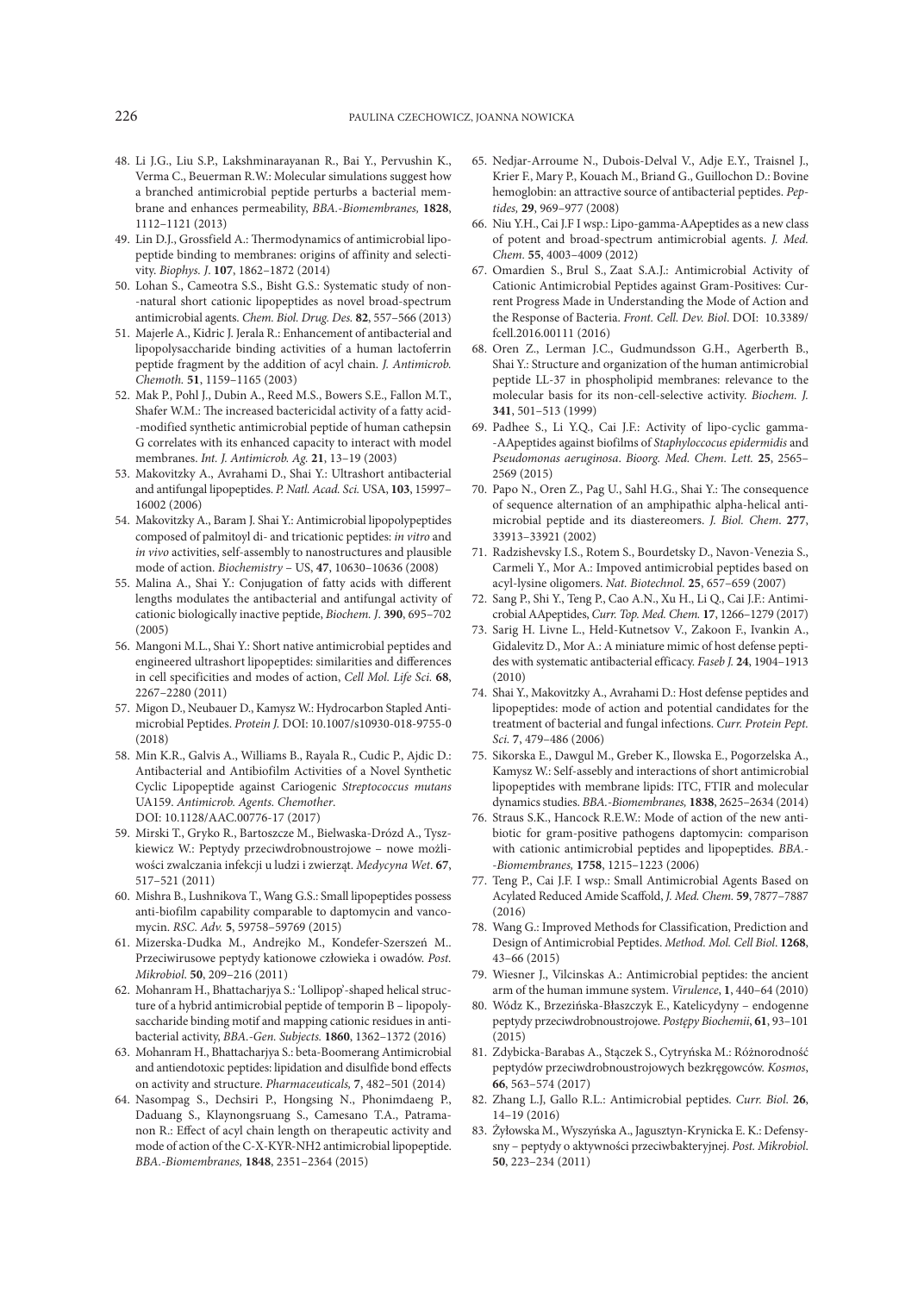# **NAGRODY I WYRÓŻNIENIA**

POST. MIKROBIOL., 2018, 57, 3, 213–227 http://www.pm.microbiology.pl

# **AKTYWNOŚĆ PRZECIWDROBNOUSTROJOWA LIPOPEPTYDÓW**

## **Paulina Czechowicz\*, Joanna Nowicka**

Katedra i Zakład Mikrobiologii, Uniwersytet Medyczny im. Piastów Śląskich we Wrocławiu

*Wpłynęło w lutym, zaakceptowano w lipcu 2018 r.*

*Streszczenie*: Ciągle rosnąca liczba szczepów wieloopornych skłania do poszukiwania alternatywnych metod leczenia. Obiecującą grupą "leków" do walki z wieloopornymi mikroorganizmami, bazującą na naturalnych peptydach przeciwdrobnoustrojowych, mogą stać się syntetyczne peptydy określane mianem lipopeptydów przeciwdrobnoustrojowych. W pracy omówiono pochodzenie syntetycznych lipopeptydów, ich podział oraz właściwości przeciwdrobnoustrojowe

1. Wstęp. 2. Peptydy przeciwdrobnoustrojowe. 3. Klasyfikacja peptydów przeciwdrobnoustrojowych. 4. Antybiotyki lipopeptydowe. 5. Syntetyczne lipopeptydy. 5.1. Krótkie syntetyczne lipopeptydy. 5.2. Peptydomimetyki. 5.3. Multiwalentne lipopeptydy. 5.4. Lipopeptydy usztywnione klamrą węglowodorową. 5.5. Lipopeptydy przeciwdrobnoustrojowe w badaniach laboratoryjnych. 6. Podsumowanie

### **Antimicrobial activity of lipopeptides**

*Abstract*: The constantly growing number of multidrug-resistant bacterial strains prompts the search for alternative treatments. Synthetic peptides based on natural antimicrobial peptides, also known as antimicrobial lipopeptides, can become a promising group of "drugs" to fight multi-resistant bacteria. The present paper discusses the origins of synthetic lipopeptides, their classification and antimicrobial properties.

1. Introduction. 2. Antimicrobial peptides. 3. Classification of antimicrobial peptides. 4. Lipopeptide antibiotics. 5. Synthetic lipopeptides. 5.1. Ultrashort lipopeptides. 5.2. Peptidomimetics. 5.3. Multivalent lipopeptides. 5.4. Hydrocarbon-stapled lipopeptides. 5.5. Antimicrobial lipopeptides in laboratory research. 6. Summary

**Słowa kluczowe:** aktywność przeciwdrobnoustrojowa, lipopeptydy, peptydy **Key words:** antimicrobial activity, lipopeptides, peptides

### **1. Wstęp**

Efektywność pierwszych antybiotyków przez wiele lat była niepodważalna. Znajdowały one szerokie zastosowanie terapeutyczne. Niestety, oporne szczepy bakterii zaczęły pojawiać się już w latach 50. dwudziestego wieku. W kolejnych latach oporność mikroorganizmów na wprowadzane do terapii antybiotyki pojawiała się bardzo szybko. Przyczyną takiego stanu rzeczy było, i niestety nadal jest, nadużywanie antybiotyków, stosowanie ich bez udokumentowanych wskazań, w nieodpowiednich dawkach czy podczas hodowli zwierząt gospodarskich [44]. Obecnie stale rośnie liczba patogenów alarmowych, a oporność nie dotyczy tylko mikroorganizmów pochodzących ze środowiska szpitalnego [33]. Istotne jest to, że jeżeli nie pojawią się nowe opcje terapeutyczne to, jak pisze Kozińska, do 2050 roku przyczyną zgonów u ludzi częściej będą infekcje niż nowotwory. Warto dodać, że już teraz na całym świecie zakażenia powodowane przez oporne mikroorganizmy są przyczyną 700 tysięcy zgonów każdego roku [44]. Szacuje się, że do 2050 zakażenia powodowane przez oporne mikroorganizmy będą przyczyną ponad 300 milionów zgonów [15].

Oczywiście nadal prowadzone są prace nad pozyskaniem skutecznych antybiotyków. Odbywa się to poprzez modyfikację tych już istniejących lub poszukuje się całkowicie nowych klas antybiotyków z zupełnie odmiennymi celami molekularnymi w komórkach drobnoustroju [44]. Niestety, proces opracowania nowych antybiotyków i wprowadzania ich do terapii jest długotrwały i musi być poprzedzony wielokrotnymi badaniami przedklinicznymi i klinicznymi. Większość obecnie stosowanych antybiotyków to substancje opracowane w latach 1940–1960 [67]. Według Cochrane i wsp. szczególnie alarmujący jest brak nowych antybiotyków skutecznych wobec bakterii Gram-ujemnych [15]. Szczególnie podkreślony przez autora jest fakt, że w ubiegłych 50 latach, zatwierdzono do leczenia infekcji układowych jedynie parę antybiotyków (np. linezolid

<sup>\*</sup> Autor korespondencyjny: Paulina Czechowicz, Student Wydziału Farmaceutycznego z Odziałem Analityki Medycznej, Studenckie Koło Naukowe Mikrobiologów działające przy Katedrze i Zakładzie Mikrobiologii, Uniwersytet Medyczny im. Piastów Śląskich we Wrocławiu, ul. Chałubińskiego 4, 50-368 Wrocław; tel. 71 784 00 65; e-mail: paulina.czechowicz.umedwroc@gmail.com

Autorka korespondencyjna pracy jest laureatką konkursu prac młodych naukowców. Nagroda została przyznana przez Komisję Konkursową na Konferencji pod patronatem PTM: "Wektory i patogeny w przeszłości i przyszłości", która odbyła się we Wrocławiu 24 listopada 2017 r.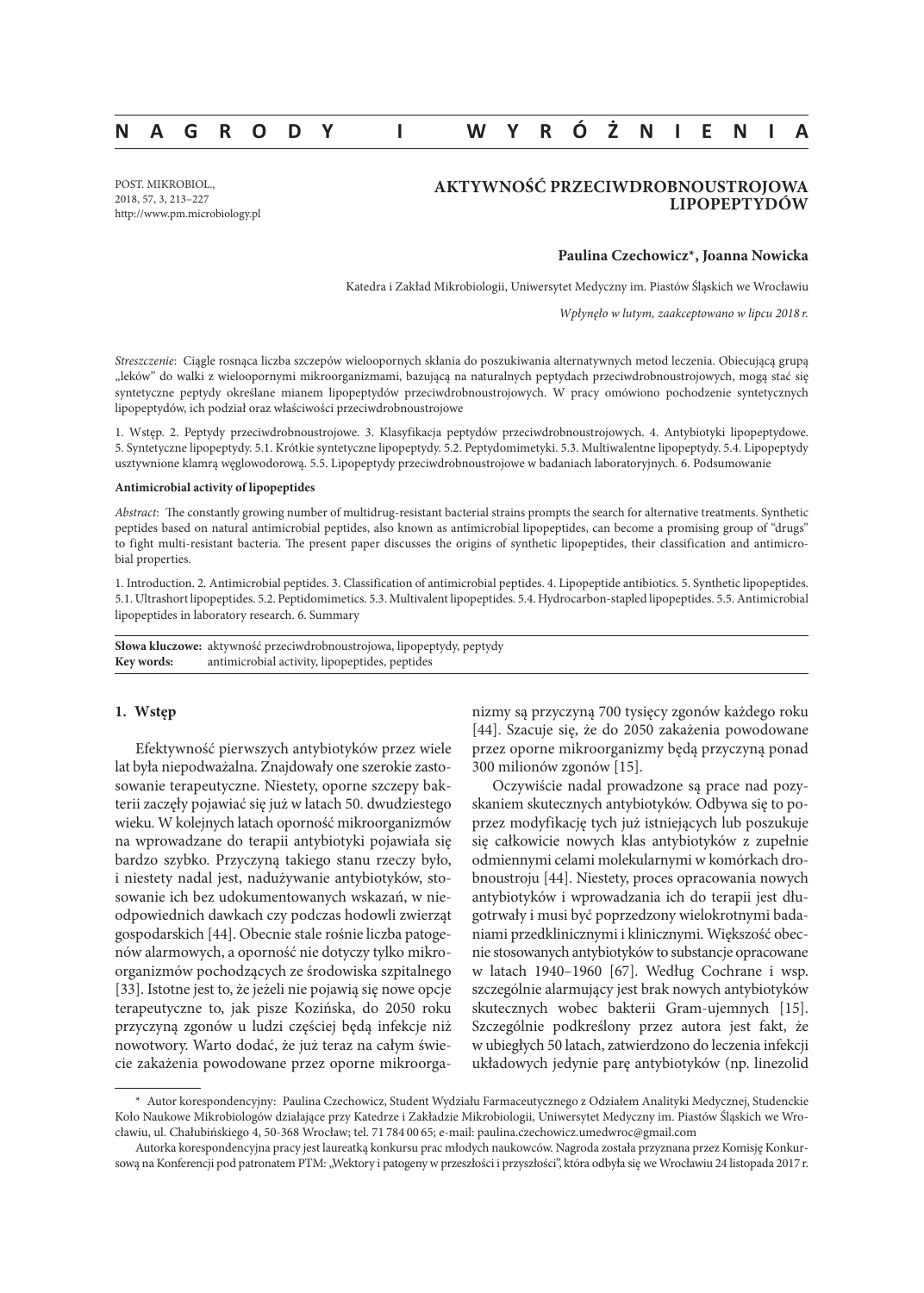czy daptomycyna), niestety skutecznych wyłącznie wobec bakterii Gram-dodatnich [15].

Pomimo zauważalnego postępu w medycynie i farmacji, terapia zakażeń jest nadal trudna. Nabywanie nowych mechanizmów oporności przez wrażliwe komórki bakterii i ciągle rosnąca liczba szczepów wielolekoopornych skłania do poszukiwania alternatywnych metod leczenia, takich metod, które byłyby skuteczne w terapii zakażeń wywołanych przez wielolekooporne szczepy. Nadzieje pokładane są w peptydach przeciwdrobnoustrojowych (AMP – Antimicrobial Peptides), które mogą stać się skuteczną bronią w walce z opornymi mikroorganizmami oraz wytwarzanym przez nie biofilmem [17, 33]. Jako związki o naturalnym pochodzeniu mogą stanowić wartościową bazę do pozyskiwania nowych syntetycznych leków o szerokim spektrum przeciwdrobnoustrojowym [33] i zupełnie odmiennym, w porównaniu do dostępnych antybiotyków, mechanizmie działania [67]. Odmienny mechanizm działania jak i nowe cele molekularne w komórkach drobnoustroju mogą stać się szczególnie istotne w kontekście wolniejszego pojawiania się i rozwijania oporności mikroorganizmów podczas ich klinicznego stosowania.

Obiecującą grupą związków do walki z wielolekoopornymi mikroorganizmami, bazującą na naturalnych peptydach przeciwdrobnoustrojowych, mogą stać się syntetyczne peptydy określane mianem lipopeptydów przeciwdrobnoustrojowych. Podobnie jak peptydy naturalne charakteryzują się one szerokim spektrum działania, zarówno przeciwbakteryjnym, wykazując aktywność wobec bakterii Gram-dodatnich i Gram- -ujemnych, jak i przeciwgrzybiczym [15].

## **2. Peptydy przeciwdrobnoustrojowe**

Lizozym, białko kationowe odkryte w 1922 roku przez Aleksandra Fleminga, uznawany jest dzisiaj za pierwszy AMP [78]. Kolejne badania nad AMP datuje się na rok 1939, kiedy to odkryto gramicydynę. Peptyd ten został wyizolowany z *Bacillus brevis* i charakteryzował się dobrą skutecznością w odniesieniu do bakterii Gram-dodatnich [5]. Donoszono o efektywności gramicydyny przy stosowaniu miejscowym (leczenie ran i owrzodzeń) i toksyczności przy jej zastosowaniu dootrzewnowym [5].

W 1941 odkryto tyrocydynę, wykazującą aktywność zarówno wobec bakterii Gram-dodatnich jak i Gram-ujemnych [5]. W latach 50. XX wieku Skames i Watson uzyskali leukinę, a Hirsch i Cohen fagocytynę. Oba białka wyizolowane zostały z leukocytów królika [33]. W kolejnych latach peptydy przeciwdrobnoustrojowe opisano u ciem (cekropina), roślin (tioniny), krabów (tachyplezyny) jak i u ssaków

(defensyny) [33]. To właśnie defensyny, wyizolowane w 1956 roku zostały uznane za pierwsze peptydy AMP pochodzące od zwierząt [5]. Magaininy, kationowe peptydy, odkryto w latach 80. u żab przez Zasloffa i wsp. [33, 59, 82]. W organizmach tych płazów peptydy pełnią rolę ochronną – chronią ich skórę przed mikroorganizmami, szczególnie bakteriami znajdującymi się w wodzie [41]. Wydzielane są przez żaby w wyniku zranienia [33]. Aby uzyskać peptydy żabie w warunkach laboratoryjnych, po stymulacji żab (np. norepinefryną) wydzielinę ich skóry, po zebraniu i ekstrakcji, rozdziela się chromatograficznie otrzymując czyste związki [41].

Obecnie wiele peptydów izoluje się z organizmów owadów, głównie pszczół, będąc składową ich układu odpornościowego. Z hemolimfy larw tych owadów, poddanej rozdziałowi chromatograficznemu, uzyskuje się czyste peptydy [41].

Nadal trwają intensywne badania nad nowymi peptydami, określeniem ich struktury, właściwości czy sposobów działania [41]. Bazy danych [30], w których gromadzone są informacje na temat peptydów, ich budowy, właściwości, zakresie działania czy funkcji dają możliwość uzyskania nowych syntetycznych peptydów [59].

Peptydy przeciwdrobnoustrojowe są rozpowszechnioną w przyrodzie grupą związków pochodzenia naturalnego. W bazie peptydów, The Antimicrobial Peptides Database, do połowy lutego 2018 roku opisano 2884 peptydy, z czego 333 stanowią bakteriocyny, 4 izolowano z archeonów, 8 z protistów, 13 pochodzi od grzybów, 342 izolowano z roślin, a 2184 to peptydy zwierzęce [30]. AMP, produkowane są zarówno przez organizmy prokariotyczne, jak i eukariotyczne. Ponadto, stanowią istotny element układu odpornościowego u eukariota [17].

Uważa się, że obok niszczenia mikroorganizmów przez fagocyty, peptydy to najstarszy element odporności [79]. W organizmie człowieka są one częścią wrodzonego układu odpornościowego [47], stanowią pierwszą linię obrony na skórze i błonach śluzowych, występują w ślinie, a produkowane są głównie przez keratynocyty warstwy rogowej naskórka, neutrofile i gruczoły potowe [8]. Bogatym źródłem AMP jest płyn łzowy. Wysoki ich poziom stwierdza się również w jelicie cienkim [47]. Są zaangażowane w eliminację mikroorganizmów chorobotwórczych, ale także w kontrolę mikrobioty naszego organizmu. AMP mogą neutralizować endotoksyny, jak i wpływać immunomodulacyjnie na układ odpornościowy [81]. Zwiększone wydzielanie naturalnych peptydów przeciwdrobnoustrojowych obserwuje się w obszarze stanu zapalnego będącego następstwem zakażenia [17].

Peptydy przeciwdrobnoustrojowe mogą mieć różną strukturę drugorzędową, ale na ogół zawierają od 12 do 50 reszt aminokwasowych o masie cząsteczkowej 2–10 kDa i wypadkowym ładunku dodatnim, co jest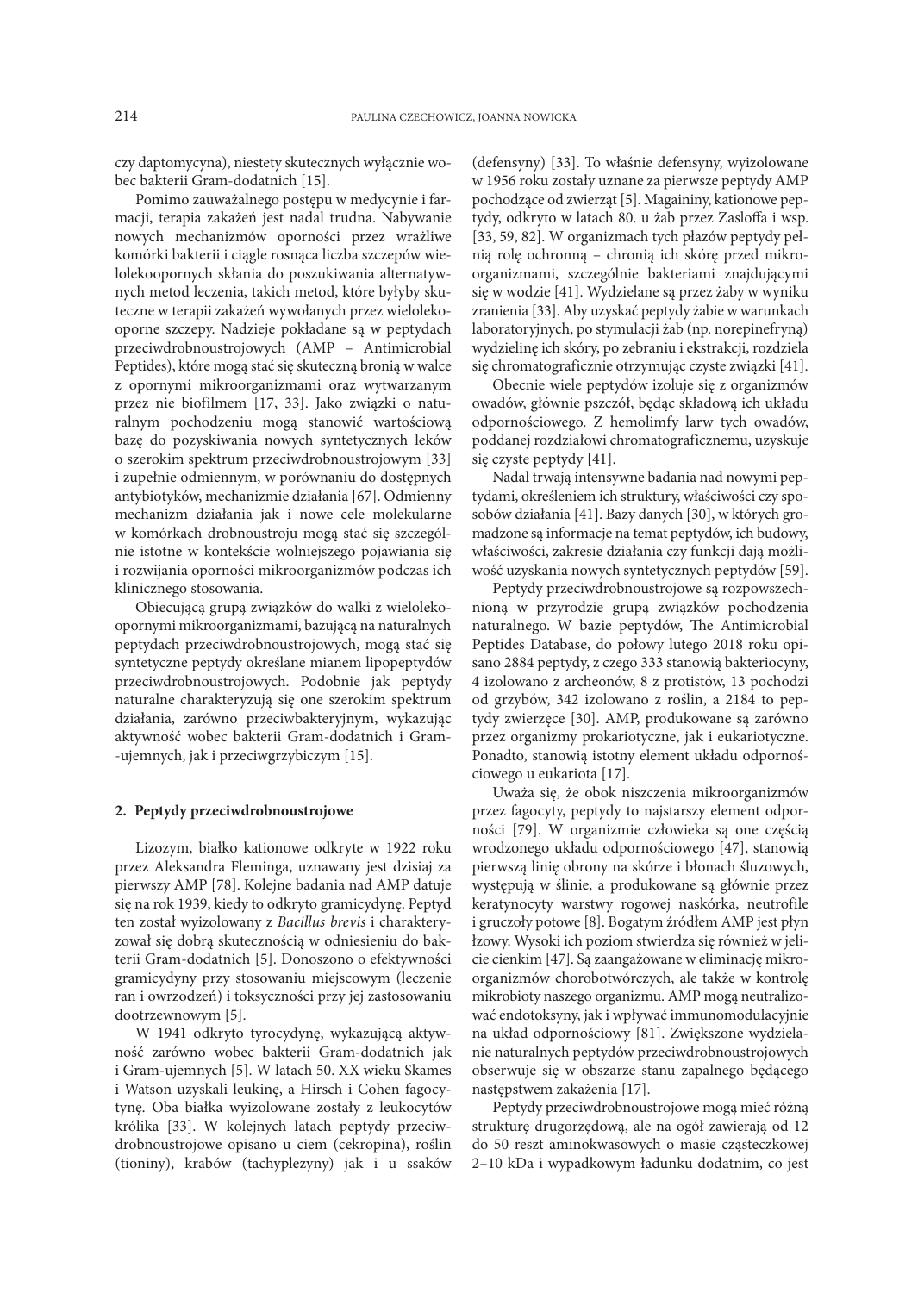związane z występującymi w ich strukturze aminokwasami zasadowymi [47, 61, 80]. Większość peptydów to peptydy kationowe [81]. Spektrum ich działania przeciwdrobnoustrojowego obejmuje bakterie (zarówno Gram-dodatnie, jak i Gram-ujemne), wirusy, grzyby, a także pierwotniaki [17, 36, 61, 67]. W przypadku niektórych AMP stwierdzono także aktywność przeciwnowotworową [61] i immunomodulującą. Ponadto, AMP mogą wstrzymywać proces destrukcji tkanek pod wpływem enzymów mikroorganizmów, a także przyspieszać proces gojenia ran [17].

AMP oddziałują z błoną komórkową patogenu prowadząc do jej destabilizacji i lizy komórki. Inne mechanizmy działania peptydów to wstrzymanie procesu replikacji DNA i ekspresji białek, a także ucieczka adenozynotrójfosforanu [59]. Cząsteczki peptydów, o wypadkowym ładunku dodatnim, oddziaływują z ujemnie naładowaną błoną komórkową, głównie poprzez oddziaływania elektrostatyczne [59]. U bakterii Gram-dodatnich peptydy przeciwdrobnoustrojowe są przyciągane przez obecne w peptydoglikanie grupy anionowe, wiążąc się z ujemnie naładowanymi lipidami znajdującymi się po zewnętrznej stronie błony komórkowej [11, 59]. U Gram-ujemnych łączą się z lipopolisacharydami [11].

Na podstawie badań nad sposobem wnikania peptydów przeciwdrobnoustrojowych przez błonę wytypowano 4 mechanizmy: klepek beczki, dywanowy, pierścieniowy i nieuporządkowanych pierścieniowych porów. W pierwszym zachodzi gromadzenie AMP w taki sposób, że niepolarne ich części pokrywają lipidy błony, a ich część hydrofilowa tworzy rodzaj szczeliny; całość przypomina kształt klepek czy też beczkę zbudowaną z klepek. Peptydy ułożone są prostopadle do powierzchni błony, a utworzone w błonie "otwory" wywołują wyciek składników komórki. W mechanizmie dywanowym AMP układają się równolegle do błony, równomiernie ją wyścielają pokrywając jak dywan, a wywierając na nią nacisk, doprowadzają do przerwania jej ciągłości. Podobnie działają detergenty. W trzecim mechanizmie oddziaływania peptydów po ich połączeniu z błoną dochodzi do wygięcia lipidów błony na kształt pierścienia. Peptydy zostają połączone z polarnymi głowami lipidów [59, 61, 79, 83]. W najrzadszym, czwartym sposobie wnikania peptydów przeciwdrobnoustrojowych przez błonę, czyli podczas formułowania "nieuporządkowanych pierścieniowych porów", peptydy umiejscowione są w błonie pod różnym kątem [83].

### **3. Klasyfikacja peptydów przeciwdrobnoustrojowych**

Istnieje kilka systemów klasyfikacji AMP. Bierze się w nich pod uwagę m.in. źródło pochodzenia peptydów czy ich właściwości molekularne. Najczęściej stosowany system oparty jest na sekwencji aminokwasowej oraz strukturze drugorzędowej i dzieli peptydy na następujące klasy [11, 41, 61, 79]:

- liniowe peptydy α-helikalne,
- peptydy bogate w reszty cysteiny,
- peptydy o strukturze β-kartki,
- peptydy zawierające przeważającą liczbę aminokwasów jednego typu, np. glicyny, histydyny i/lub proliny,
- peptydy zawierające rzadkie, modyfikowane aminokwasy [11].

Dodatkowo warto wspomnieć o kryterium klasyfikacji peptydów przeciwdrobnoustrojowych na podstawie ich funkcji. Tu również możemy wydzielić trzy grupy: peptydy niszczące strukturę ściany komórkowej, peptydy wiążące pierwiastki oraz peptydy działające destrukcyjnie na membrany bakteryjne [33].

## **4. Antybiotyki lipopeptydowe**

Przedmiotem zainteresowania niniejszej pracy jest grupa związków stanowiących jedną z klas AMP, określana jako lipopeptydy. W związkach tych upatruje się obecnie największego potencjału skutecznego działania wobec mikroorganizmów wieloopornych [43, 53]. Nie sposób jednak o nich mówić nie wspominając o naturalnych lipopeptydach, z których dziś większość jest już zaliczania do antybiotyków lipopeptydowych, a kilka stosowanych jest w praktyce klinicznej, takich jak chociażby daptomycyna czy polimyksyna.

Antybiotyki lipopeptydowe są syntezowane drogą nierybosomalną w komórkach bakterii oraz grzybów w trakcie przemian różnych związków węglowych [19, 38, 43, 72, 76]. Cząsteczka lipopeptydu zbudowana jest z hydrofilowej części peptydowej połączonej kowalencyjnie z częścią hydrofobową, na którą składa się łańcuch kwasu tłuszczowego – co ostatecznie nadaje cząsteczce charakter amfifilowy. Część peptydowa może być liniowa lub cykliczna, przy czym cyklizacja znacznie wzmacnia ochronę przed proteolizą [4, 43]. Peptyd warunkuje określone spektrum aktywności przeciwdrobnoustrojowej, które jest zależne od sekwencji tej cząsteczki, a także jej ładunku, ujemnego lub dodatniego [38, 46, 56]. Przykładami lipopeptydów o wypadkowym ładunku ujemnym są daptomycyna czy surfaktyna, zaś dodatnim – polimyksyna B i jej pochodne, takie jak kolistyna czy oktapeptyna [38, 43, 76].

Dołączone do peptydów hydrofobowe związki, takie jak aminy tłuszczowe, kwasy tłuszczowe czy estry gliceryny również wpływają na zróżnicowany stopień aktywności przeciwdrobnoustrojowej lipopeptydów. Udowodniono, że AMP, do których przyłączone zostały ugrupowania hydrofobowe mogą wykazywać zwiększoną aktywność przeciwdrobnoustrojową. Istotnym czynnikiem wpływającym na ową aktywność jest długość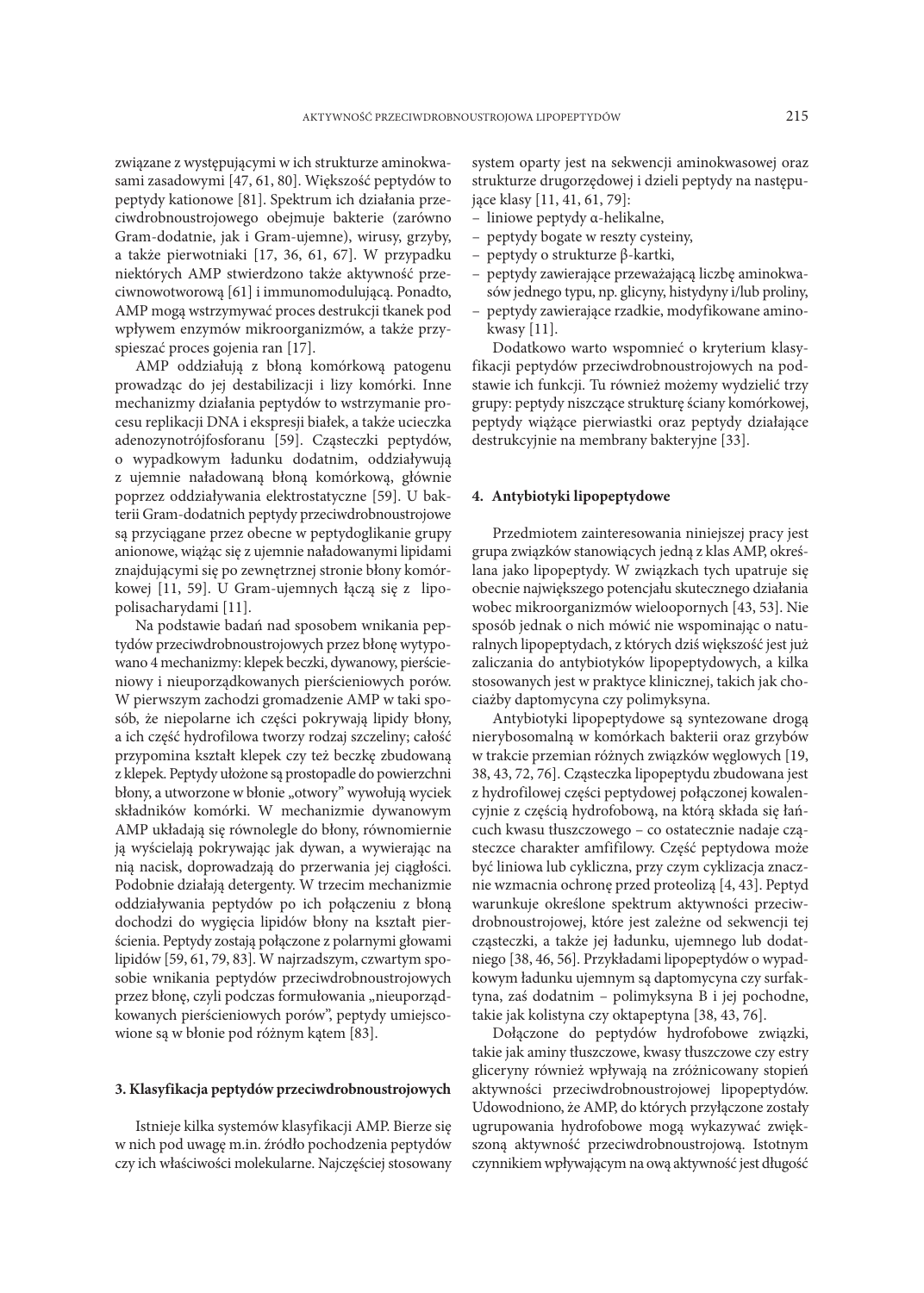łańcucha alkilowego [25, 46, 51, 52, 56]. Próby polegające na usunięciu z polimyksyny B reszty kwasu tłuszczowego wykazały niemal całkowitą utratę aktywności przeciwbakteryjnej. Szczegółowe badania oddziaływań lipopeptydów z błonami mikroorganizmów wykazały, że to właśnie łańcuch alkilowy wzmaga ich powinowactwo do błon komórkowych, a dokładniej wbudowywanie pomiędzy lipidy błonowe, co z kolei zaburza hydrofobowy rdzeń dwuwarstwy lipidowej [38, 56]. Dzieje się tak dlatego, że przyłączenie łańcucha alkilowego zmienia w sposób oczywisty hydrofobowość całego związku, a poprzez to, oprócz wspomnianego powinowactwa, wpływa także na tendencję do oligomeryzacji oraz sposób organizacji związku w roztworach [56, 76].

Zasadniczym celem działania antybiotyków lipopeptydowych jest dezintegracja błony komórkowej drobnoustrojów, prowadząca do powstania jej defektów i w efekcie do utraty potencjału błonowego, redukcji zdolności syntezy ATP (ATP – adenozynotrójfosforan) i śmierci komórki. Mogą one też zaburzać inne procesy komórkowe, takie jak replikacja DNA, transkrypcja czy translacja. Selektywne działanie tych związków wobec bakterii wynika z różnic w budowie błon komórek prokariotycznych i komórek ludzkich. Błony ssaczych komórek są na zewnątrz elektrostatycznie obojętne, zbudowane z cholesterolu, fosfatydylocholiny czy sfingomieliny. Natomiast błony zewnętrzne komórek bakteryjnych zwykle składają się z ujemnie naładowanych fosfolipidów, takich jak kardiolipina czy fosfatydyloglicerol [20, 38, 48, 56, 72, 76, 77]. Jednocześnie lipopeptydy o wysokim stopniu hydrofobowości nie wykazują selektywności działania; efektywnie oddziaływają niemal na wszystkie rodzaje komórek, w tym bakterii czy grzybów, co jest powodem wywoływania przez te związki również hemolizy erytrocytów ludzkich oraz cytotoksycznego działania wobec komórek ssaczych [55, 56]. Brak jednej określonej struktury (na przykład receptora) jako podstawy mechanizmu działania w istotny sposób utrudnia patogenowi nabywanie oporności na lipopeptydy. Badania wskazują, że osiągnięcie oporności na te antybiotyki następuje, gdy drobnoustroje zmodyfikują podstawowe właściwości swojej błony komórkowej, co jest możliwe po upłynięciu kilkuset pokoleń mikroorganizmów [38, 56, 76]. Jednak pomimo wszystkich swoich zalet, żaden antybiotyk lipopeptydowy nie osiąga tak szerokiego spektrum działania jak AMP, a oporność bakterii, choć wolniej, narasta również na ten rodzaj antybiotyków [43].

## **5. Syntetyczne lipopeptydy**

Stosunkowo mało skomplikowana budowa lipopeptydów, ich mechanizm działania o dobrej skuteczności przeciwdrobnoustrojowej i utrudnione nabywanie oporności na te związki przez mikroorganizmy oraz szerokie spektrum aktywności AMP wraz z ich równie efektywnymi sposobami działania na drobnoustroje sprawiły, że zainteresowano się możliwością syntezowania lipopeptydów. Doniesienia naukowe wielokrotnie dostarczały dowodów, że można uprościć kationowe peptydy pochodzenia naturalnego tak, aby obejmowały jedynie dodatnio naładowane cząsteczki z dołączonymi hydrofobowymi resztami [38]. Początkowo syntezowano i badano półsyntetyczne analogi istniejących już antybiotyków – liniowe pochodne daptomycyny, polimyksyny B czy amfomycyny oraz cykliczne związki, takie jak laktoferycyna, bakteriocyny czy pochodne ludzkiej defensyny [38, 43]. Choć z powodzeniem nadal uzyskuje się coraz nowsze analogi, to jednak wciąż najlepszą skuteczność i spektrum działania wykazują naturalne związki, z których wspomniane pochodne się wywodzą [18, 38]. Dodatkowo, wytwarzane związki cechują się małą stabilnością i możliwością degradacji przez peptydazy oraz dużymi kosztami produkcji, niewspółmiernymi do osiąganych parametrów farmakokinetycznych [14, 43, 77]. Wzięto więc pod uwagę możliwość poprawy właściwości i w tym celu wyprodukowano całkowicie syntetyczne lipopeptydy [43].

Ogólna zasada mówiąca o najbardziej optymalnej strukturze lipopeptydu w postaci krótkiego łańcucha peptydowego (6–7 aminokwasów o budowie liniowej lub cyklicznej) i N-końcowego podstawnika amidowego (kwasu tłuszczowego) stanowi bazę pod opracowanie skutecznych środków przeciwdrobnoustrojowych, których spektrum aktywności może być modulowane przez modyfikację właśnie N-końcowego podstawnika [46, 56, 76]. Wykazano, że przyłączenie ugrupowania zawierającego łańcuch alkilowy do AMP wpływa na oligomeryzację i organizację związku w roztworach, a także na powinowactwo do błony komórkowej dzięki zmianie hydrofobowości i w efekcie analogi tego typu mogą charakteryzować się lepszą aktywnością przeciwbakteryjną i przeciwgrzybiczą [3, 51, 52, 55]. Główne cele syntezy to poprawa stabilności w stosunku do AMP poprzez zwolnienie szybkości degradacji, uzyskanie możliwości stosowania znacznie niższych stężeń lipopeptydów i poprzez to również wyeliminowanie problemu cytotoksyczności AMP i powodowania przez te związki hemolizy. Równie istotne jest także poszerzenie spektrum działania przeciwdrobnoustrojowego względem antybiotyków lipopeptydowych i obniżenie kosztów produkcji związane z uproszczeniem procesu syntezy [4, 26, 38, 72]. Wiadomo, że synteza na przykład krótkich liniowych lipopeptydów generuje istotnie mniejsze koszty ich wytwarzania [56].

Ogólny mechanizm działania przeciwdrobnoustrojowego syntetycznych lipopetydów jest związany ze zjawiskiem amfifilowości: lipopeptyd wbudowuje się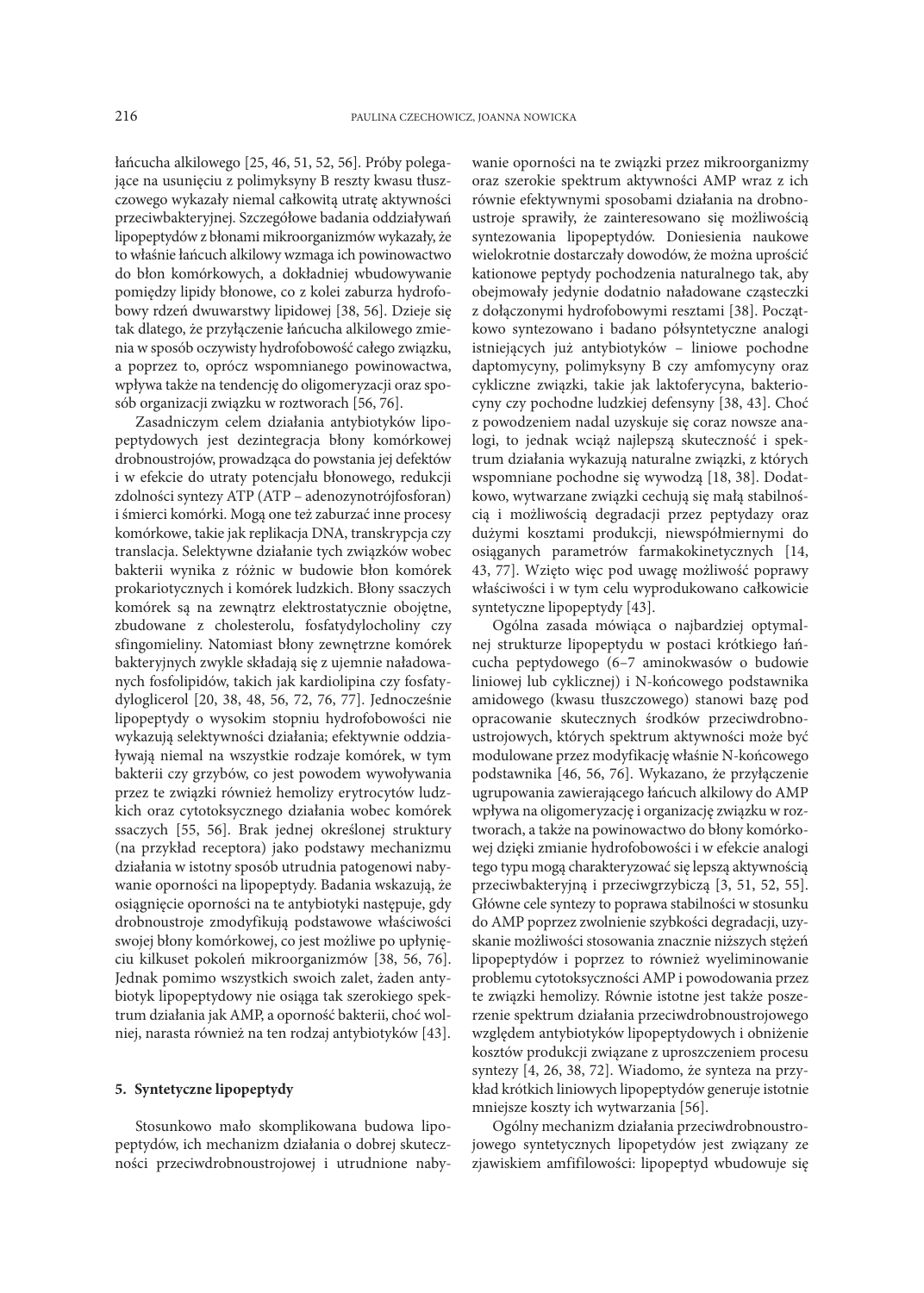w dwuwarstwę lipidową atakowanej błony mikroorganizmu, wprowadzając defekty w upakowaniu jej łańcucha i indukuje powstawanie krzywizn błony, a w konsekwencji wyciek składników komórkowych. Wówczas dochodzi do rozproszenia potencjału wewnątrzkomórkowego i ostatecznie śmierci komórki [38]. Niemniej jednak szczegółowe procesy zachodzące w trakcie tego zjawiska nie zostały do końca wyjaśnione.

Obiecujące są również wyniki badań, w których podejmowano próby terapii skojarzonej lipopeptydów z konwencjonalnymi antybiotykami. W szczególności wymierne efekty obserwowane były w przypadku tych antybiotyków, u których zauważa się trudności związane z dotarciem do celu molekularnego znajdującego się wewnątrz komórki bakteryjnej i powstawaniem oporności na tym tle. Zastosowanie lipopeptydów celem ich interakcji z błoną i zwiększenia jej przepuszczalności wiąże się potencjalnie z umożliwieniem antybiotykowi penetracji, osiągnięciem pożądanego efektu klinicznego i zabicia drobnoustrojów. Uzyskanie takiego efektu zachodzi ponadto przy znacznie mniejszym minimalnym stężeniu hamującym (MIC – Minimal Inhibitory Concentration) dla antybiotyku (nawet o kilka rzędów wielkości!) dzięki dodaniu lipopeptydu już w stężeniach poniżej wartości MIC [38].

Do rozwiązania nadal pozostają problemy bezpieczeństwa potencjalnego stosowania lipopeptydów w praktyce klinicznej z uwagi na obserwowane efekty cytotoksyczne wobec komórek eukariotycznych oraz hemolizę erytrocytów w stężeniach MIC niezbędnych na przykład do eradykacji biofilmu [46]. Warto jednak zauważyć, że w przypadku dużej części syntetycznych lipopeptydów toksyczność jest relatywnie niska. Dlatego też dla owych związków daje to niemałą przewagę. Niemniej konieczne są dokładniejsze analizy, zanim będzie możliwe użycie lipopeptydów w badaniach klinicznych [25].

Zgodnie z obecną wiedzą, biorąc pod uwagę strukturę syntetycznych lipopeptydów, można je podzielić na cztery grupy:

- 1. krótkie syntetyczne lipopeptydy,
- 2.peptydomimetyki,
- 3.multiwalentne lipopeptydy,
- 4.lipopeptydy usztywnione klamrą węglowodorową [43].

Należy jednak zaznaczyć, że stale projektowane i syntezowane są nowe lipopeptydy, a większość z nich badana jest przez laboratorium je opracowujące *de novo*, stąd w wielu pracach badawczych obiektem zainteresowania są albo zupełnie nowe związki, albo modyfikacja już poznanych struktur.

## **5.1. Krótkie syntetyczne lipopeptydy**

Peptydy z tej grupy są najkrótszymi związkami spośród AMP, tzn. posiadają najmniejszą liczbę reszt aminokwasowych. Składają się z 2 do 4 aminokwasów

połączonych z kwasem tłuszczowym (na ogół o długości od 12 do 16 atomów węgli w łańcuchu) o wypadkowym ładunku dodatnim (od +1 do +4). Co zaskakujące, zastąpienie tylko 1 aminokwasu z dwóch lub czterech skutkuje otrzymaniem zupełnie odmiennych właściwości biologicznych [19, 43, 53, 54, 56]. Krótkie syntetyczne lipopeptydy mają właściwości amfifilowe podobnie jak detergenty (hydrofilowa strona peptydu i hydrofobowa lipidu), co z kolei daje im możliwość samoasocjacji i oligomeryzacji z wytworzeniem hydrofobowego rdzenia. Zasadniczo w krótkich lipopeptydach możliwość ta w dużej mierze jest ograniczona ze względu bliskie sąsiedztwo dodatniego ładunku peptydu – łańcuch kwasu tłuszczowego musi być więc dostatecznie długi (co najmniej 14 atomów węgla) do wystąpienia tego zjawiska [3, 74]. Ostatecznie oligomeryzacja może być sposobem na ochronę przed działaniem peptydaz, a więc poprawiać stabilność i odporność na degradację, co może znaleźć swoje przełożenie w warunkach *in vivo* [56, 68, 70].

Długość łańcucha kwasu tłuszczowego determinuje aktywność przeciwdrobnoustrojową – istnieją hipotezy dotyczące jego optymalnej długości mówiące, że dla aktywności skierowanej przeciwko bakteriom Gram- -dodatnim potrzebne są 2 reszty metylenowe więcej, niż dla aktywności wobec bakterii Gram-ujemnych. Ta sama hipoteza mówi, że z kolei wydłużenie tegoż łańcucha powyżej 10–12 jednostek węglowych może powodować spadek aktywności przeciwbakteryjnej (ale zależnie od części peptydowej), najprawdopodobniej na skutek niedopasowania hydrofobowego i niedostatecznych defektów w atakowanej dwuwarstwie lipidowej [38]. Ponadto wielokrotnie potwierdzano, że spektrum przeciwdrobnoustrojowe zależy przede wszystkim od składu lipopeptydu, a więc i jego powinowactwa do błony docelowej, którego najważniejszym czynnikiem jest hydrofobowość cząsteczki [1, 19, 25, 52, 55, 74]. Kwas tłuszczowy jest więc najważniejszym elementem struktury tych związków. Nawet krótki syntetyczny peptyd Pal-KK-NH $_{\rm _2}$  składający się z dwóch reszt aminokwasu lizyny (K – lizyna), posiadający resztę kwasu palmitynowego o łańcuchu zbudowanym z szesnastu atomów węgla na N-końcu (Pal/C<sub>16</sub> – reszta kwasu palmitynowego) jest bakterio- i grzybobójczy [8]. Z sukcesem wytworzono serię krótkich syntetycznych lipopeptydów poprzez połączenie z kwasem tłuszczowym nieaktywnych krótkich peptydów i uzyskanie w ten sposób aktywności przeciwdrobnoustrojowej [1, 2, 26, 43]. Co ważne, żaden z przebadanych lipopeptydów tego typu nie powodował hemolizy erytrocytów ludzkich [1, 43].

Najpowszechniejszy związek wśród krótkich syntetycznych lipopeptydów oznaczany jest jako Pal-KGGK- -NH<sub>2</sub>. W tak przedstawionym zapisie "Pal" stanowi resztę kwasu palmitynowego, natomiast "KGGK" odpowiada konkretnej sekwencji aminokwasowej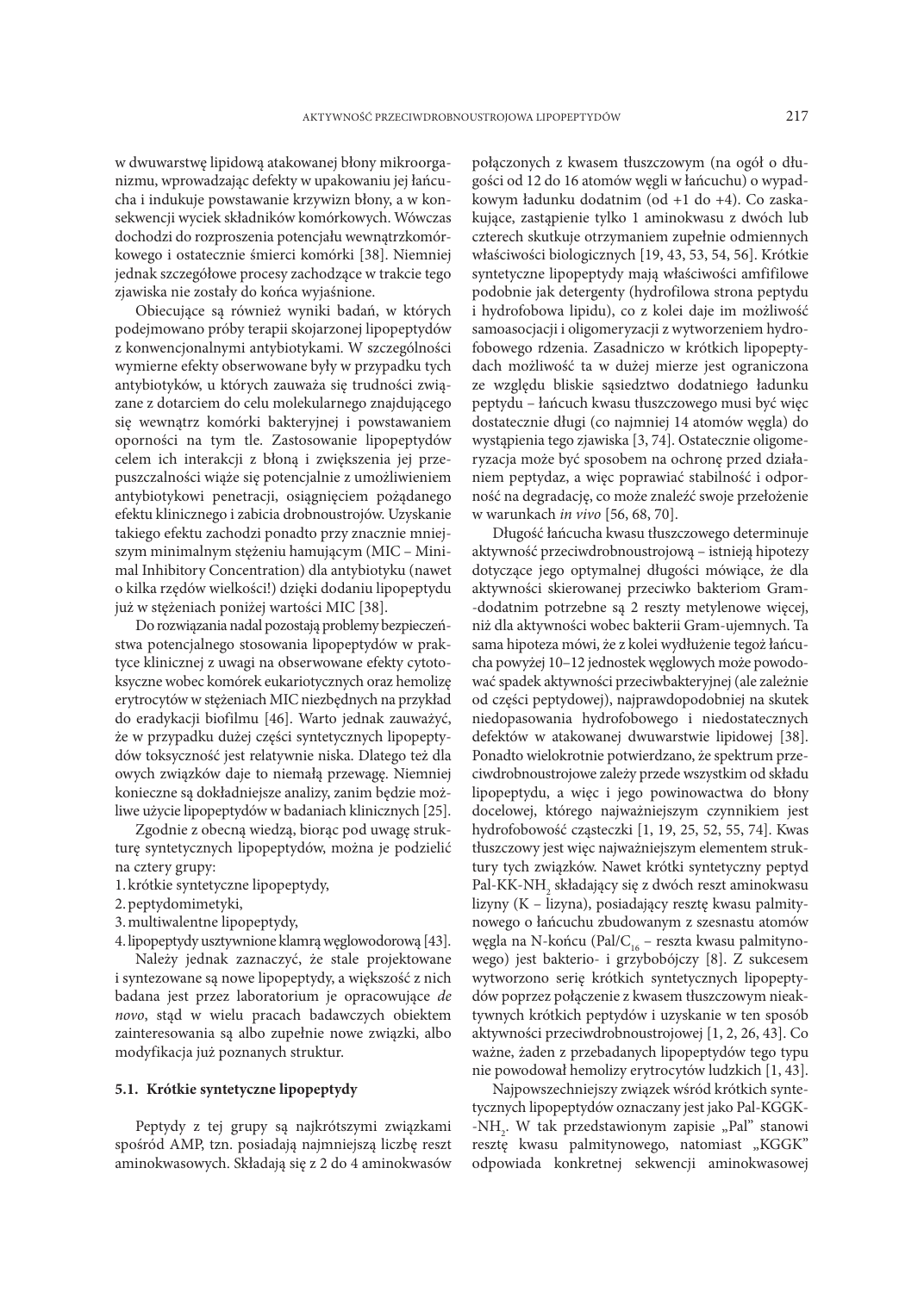(Lys-Gly-Gly-Lys, przy czym druga reszta lizyny jest D-enancjomerem pierwszej; G – glicyna). Głównym celem działania tego lipopeptydu, podobnie jak wszystkich lipopeptydów oraz AMP, jest interakcja z wewnętrzną błoną komórkową bakterii i indukcja lizy tej błony. Jednak aby lipopeptyd mógł zadziałać na wewnętrzną błonę, konieczna jest wcześniejsza elektrostatyczna interakcja pomiędzy dodatnio naładowanymi łańcuchami bocznymi aminokwasów (przede wszystkim lizyny) z posiadającymi wypadkowy ładunek ujemny komponentami ściany komórkowej drobnoustroju. W przypadku bakterii Gram-dodatnich oddziaływanie zachodzi głównie z kwasem lipotejchojowym, natomiast u Gram-ujemnych z LPS (LPS – lipopolisacharyd ) zlokalizowanym na błonie zewnętrznej. Następuje wbudowywanie się lipopeptydu w dwuwarstwę fosfolipidową i perforacja błony zewnętrznej, umożliwiająca dostęp do błony wewnętrznej patogenu. Aktywność omawianego związku doprowadza do zmiany miejscowej organizacji błony lipidowej i drastycznej reorganizacji struktury całej wewnętrznej błony komórkowej, co ma wpływ na jej dynamikę i wszystkie procesy od niej zależne [37, 43, 53, 56, 76]. Elektrostatyczne oddziaływanie pomiędzy częścią peptydową Pal-KGGK-NH $\rm _2$ a fosfolipidami i innymi składnikami zewnętrznej błony bakteryjnej jest najprawdopodobniej czynnikiem warunkującym selektywność tego związku wobec komórek drobnoustrojów – błony komórek ssaczych, posiadające wypadkowy ładunek obojętny, nie były celem działania tego lipopeptydu (w badaniach *in vitro*). Sugeruje się jednocześnie, że za powinowactwo omawianego związku do komórek bakteryjnych odpowiedzialna jest reszta kwasu palmitynowego, umożliwiająca oligomeryzację związku i powstawanie micelli, oddziaływujących z błoną komórkową mikroorganizmów [26, 49]. Niemniej ustalono, że aktywność lipopeptydu z docelową błoną bakteryjną może zachodzić w dwojaki sposób: na drodze hydrofobowego oddziaływania reszty kwasu tłuszczowego oraz poprzez elektrostatyczną interakcję reszty aminokwasowej [26, 43, 49].

Inny przykład stanowi Mir-KYR-NH<sub>2</sub> (Mir/C<sub>14</sub> – reszta kwasu mirystynowego o długości 14 atomów węgla). KYR to sekwencja trzech aminokwasów (Y – tyrozyna; R – arginina; sekwencja Lys-Tyr-Arg) uzyskana poprzez hydrolizę cząsteczki hemoglobiny wołowej przez pepsynę. Wcześniejsze doniesienia wielokrotnie udowadniały, że poprzez trawienie hemoglobiny wołowej można uzyskać wiele peptydów o różnych właściwościach, w tym około 30 o aktywności przeciwdrobnoustrojowej. KYR naturalnie znajduje się w pozycji 139–141 łańcucha α; jednak do badań wykorzystywano identyczną cząsteczkę, lecz zsyntezowaną w laboratorium [12, 65]. Dla poprawy właściwości przeciwdrobnoustrojowej N-koniec został acylowany kwasem tłuszczowym o różnej długości łańcucha

węglowego (z dziesięcioma, dwunastoma, czternastoma lub szesnastoma atomami węgla), przy czym związek zawierający resztę kwasu mirystynowego wydaje się być najefektywniejszym w działaniu przeciwdrobnoustrojowym. Mechanizm działania lipopeptydów posiadających w składzie reszty tego kwasu tłuszczowego lub kwasu laurynowego prawdopodobnie polega na połączeniu najpierw z zewnętrzną błoną bakterii, jej permeabilizacją i przeniknięciem, późniejszym połączeniem z błoną wewnętrzną, również permeabilizowaną i dodatkowo depolaryzowaną, co skutkuje szybką śmiercią komórki [64]. Te i inne podobne strukturalnie związki, najprawdopodobniej również działające w opisany sposób, takie jak Pal-KK-NH<sub>2</sub>, Pal-KGK-NH<sub>2</sub>, Pal-KKKK-NH<sub>2</sub> posiadają bardzo szerokie spektrum działania zarówno w stosunku do bakterii Gram-dodatnich, jak i Gram-ujemnych [43, 75].

Inne przykładowe syntezowane krótkie lipopeptydy składają się z 1 do 5 cząsteczek aminokwasu ornityny (Orn – ornityna), powstającego z argininy pod wpływem arginazy, które są kowalencyjnie połączone z kwasem tłuszczowym (o długości łańcucha węglowego od 8 do 18 atomów węgla), wykazujące aktywność przeciwdrobnoustrojową wobec bakterii Gram-dodatnich i Gram-ujemnych oraz grzybów. Wśród testowanych syntetyk o sekwencji Mir-Orn-Orn-Orn-NH<sub>2</sub>, (oznaczany przez badaczy jako LP16) wydaje się być najskuteczniejszy w działaniu przeciwdrobnoustrojowym. Jako związek nietoksyczny (nie wywoływał hemolizy hRBC w testach *in vitro*), łatwy do syntezy oraz stabilny i oporny na działanie trypsyny jest kolejnym przykładem potwierdzającym, że lipopeptydy, w tym krótkie syntetyczne, mają duży potencjał, aby stać się nowymi i efektywnymi związkami przeciwdrobnoustrojowymi [50].

Zsyntezowano również lipopeptydy składające się z jednej reszty lizyny, w których pojedynczy dłuższy łańcuch reszty kwasu tłuszczowego (na przykład szesnastowęglowy kwasu palmitynowego) zastąpiono dwoma resztami o krótszej długości łańcucha tłuszczowego (z ośmioma atomami węgla):  $C_{8}$ -K- $C_{8}$ . Celem była poprawa selektywności bez wpływu na właściwości amfipatyczne, kluczowe dla działania przeciwbakteryjnego. Aktywność powstałego związku była porównywalna z aktywnością lipopeptydu zawierającego pojedynczy, dwukrotnie dłuższy łańcuch kwasu tłuszczowego, jednak nowy analog był znacząco mniej hemolityczny wobec erytrocytów ludzkich. Ponadto inny, niesymetryczny w budowie lipopeptyd zsyntezowany w podobny sposób, C<sub>s</sub>-K-C<sub>10</sub>, okazał się zupełnie nietoksyczny *in vitro* dla ludzkich embrionalnych komórek nerek (HEK – Human Epithelial Kidney cells) w stężeniach dwukrotnie wyższych niż wartość MIC – przy czym minimalne stężenie niezbędne do zahamowania wzrostu bakterii, zarówno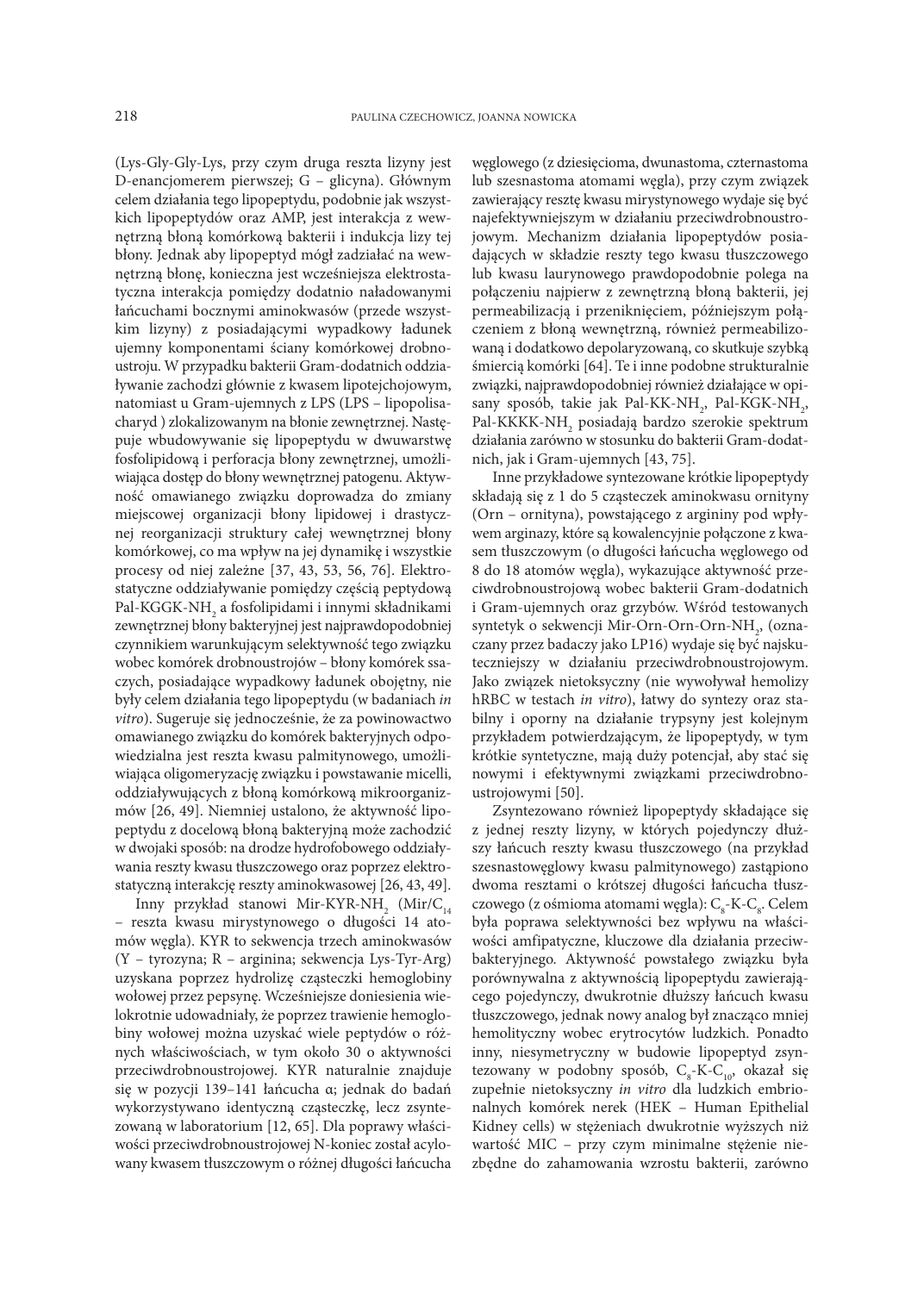Gram-dodatnich, jak i Gram-ujemnych, było znacznie niższe niż w przypadku krótkich syntetycznych lipopeptydów, zawierających pojedynczą resztę kwasu tłuszczowego [21]. Brak wpływu cytotoksycznego na ssacze komórki jest zaskakujący przede wszystkim dlatego, że zbadany mechanizm działania nie wydaje się odmienny i opiera się na permeabilizacji i depolaryzacji błony, co z kolei prowadzi do wniosku, że prawdopodobnie udało się znacząco poprawić selektywność działania i powinowactwo do komórek prokariotycznych. Niemniej autorzy podkreślają, że wymagane są dalsze badania tego i podobnych związków pod tym kątem [21, 43].

Metod i pomysłów modyfikacji krótkich syntetycznych lipopeptydów jest znacznie więcej i niemal w każdej pracy można spotkać się z odmiennym do nich podejściem, z których każde wydaje się być korzystne, nastawione na poszukiwanie nowych sposobów otrzymania pożądanych właściwości syntezowanych związków. Poszczególne metody uzyskiwania krótkich lipopeptydów o różnej budowie wpływają więc zarówno na spektrum działania, jak i na występowanie potencjalnego efektu cytotoksycznego i hemolitycznego w stosunku do komórek ludzkich [43].

Testowane są też różne strategie zastosowania tych lipopeptydów, na przykład sprzęganie z innymi cząsteczkami dla poprawy właściwości antybakteryjnych. Prowadzone są próby sprzęgania z kationowymi związkami polianionowymi, spermidyną, putresyną etc., pełniącymi wiele różnych ról w modyfikacji kwasów nukleinowych czy białek.

W osobnych badaniach zajęto się również lipopeptydami o potencjalnym działaniu przeciwbiofilmowym, porównywalnym do działania wankomycyny czy daptomocyny, jak Mir-KK-NH<sub>2</sub> czy Mir-RRR-NH<sub>2</sub> (z których drugi wymieniony wykazuje w tym zakresie także synergizm działania z wankomycyną) [43, 60]. Kolejne związki badane pod kątem aktywności przeciwbiofilmowej to między innymi Pal-KGGK-NH<sub>2</sub>, Pal--KKK-NH<sub>2</sub>, Pal-KAAK-NH<sub>2</sub> i Pal-KLLK-NH<sub>2</sub> (L – leucyna) – zwłaszcza dwa ostatnie o obiecującym działaniu eradykującym próbowano także sprzęgać z biodegradowalnymi polimerami (PLACO – Poly(lactic acid castrol oil) oraz P(SARA) – Ricinoleic acid based poly (ester-anhydride)) celem uzyskania przeciwbakteryjnych środków terapeutycznych o przedłużonym działaniu, stosowanych miejscowo w infekcjach jamy ustnej – z obiecującymi wynikami, niewątpliwie wymagającymi potwierdzenia w dalszych badaniach [19].

### **5.2. Peptydomimetyki**

Termin peptydomimetyk jest pojęciem szerokim i obejmuje właściwie każdą, dowolną sekwencję zaprojektowaną w celu naśladowania struktury i/lub funkcji naturalnych AMP, ale której szkielet nie opiera się wyłącznie na α-aminokwasach; peptydomimetykami mogą więc być zarówno półsyntetyczne analogi, jak i w pełni syntetyczne cząsteczki. Ich synteza jako środków przeciwdrobnoustrojowych zakłada przede wszystkim rozwiązanie problemu degradacji proteolitycznej, która dotyczy niemalże wszystkich lipopeptydów oraz AMP [20, 22, 35, 43, 77]. Możliwości i sposoby syntezy znacząco różnią się zależnie od pomysłu na uzyskanie konkretnych właściwości peptydomimetyku. Choć związki należące do tej grupy, uzyskane odmiennymi metodami, wykazują podobną aktywność przeciwbakteryjną czy przeciwgrzybiczą, to cechują się one zupełnie odrębną strukturą, która warunkuje uzyskanie różnych właściwości; zarówno korzystnych, jak i niepożądanych. Nieustannie opracowywane są nowe związki o unikatowej strukturze, stąd tak duża różnorodność w obrębie peptydomimetyków. W tej grupie lipopeptydów wyróżnić możemy m.in. oligoacylolizyny, lipo-α- i -γ-AA-peptydy, peptoidy, poliamidy czy arylamidy, którym poświęcono już niemało doniesień naukowych [22, 27, 28, 43, 66]. Nie sposób omówić wszystkich wymienionych w niniejszej pracy, dlatego zaprezentowane zostaną jedynie dwie pierwsze grupy związków.

Oligoacylolizyny, czy też oligomery acylowanej lizyny (Oligoacyllysines – OAK), są to liniowe cząsteczki złożone z naprzemiennie ułożonych łańcuchów kwasów tluszczowych oraz kationowych aminokwasów. Ułożenie w taki sposób zapobiega tworzeniu się struktury drugorzędowej. Ze względu na podstawową strukturę, OAK można podzielić na dwie kategorie, zależnie od rodzaju tzw. bloku występującego w strukturze: α lub β. Na blok α składa się sekwencja amino- -X-lizyna, natomiast na blok β: lizyna-amino-X-lizyna, gdzie w miejscu X występuje reszta kwasu tłuszczowego o odpowiedniej ilości atomów węgla. Przykładem OAK z grupy α jest C<sub>12</sub>K-7α<sub>8</sub>. Zapis ten oznacza, że do reszty kwasu laurynowego  $(C_{12})$  i aminokwasu lizyny (K) dołączony jest właśnie blok α w siedmiu powtórzeniach (7α<sub>8</sub>, gdzie 7 oznacza liczbę bloków α, 8 – liczbę atomów węgla w łańcuchu acylowym dołączonym do lizyny). [23, 71]. Ponieważ analogi uzyskane w ten sposób nie są małymi cząsteczkami, wielu badaczy syntetyzuje także znacznie krótsze pochodne, niepozbawione aktywności przeciwdrobnoustrojowej, jak chociażby przedstawiciel grupy β:  $\text{C}_{12}(\omega_{7})\text{K-}\beta_{12}$ . W skład tego związku wchodzą jedynie 3 reszty lizyny oraz 2 reszty kwasu tłuszczowego ( $\text{C}_{12}(\omega_{7})$  symbolizuje resztę kwasu dodekanowego z podwójnym wiązaniem przy węglu siódmym) [22, 23, 73]. Oczywiście syntetyzowanych związków zaliczanych do tych kategorii jest sporo i każdy z nich podlega wielokrotnej i wnikliwej analizie pod kątem mechanizmów działania, właściwości przeciwbakteryjnych, farmakokinetyki czy potencjalnej toksyczności,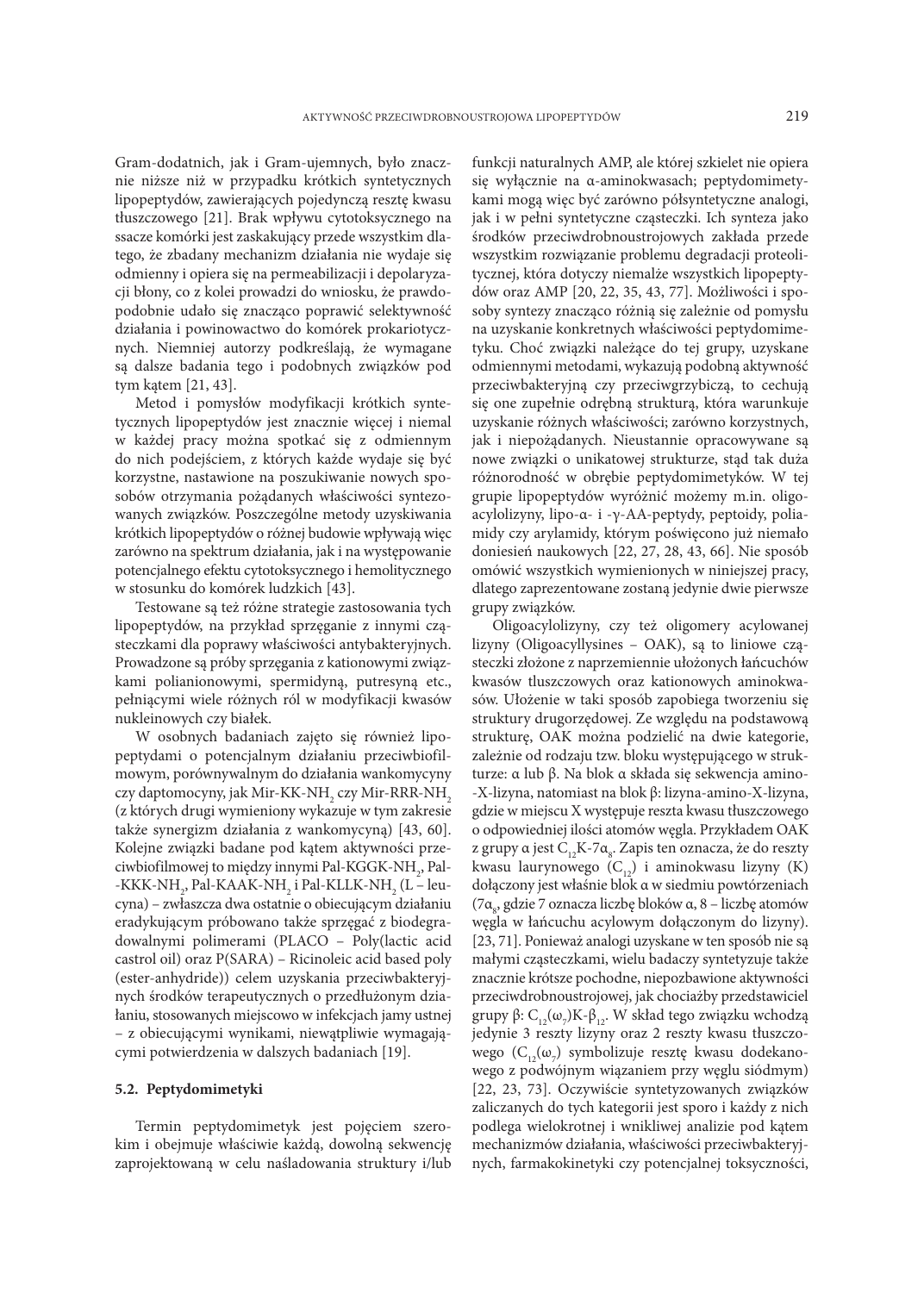a różnice pomiędzy poszczególnymi analogami są często niewielkie. Przytoczony powyżej związek  $\mathrm{C}_{\mathrm{12}}(\omega_{_{7}})$ -K-β<sub>12</sub> w stężeniach subinhibicyjnych szybko wywołuje efekt depolaryzacji atakowanej błony, pozbawiając bakterie przede wszystkim działania pompy protonowej, niezbędnej do aktywnego wypompowywania substancji z cytoplazmy (*efflux pump).* Jest to jeden z wielu znanych mechanizmów oporności mikroorganizmów, polegający na aktywnym usuwaniu z komórki różnych związków, w tym leków i antybiotyków, i przez to uniemożliwianiu ich działania. Skoro efektem działania tych związków jest depolaryzacyjny wpływ na potencjał błony komórkowej, to mogą one okazać się niezwykle skutecznymi środkami do osiągnięcia selektywnej kontroli proliferacji komórek drobnoustrojów i jednocześnie zaburzać wiele procesów, których siłą napędzającą jest pompa protonowa. Przede wszystkim jest ona kluczowym źródłem energii niezbędnym do działania pompy błonowej, stąd powstawanie oporności wykorzystującej mechanizm aktywnego wypompowywania może zostać niemal całkowicie zlikwidowane. Największą zaletą OAK może okazać się możliwość uwrażliwiania komórek prokariotycznych (przede wszystkim bakterii Gram-ujemnych) np. na erytromycynę czy ryfampicynę [23, 31, 32, 43]. Choć szczegółowy mechanizm depolaryzacji spowodowanej wpływem OAK nie jest jeszcze dokładnie poznany, uważa się, że te peptydomimetyki mogą skutecznie zwiększyć dostęp antybiotyków do cytoplazmy, wspomagając w ten sposób ich prawidłowe działanie i w efekcie doprowadzać do zahamowania wzrostu bakterii [22, 23, 31, 43]. Co istotne, badania nad farmakokinetyką tych związków wykazały, że do osiągnięcia pożądanych efektów depolaryzacji i wymaganych w tym celu stężeń OAK *in vivo* (model mysi) zupełnie wystarczające mogą okazać się podania podskórne [23]. Obecnie wykorzystanie oligoacylolizyn uznawane jest za bardzo dobre i obiecujące podejście poszerzania raptownie kurczących się możliwości walki za pomocą antybiotyków z bakteriami Gram-ujemnymi [23, 31, 43, 71].

Wspomnieć też należy o podobnej strategii działania synergistycznego także innych substancji z peptydomimetykiem – ale w stężeniach znacznie niższych, niż MIC dla samego lipopeptydu. Szereg bardziej szczegółowych badań peptydomimetyków wykazał, że istnieje możliwość, że związki te właśnie w stężeniach poniżej wartości MIC uwrażliwiają komórki bakteryjne nie tylko na działanie antybiotyków, jak opisano powyżej, ale również na działanie wrodzonych mechanizmów obronnych, włączając w to naturalnie występujące w osoczu ludzkim AMP, jak lizozym czy defensyny. Obecnie uważa się, że mechanizmy działania naturalnych AMP obecnych w organizmie (a nie podawanych zewnętrznie) są mocno niedocenione i wielu badaczy zwraca uwagę na konieczność przyjrzenia się

im i opracowywania metod i związków, które mogłyby wzmocnić lub umożliwić ich działanie – jak najprawdopodobniej peptydomimetyki [14, 32].

Drugą omawianą i równie unikatową grupą peptydomimetyków są lipidowane AA-peptydy. Projekt, podobnie jak w innych lipopeptydach, zakłada połączenie hydrofobowej reszty kwasu tłuszczowego z hydrofilową częścią peptydową o ładunku dodatnim, celem uzyskania cząsteczki o właściwościach amfipatycznych. Różnica polega na wykorzystaniu AA-peptydów jako ugrupowania peptydowego. Strukturalnie AA-peptydy stanowią oligomery, złożone z tak zwanych bloków budujących. Każdy blok opiera się na szkielecie kwasu peptydonukleinowego (PNA), czyli polinukleotydowego analogu DNA i RNA, wykazującym chiralność i zawierającym reszty N-acetylo-N-aminoetylo-aminokwasów. Do szkieletu dołączona jest boczna grupa funkcyjna (lub kilka), identyczna, jak w peptydzie, które dany AA-peptyd naśladuje pod względem budowy i funkcji. Peptydy te można podzielić na kategorie: α i γ zależnie od pozycji łańcucha bocznego; syntezuje się i bada także cykliczne-AA-peptydy. AA-peptydy są znaną grupą związków, cechującą się przede wszystkim opornością na degradację proteolityczną, stąd zainteresowanie tymi cząsteczkami jako możliwymi terapeutykami, również takimi, które mogłyby działać przeciwdrobnoustrojowo [27, 28, 42, 66]. Dołączenie reszty kwasu tłuszczowego również w przypadku tych cząsteczek skutkuje poprawą aktywności przeciwbakteryjnej [66]. Naśladowanie struktury, funkcji i mechanizmu działania AMP, a także stabilność cząsteczki, odporność na proteolizę i nieograniczona możliwość wprowadzania modyfikacji czynią z AA-peptydów bardzo atrakcyjną matrycę do syntezy nowoczesnych związków przeciwbakteryjnych. Dodatkowo, ich aktywność biologiczna może być łatwo zmieniana i wzmacniania dzięki wprowadzaniu szeregu dodatkowych grup hydrofobowych i kationowych [28, 42, 43, 69, 72].

Przykładowo, lipo-α-AA-peptydy poddano badaniom i okazało się, że krótkie dimery tych lipopeptydów wykazują aktywność przeciwdrobnoustrojową w stosunku do bakterii Gram-dodatnich. Dodanie do dimeru kolejnego bloku i utworzenie trimeru nadaje aktywność przeciwko bakteriom Gram-ujemnym, a dodanie jeszcze jednego i powstanie cząsteczki tetramerowej – poszerzenie spektrum działania przeciwko tym bakteriom oraz wyższą aktywność [27, 43, 72]. Udowodniono przy tym, że najpierw musi zostać osiągnięty pewien stopień hydrofobowości, aby umożliwić aktywność przeciwdrobnoustrojową; hydrofobowość zwiększa zarówno obecność reszt kwasów tłuszczowych, jak i przyłączanie kolejnych cząsteczek do oligomerów. Jak we wszystkich lipopeptydach, acylacja i wzrost hydrofobowości znacząco podwyższa aktywność antybakteryjną oraz spektrum działania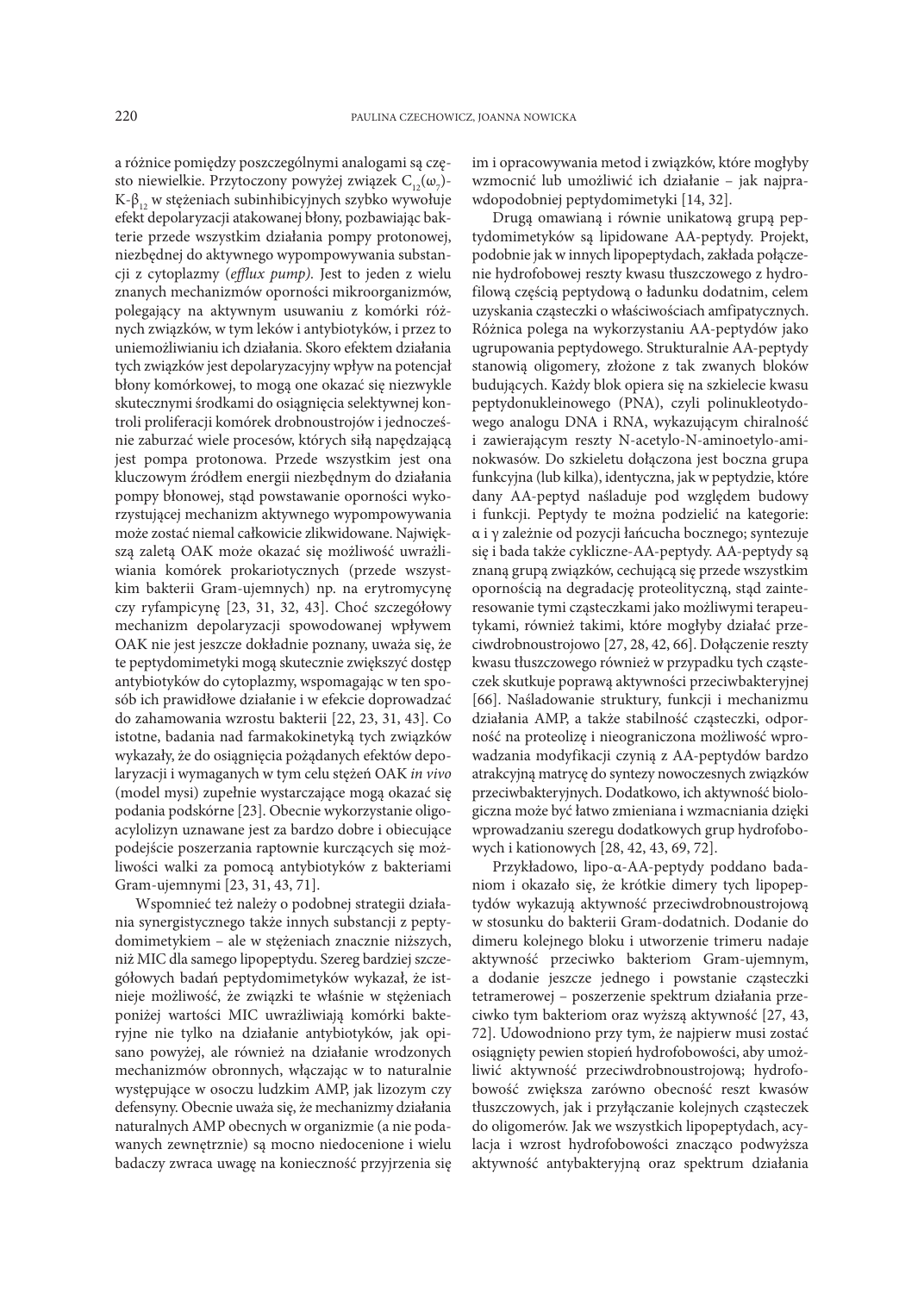związków, w tym przypadku w stosunku do bakterii Gram-ujemnych (dla Gram-dodatnich spektrum nie jest poszerzane) [27, 43, 72].

Obie kategorie omawianych lipo-AA-peptydów (α i γ) wykazują podobny mechanizm działania, z błoną komórkową jako celem, nie różni się też między nimi znacząco spektrum działania. Wyjątek stanowią anionowe analogi lipo-γ-AA-peptydów; podczas gdy kationowe wykazują szerokie i porównywalne spektrum przeciwko bakteriom Gram-ujemnym, związki anionowe okazały się zupełnie pozbawione działania przeciwbakteryjnego. Prawdopodobnie jest to skutek braku oddziaływań elektrostatycznych tych związków z bakteryjną membraną komórkową także posiadającą ładunek ujemny. Grupa γ-AA-peptydów po koniugacji z nienasyconym ogonem kwasu tłuszczowego wykazuje również potencjalnie mniejszą skłonność do agregacji oraz zmniejszoną aktywność hemolityczną w stosunku do ludzkich erytrocytów, jak również wyższą aktywność przeciwdrobnoustrojową niż grupa α-AA-peptydów, pomimo zbliżonego spektrum działania przeciwbakteryjnego. Najprawdopodobniej analogi γ wykazują działanie opierające się na mechanizmie dywanowym lub dywanopodobnym. Selektywnie permeabilizują błonę i strukturalnie ją modyfikują, prowadząc do opisywanego wcześniej efektu utraty potencjału błonowego, wycieku substancji wewnątrzkomórkowych i śmierci komórki. Zaobserwowano, że błony ssaczych komórek o wypadkowym ładunku obojętnym, zawierające cholesterol, nie są praktycznie wcale atakowane przez te lipopeptydy, co prawdopodobnie jest przyczyną względnie wysokiej selektywności i niskiej toksyczności [42, 43, 72]. W omawianej grupie peptydomimetyków oprócz lipo-γ-AA-peptydów znajduje się także wiele związków modyfikowanych w inny sposób, na przykład sulfonowanych (sulfono-γ-AA-peptydy). Bardzo dobrze naśladują one działanie magainin, posiadając szersze spektrum aktywności i większą odporność na degradację proteolityczną [20, 72].

Wadą omawianych związków jest skomplikowany proces produkcji – lipo-AA-peptydy są długimi cząsteczkami, wymagającymi wieloetapowej syntezy, co wiąże się również z dość wysokimi kosztami [37, 45]. Z tego powodu badano również krótkie peptydomimetyki, uzyskane poprzez hydrolizę gotowych lipo-AA- -peptydów kategorii α i γ, zawierających najczęściej 1 blok lipo-γ-AA-peptydu i resztę lizyny – okazały się one aktywne np. w stosunku do szczepów MRSA (Methicillin Resistant *Staphylococcus aureus*), MRSE (Methicillin Resistant *Staphylococcus epidermidis*), *Enteroccocus faecalis*, *Pseudomonas aeruginosa* czy *Escherichia coli* (MIC od 2 do 5 µg/ml) [43].

Cykliczne lipo-AA-peptydy z kolei zostały zaprojektowane w celu dalszej poprawy właściwości przeciwdrobnoustrojowych. Z założenia powinny one wykazy-

wać wyższą aktywność przeciwko mikroorganizmom od liniowych analogów z uwagi na sztywniejszą, a więc i stabilniejszą strukturę amfipatyczną. Rezultaty wstępnych badań potwierdziły tę hipotezę – cykliczne związki okazały się być skuteczne wobec szeregu szczepów wieloopornych bakterii Gram-dodatnich i Gram-ujemnych [43, 72]. Próbuje się je także stosować wobec biofilmu, m.in. *S. epidermidis* czy *P. aeruginosa* z obiecującymi wynikami [69]. Imitują one AMP również pod względem właściwości modulowania układu odpornościowego [43, 69, 72]. Niestety, są przy tym również znacznie bardziej hemolityczne [43].

Bada się także między innymi AA-peptydy o strukturze heliakalnej, jak również różne kombinacje połączeń tych związków ze sobą, których wstępne wyniki badań także są obiecujące [72].

Podsumowując, lipo-AA-peptydy z szerokim spektrum aktywności przeciwbakteryjnej, zwiększoną stabilnością cząsteczki i nieograniczonymi możliwościami modyfikacji struktury oraz funkcji są kolejnymi kandydatami na potencjalnie środki terapeutyczne przeciwko patogenom wieloopornym [43, 69, 77].

Dzięki względnie łatwej syntezie większości peptydomimetyków oraz łatwości modyfikowania ich struktury, wraz z opornością na działanie proteaz są one atrakcyjnymi związkami przeciwdrobnoustrojowymi nakierowanymi na membranę bakteryjną [20, 43, 77].

## **5.3. Multiwalentne lipopeptydy**

Grupa multiwalentnych lipopeptydów jest z pewnością najbardziej różnorodną z wymienianych w tym podziale. Cechą wspólną tej grupy jest proces oligomeryzacji czy też koniugacji kolejnych nowo powstałych peptydów i lipopeptydów ze sobą, celem poprawienia właściwości i osiągnięcia lepszej aktywności przeciwdrobnoustrojowej, idących w parze ze zminimalizowaną cytotoksycznością i aktywnością hemolityczną w stosunku do ludzkich krwinek czerwonych [7, 43].

Defensyny, posiadające przede wszystkim zdolność powodowania szybkiej śmierci komórek bakterii, a także szerokie spektrum działania i niski odsetek generowanych szczepów opornych (*in vitro*), niejednokrotnie stanowią strukturę wyjściową do syntezy nowych związków. Podczas syntezy multiwalentnych lipopeptydów badacze postanowili wykorzystać analogi C-końcowego fragmentu ludzkiej defensyny 3, składającego się z 10 reszt aminokwasowych jako aktywną sekwencję lub rusztowanie dla dalszych multiwalentnych modyfikacji za pomocą reszt lizyny [6, 7, 43, 48]. Przykładowo, powstały związek B2088 (dimer) również cechuje się zdolnościami szybkiego zabijania, wykazuje obiecującą selektywność w stosunku do błon bakteryjnych, a narastanie wobec niego oporności jest znikome. Dla wzmożenia aktywności przeciwbakteryjnej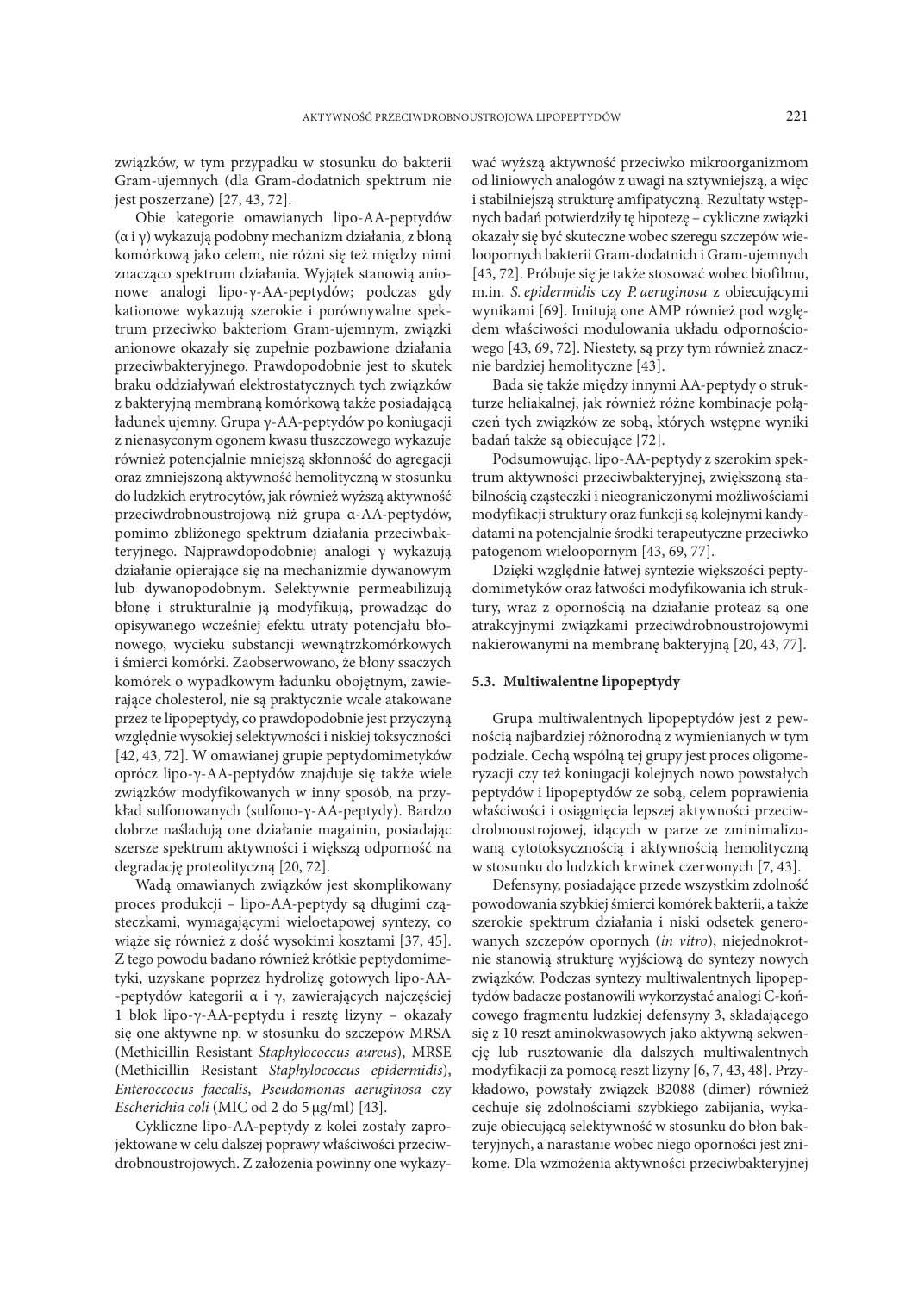oczywiście zastosowano koniugację N-końca z dwiema resztami kwasu tłuszczowego, dzięki której osiągnięto pożądaną interakcję z bakteryjnym LPS. Dimery sprzęgano z resztami kwasów tłuszczowych o różnej długości łańcucha węglowego (8 do 16 atomów), uzyskując zadowalające efekty przeciwko bakteriom Gram-ujemnym w przypadku związków zawierających reszty kwasów kaprylowego (o długości 8 atomów węgla – Kapr lub C<sub>8</sub>) i kaprynowego (o długości 10 atomów węgla –  $C_{10}$ ). Jednocześnie porównano wpływ oligomeryzacji i wykazano znacznie słabszą aktywność N-lipidowanych monomerów. Hemoliza nie była obserwowana dla żadnego syntezowanego związku [7, 43, 45], podobnie cytotoksyczność [7]. Badacze doszli do wniosku, że przyłączanie reszt kwasów tłuszczowych również do tego typu cząsteczek znacząco wpływa na poprawę aktywności przeciwbakteryjnych, choć użycie kwasów tłuszczowych posiadających w łańcuchu więcej niż czternaście atomów węgla skutkuje obniżeniem tej aktywności. Obserwowano także zwiększoną tendencję do autoagregacji wraz z dalszym wydłużaniem łańcucha kwasu tłuszczowego i w efekcie niższą aktywność przeciwdrobnoustrojową. Ostatecznie najlepszym związkiem otrzymanym w ten sposób okazał się C<sub>s</sub>-B2088; uzyskano wysoką aktywność przeciwbakteryjną, najwyższą selektywność, zdolność szybkiego zabijania bakterii oraz świetną biokompatybilność. Lipopeptyd ten wykazywał również synergizm działania z konwencjonalnymi antybiotykami [7, 43, 45, 48].

W ramach badań nad możliwością działania przeciwko bakteryjnemu lipopolisacharydowi zsyntezowano związki nazwane multiwalentnymi β-bumerangami (β-Boomerangs). Są to peptydy przyjmujące właśnie bumerangopodobną konformację β-kartki w kompleksie z LPS [10, 43, 62]. N-końce tych peptydów acylowano kwasem butanowym i oktanowym, a część łańcucha zastąpiono resztą cysteiny i wytworzono multiwalentne β-bumerangi połączone mostkiem dwusiarczkowym. Zainteresowano się następnie zarówno wpływem długości łańcucha kwasu tłuszczowego; badanie wykazało podobną aktywność wszystkich analogów wobec bakterii Gram-ujemnych, jednak tylko związki posiadające resztę kwasu tłuszczowego zbudowaną z ośmiu atomów węgla wykazują działanie wobec bakterii Gram-dodatnich. Zaobserwowano, że nie bez znaczenia jest także obecność aminokwasów aromatycznych w strukturze – przy zamianie aminokwasów na niearomatyczne całkowicie utracono właściwości przeciwbakteryjne. Okazało się, że kluczowym w neutralizacji LPS jest jego ścisłe dopasowanie ze strukturą β-bumeragu, możliwe dzięki zastąpieniu aminokwasów alifatycznych na aromatyczne w omawianych związkach [10, 63]. Potwierdzono również po raz kolejny niezwykle korzystny wpływ acylacji na poprawę działania przeciwdrobnoustrojowego [10, 43, 63].

W innych badaniach również wykorzystano tworzenie wiązania dwusiarczkowego pomiędzy dimerami – ale homo- i hetero-dimerami peptydowych N-końcowych analogów laktoferyny oraz różnych krótkich lipopeptydów zawierających ornitynę i resztę kwasu tłuszczowego o długości dwunastu atomów węgla. Otrzymane związki wykazały wysoką aktywność wobec bakterii Gram-dodatnich, Gram-ujemnych, a także wobec grzybów (choć nie wobec np. *Candida albicans*). Większa część homodimerów nie cechowała się lepszymi właściwościami, niż odpowiadające im monomery – w przeciwieństwie do heterodimerów, które okazały się znacznie atrakcyjniejszymi związkami. Heterodimery N-końcowej pochodnej laktoferyny z krótkim lipopeptydem zawierającym ornitynę wykazywały znacząco wyższą aktywność przeciwdrobnoustrojową niż pozostałe dimery i monomery, jednocześnie wykazując najniższa aktywność hemolityczną wobec erytrocytów ludzkich [40, 43].

Badacze zajmują się także syntezowaniem dendrymerów. Można je podzielić na dwie kategorie, zależnie do ilości rozgałęzień amfililowych: A i B. Grupa A zawiera ich znacznie więcej, podczas gdy kategoria B składa się z większej ilości lipofilnych struktur liniowych. Zarówno związki klasyfikowane jako A, jak i B lipiduje się z użyciem głównie reszt kwasów tłuszczowych o długości ośmiu lub dwunastu atomów węgla. Działania te w przypadku cząsteczek zawierających resztę kwasu laurynowego doprowadziły do poprawy właściwości przeciwbakteryjnych oraz zwiększenia selektywności w stosunku do różnych szczepów *Candida*; długość łańcucha reszty kwasu tłuszczowego nie wpływała na aktywność wobec bakterii Gram-dodatnich ani Gram-ujemnych (we wszystkich syntetykach aktywność ta była identyczna). Szczegółowe analizy aktywności tych związków wykazały, iż śmierć grzybów następuje wskutek wypływu jonów potasu z wnętrza ich komórek, ale jednocześnie zaobserwowano także ich hamujący wpływ na aktywność syntazy β-(1,3) glukanowej *Candida*, zależny od stężenia dendrymeru w miejscu docelowym [34, 43].

## **5.4. Lipopeptydy usztywnione klamrą węglowodorową**

Lipopeptydy usztywnione klamrą węglowodorową (Hydrocarbon-Stapled Lipopeptides – HSLP) stanowią stosunkowo nową i obiecującą grupę związków. Unikalna struktura opiera się na "zszyciu" węglowodorowym, obejmującym reakcję podwójnej wymiany i zamknięcia pierścienia (Ring-Closing Metathesis – RCM) i utworzenia związku cyklicznego. Zachodzi ona pomiędzy dwoma α-podstawnikami niewystępujących naturalnie aminokwasów, zawierających nierozgałęzione łańcuchy boczne z grupami olefinowymi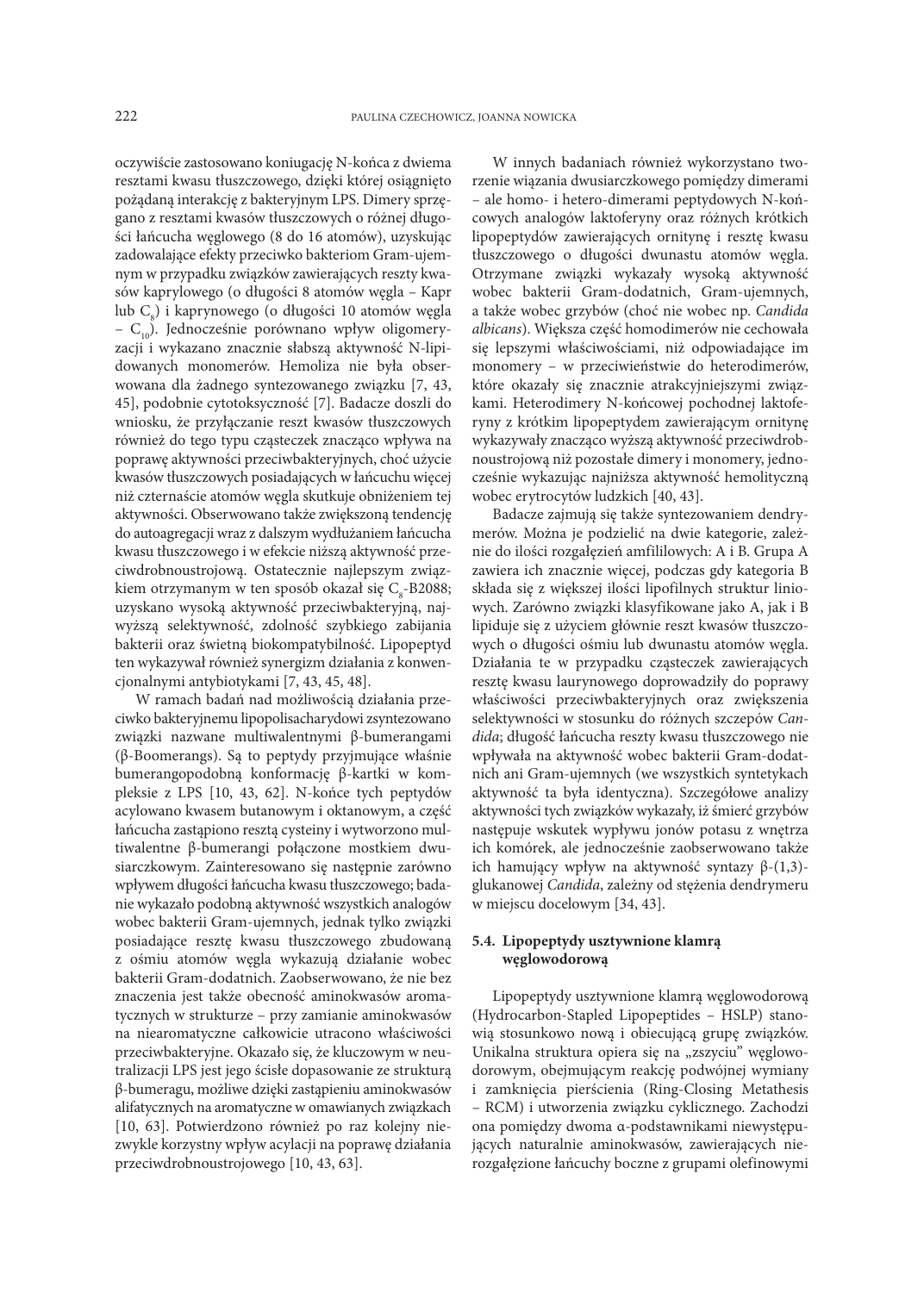w konkretnych pozycjach [37, 43]. Pozycje te są ważne, ponieważ warunkują możliwość zajścia katalitycznej reakcji cyklizacji, czyli właśnie spięcia węglowodorowego [37]. Upraszczając, dochodzi do formowania wiązania kowalencyjnego pomiędzy łańcuchami bocznymi lipopeptydów [37, 57]. Taka modyfikacja znacząco stabilizuje i usztywnia strukturę peptydu, konformację oraz potencjalnie wzmaga oporność na degradacje proteolityczną i aktywność przeciwdrobnoustrojową peptydu. Może to w efekcie również wpływać korzystnie na oddziaływanie z docelową błoną i być może wydłużać biologiczny czas półtrwania lipopeptydu [37, 43, 57]. Do reakcji tej używa się różnych lipopeptydów o poznanej strukturze, tworząc nowe lipopeptydy cykliczne [43]. Porównano działanie nowo powstałych analogów usztywnionych klamrą węglowodorową z aktywnością lipopeptydów stanowiących strukturę wyjściową, użytą do ich syntezy. Porównanie to wykazało, że wszystkie wymienione związki wykazują zbliżone spektrum działania wobec bakterii Gram-dodatnich, oddziaływując z błoną zewnętrzną, a następnie permeabilizując błonę wewnętrzną patogenu. Żaden jednak nie wykazywał działania przeciwko Gram-ujemnym patogenom [37].

Co ciekawe, technika usztywniania za pomocą klamry węglowodorowej nie jest nowa; stosowana jest już od dłuższego czasu zwłaszcza przy opracowywaniu terapeutyków stosowanych np. w onkologii, dietetyce, kardiologii czy terapii zakażeń HIV, głównie z uwagi właśnie na korzyści polegające na poprawie stabilności, oporności na degradację proteolityczną oraz podwyższeniu aktywności biologicznej tak powstałych związków. Pod względem chemicznym, spięcie może zachodzić nie tylko poprzez "szycie" węglowodorowe, ale także triazolowe, azobenzenowe, tiolowe, laktamowe czy tioeterowe – a każde z nich generować będzie zupełnie odmienne właściwości, stabilność cząsteczki i bioaktywność. Zainteresowanie tą techniką nastąpiło, kiedy zaobserwowano, że usztywnione za pomocą klamry cząsteczki wpływają na interakcje białek w komórkach docelowych, na przykład nowotworowych, w efekcie hamując różne proteiny. Opisywane jest zakłócanie za pomocą omawianych związków np. działania rodziny białek Bcl-2, β-kateniny, hormonów (m.in. estrogenu) czy też różnych czynników transkrypcyjnych [29, 57].

Na dzień dzisiejszy kierunek ten nie wydaje się być mniej atrakcyjnym od innych strategii obieranych w poszukiwaniu nowych, skutecznych i bezpiecznych środków do walki z drobnoustrojami.

## **5.5. Lipopeptydy przeciwdrobnoustrojowe w badaniach laboratoryjnych**

Wiele ośrodków i zespołów badawczych, zarówno polskich jak i światowych, wykazało ogromne zainteresowanie lipopeptydami potwierdzając, poprzez wyniki swoich badań prowadzonych zarówno *in vivo* jak i *in vitro*, wysoki potencjał przeciwdrobnoustrojowy tej grupy związków.

Dawgul i wsp., analizowali aktywność przeciwdrobnoustrojową lipopeptydów w odniesieniu do szczepów klinicznych gronkowca złocistego. Jak pisze Dawgul, możliwość zastosowania krótkich lipopeptydów w zakażeniach skóry powodowanych przez *Staphylococcus aureus* byłoby świetną opcją terapeutyczną. Lipopeptydy cechują również dobre właściwości powierzchniowo czynne, co dodatkowo daje możliwość zastosowania ich jako emulgator czy konserwant w preparacie leczniczym.

Materiał badawczy stanowiły szczepy kliniczne *S. aureus* pochodzące od pacjentów z zapaleniem mieszków włosowych, czyracznością i atopowym zapaleniem skóry, 5 syntetycznych lipopeptydów (Pal-KK- -NH<sub>2</sub>, Pal-KKK-NH<sub>2</sub>, Pal-KKKK-NH<sub>2</sub>, Pal-KG-NH<sub>2</sub> oraz Pal-KGK-N ${\rm H_2)}$  oraz antybiotyki konwencjonalne (chloramfenikol, erytromycyna, penicylina G i wankomycyna). Wyniki badań wykazały skuteczność analizowanych związków w odniesieniu do zastosowanych w pracy mikroorganizmów, nie wykazując zróżnicowania ich aktywności pomiędzy szczepami. Istotnym wydaje się wykazana przez autorów pracy aktywność lipopeptydów w odniesieniu do szczepów opornych na erytromycynę, penicylinę i chloramfenikol. Wysoką aktywność wykazano dla lipopeptydu Pal-KK-NH<sub>2</sub> [16]. Warto dodać, że badane lipopeptydy charakteryzowały właściwości bakteriobójcze w stężeniach równych lub dwukrotnie wyższych aniżeli ich MIC w odniesieniu do analizowanych szczepów [16].

Dawgul i wsp. oceniali również wpływ peptydów przeciwdrobnoustrojowych, w tym również lipopeptydów Pal-KK-NH<sub>2</sub> i Pal-RR-NH<sub>2</sub>, na proces adhezji i tworzenia biofilmu oraz jego eradykacji. Do analizy wybrano szczep wzorcowy *C. albicans* (ATCC 10231), a jako biomateriał posłużył silikonowy cewnik Foleya. Zastosowane lipopeptydy wykazywały zdolność do eradykacji biofilmu, były aktywne już w stężeniach niższych aniżeli ich wartość MIC. Dla porównania warto dodać, że nystatyna aktywna była dopiero w stężeniu odpowiadającym czterokrotności wartości MIC. Analizując wpływ peptydów na proces zapobiegania tworzenia biofilmu jak i eradykacji jego dojrzałych struktur, oba peptydy były skuteczne w stężeniach poniżej wartości MIC. W przypadku peptydu Pal- -RR-NH<sub>2</sub> były to stężenia wielokrotnie niższe aniżeli wartość MIC[17].

Aktywność przeciwgrzybiczą lipopeptydu Pal-KK- -NH2 w odniesieniu do grzybów drożdżopodobnych, oceniali również Kamysz i wsp. Do analizy wybrano zarówno szczepy kliniczne (*C. albicans*, *C. parapsilosis*, *C. glabrata*, *C. krusei*, *C. tropicalis*, *C. guilliermondii*) jak i wzorcowe, a do porównania skuteczności lipopeptydu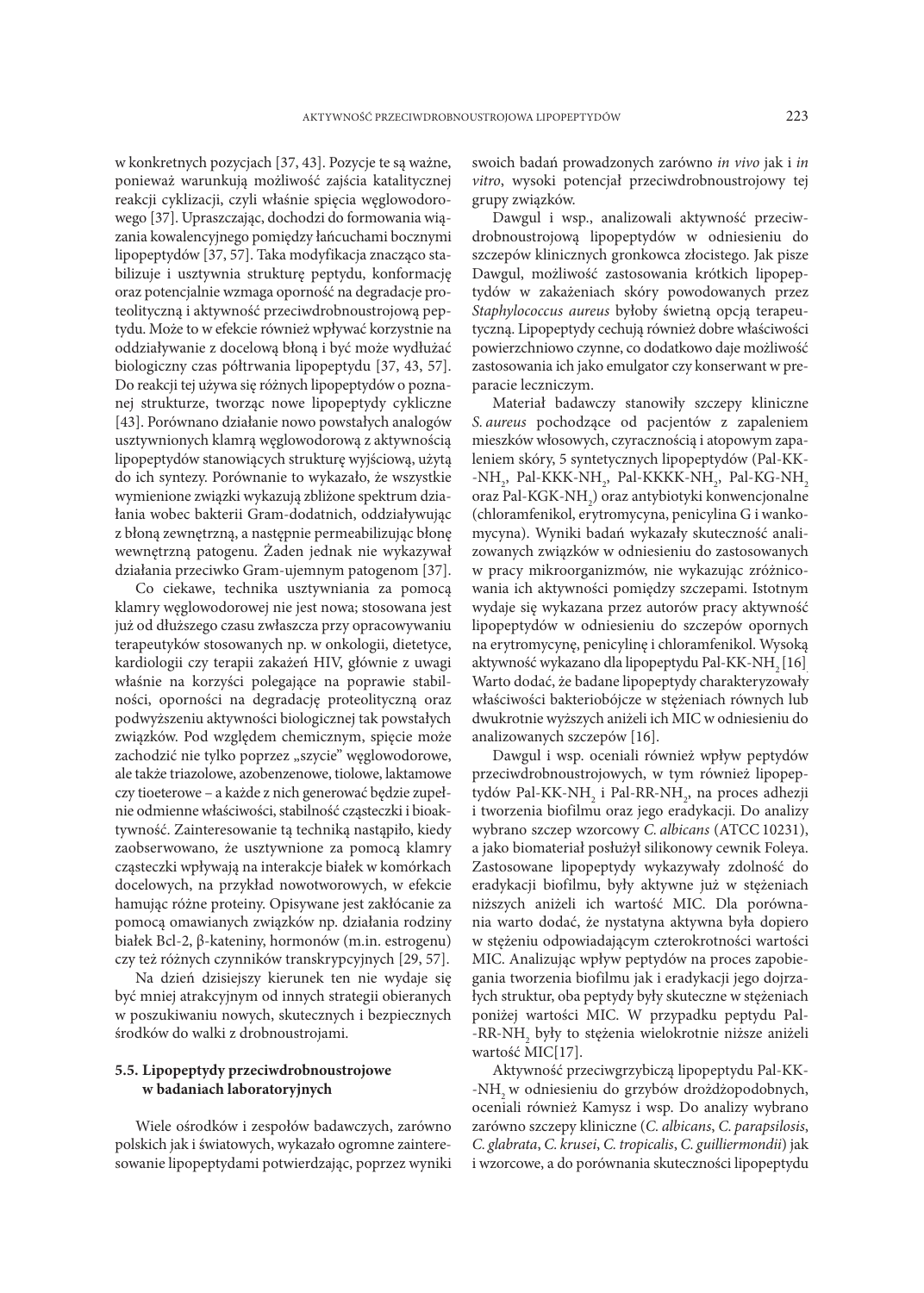– tradycyjne leki przeciwgrzybicze (flukonazol, amfoterycyna B, kapsofungina). Autorzy pracy wykazali synergistyczne oddziaływanie między lipopeptydem, a tradycyjnymi lekami przeciwgrzybiczymi, szczególnie z kapsofunginą. Jak zaznaczają autorzy pracy, wykazany synergizm może okazać się w przyszłości dobrą opcją terapeutyczną do leczenia inwazyjnych zakażeń o etiologii grzybiczej [39].

Barchiesi i wsp. analizowali również aktywność wspomnianego wcześniej peptydu Pal-KK-NH<sub>2</sub> wobec izolatów *Cryptococcus neoformans*. Analizie poddano 14 szczepów pochodzących z płynu mózgowo rdzeniowego i krwi. Wszystkie badane szczepy wykazywały wrażliwość na amfotercynę B i flukonazol. Zespół badawczy wykazał synergistyczne oddziaływanie lipopeptydu z amfoterycyną B dla 3 analizowanych szczepów i znacznie szybsze, niż w przypadku amfoterycyny B, działanie grzybobójcze w stosunku do jednego szczepu. Odnotowano aktywność grzybobójczą lipopeptydu Pal-KK-NH<sub>2</sub> po 24 godzinach inkubacji. Uzyskane wyniki pozwalają wysunąć wniosek, że Pal-KK- -NH<sub>2</sub> może w przyszłości stanowić dobrą alternatywę w terapii zakażeń wywołanych przez *C. neoformans* [9].

Właściwości przeciwbakteryjne i przeciwgrzybicze krótkich syntetycznych lipopeptydów analizowali również Greber i wsp. Aktywność przeciwdrobnoustrojową wybranych związków, różniących się między sobą m.in. długością łańcucha kwasu tłuszczowego, oceniali w odniesieniu do szczepów wzorcowych, bakterii Gram- -dodatnich, Gram-ujemnych i grzybów. Wyniki uzyskane przez autorów pracy wskazują na wysoką aktywność przeciwbakteryjną, zarówno bakteriostatyczną jak i bakteriobójczą, lipopeptydu zawierającego w swojej strukturze resztę kwasu palmitynowego. Aktywność ta była zdecydowanie wyższa w stosunku do bakterii Gram- -dodatnich. Silny efekt bakteriostatyczny wykazano dla analogów z więcej niż jednym zasadowym aminokwasem (Pal-KK-NH<sub>2</sub>, Pal-KKK-NH<sub>2</sub>, Pal-KKKK-NH<sub>2</sub>, Pal-KGK-NH<sub>2</sub> i Pal-KGKG-NH<sub>2</sub>), w przeciwieństwie do lipopeptydów z jednym aminokwasem (Pal-K-NH2 i Pal-KG-NH<sub>2</sub>). Lipopeptydy modyfikowane kwasem mirystynowym cechowały się wysoką aktywnością bakteriostatyczną wobec *Bacillus subtilis* i *S. epidermidis*, natomiast modyfikowane kwasem laurynowym – niską aktywnością wobec analizowanych w pracy szczepów. Zróżnicowaną aktywność odnotowano dla lipopeptydów z dwiema i trzema resztami lizyny (Laur-KK-NH<sub>2</sub>, Laur-KKK-NH2 ; C12/Laur – reszta kwasu laurynowego o długości 12 atomów węgla). Lipopeptydy modyfikowane kwasem kaprynowym wykazywały niską aktywność przeciwbakteryjną lub zupełny jej brak. Aktywność przeciwgrzybiczą wykazano dla Pal-KK-NH<sub>2</sub>, Pal-KKK--NH<sub>2</sub> i Pal-KKKK-NH<sub>2</sub>. Spośród analogów kwasu palmitynowego najniższą aktywność przeciwgrzybiczą wykazano dla lipopeptydów z jedną resztą lizyny

– Pal-K-NH<sub>2</sub>. Różną aktywność przeciwgrzybiczą wykazały lipopeptydy modyfikowane kwasem mirystynowym. Wykazano, że w tych samych stężeniach są one aktywne wobec *C. albicans*, *C. tropicalis* i *Aspergillus brasiliensis*. Lipopeptydy modyfikowane kwasem kaprynowym wykazywały brak aktywności wobec grzybów *Candida* i *A. brasiliensis* [24].

Autorzy pracy, oprócz oceny przeciwdrobnoustrojowej lipopeptydów, zbadali również ich właściwości hemolityczne. Lipopeptydy, modyfikowane kwasem palmitynowym, powodowały silną hemolizę erytrocytów. Wysoką toksyczność wykazano dla pochodnych palmitynowych z resztą lizyny (Pal-KK-NH<sub>2</sub>, Pal-KKK--NH<sub>2</sub> i Pal-KKKK-NH<sub>2</sub>) [24].

Aktywność syntetycznych lipopeptydów wobec biofilmu bakteryjnego również była przedmiotem badań. Mikroorganizmy tworzące strukturę biofilmu charakteryzują się dużo większą opornością na związki o działaniu przeciwdrobnoustrojowym aniżeli ich odpowiedniki planktonowe. Stale poszukuje się więc nowych preparatów, które wykazywałyby aktywność w odniesieniu do takiej struktury. Dałoby to możliwość, z jednej strony, eradykacji biofilmu, a co za tym idzie szybszą i bardziej skuteczną terapię zakażeń przebiegających z wytworzeniem jego struktur. Z drugiej zaś, dałoby możliwość zapobiegania tworzeniu tej opornej na preparaty przeciwdrobnoustrojowej struktury.

Min i wsp. analizowali aktywność i stabilność cyklicznego syntetycznego lipopeptydu CLP-4 (CLP-4 – cyclic lipopeptide 4; analog fusaricydyny) w odniesieniu do *Streptococcus mutans* – zarówno komórek planktonowych, jak i w strukturze biofilmu. Dodatkowo autorzy pracy ocenili wpływ poddanego analizie lipopeptydu na komórki ludzkie. Badacze wykazali, że lipopeptyd działał bakteriobójcze w odniesieniu do *S. mutans* i wykazywał zależną od stężenia szybkość zabijania, doprowadzając do lizy komórek tylko w wyższych stężeniach. Lipopeptyd charakteryzował się wysoką aktywnością wobec biofilmu. Autorzy pracy sugerują, że peptyd CLP-4 może mieć różny mechanizm działania, zależny w pewien sposób od jego stężenia. Przy niskich stężeniach peptyd najprawdopodobniej zakłóca niektóre procesy komórkowe niezbędne do wzrostu mikroorganizmu, przy wysokich zaś zabija komórki bakteryjne przez uszkodzenie ich błony komórkowej. Co ważne, CLP-4 wykazywał również aktywność wobec biofilmu dojrzałego. Badając wpływ lipopeptydu wobec dojrzałego biofilmu wykazano zależne od stężenia zmniejszenie żywotności *S.mutans*. Autorzy pracy podkreślają, że analizowany peptyd charakteryzował się silną aktywnością bakteriobójczą, zarówno na komórki planktonowe i te w strukturze biofilmu. Dodatkowo, co warte podkreślenia, wykazywał stabilność i niską cytotoksyczność w odniesieniu do ludzkich komórek. Jak podkreślają autorzy pracy, lipo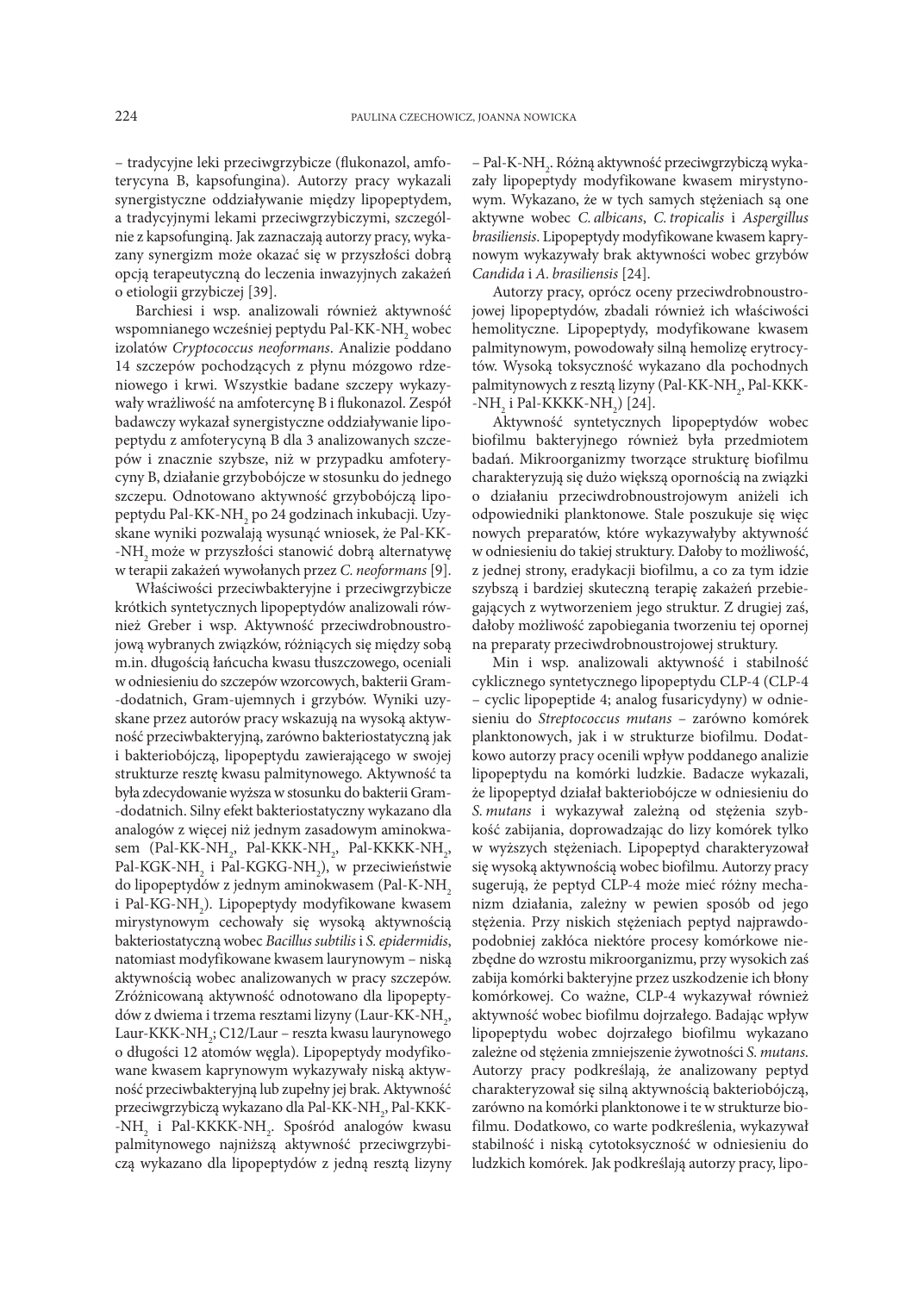peptyd CLP to nowy peptyd przeciwdrobnoustrojowy z możliwością zastosowania go w przyszłości zarówno w profilaktyce, ale także leczeniu próchnicy [58].

Cirioni i wsp. analizowali aktywność lipopeptydów w połączeniu z wankomycyną w odniesieniu do gronkowca złocistego, zarówno wobec form planktonowych jak i biofilmu. Materiał do analizy stanowiły krótkie lipopeptydy (Pal-Lys-Lys-NH<sub>2</sub>, Pal-Lys-Lys) oraz wankomycyna, a głównym celem pracy była ocena aktywności analizowanych związków na szczurzym modelu infekcji wywołanej przez gronkowca złocistego. Wyniki badań w stosunku do planktonowych komórek *S. aureus* wykazały synergizm przy zastosowaniu wankomycyny w połączeniu z lipopeptydem. Wszystkie badane związki charakteryzowały się zbliżoną aktywnością, natomiast stosowanie wszystkich lipopeptydów w skojarzeniu z wankomycyną poprawiło ich skuteczność. Najsilniejsze działanie wykazano w przypadku połączenia Pal-Lys-Lys-NH<sub>2</sub> z wankomycyną [13].

## **6. Podsumowanie**

Ciągle rosnąca liczba wieloopornych mikroorganizmów znacznie utrudnia terapię zakażeń, szczególnie tych ciężkich i zagrażających życiu pacjenta. Jak pokazuje literatura, syntetyczne lipopeptydy przeciwdrobnoustrojowe mogą stać się bardzo dobrą alternatywą w terapii takich zakażeń i to z nimi obecnie wiąże się nadzieje w kontekście walki z organizmami wieloopornymi [43]. Istotnym wydaje się szerokie spektrum działania tych związków i ich synergistyczne oddziaływanie w połączeniu z antybiotykami konwencjonalnymi, szczególnie z tymi z utrudnionym dotarciem do wnętrza komórki bakteryjnej. Podejmowane próby modyfikowania lipidów i pozyskania nowych dają nadzieję, na zastosowanie ich w przyszłości w monoterapii, jak i w terapii skojarzonej. Do rozwiązania nadal pozostaje problem bezpieczeństwa potencjalnego stosowania lipopeptydów w praktyce klinicznej ze względu na ich możliwą cytotoksyczność jak i właściwości hemolityczne.

## **Piśmiennictwo**

- 1. Avrahami D., Shai Y.: A new group of antifungal and antimicrobial lipopeptides derived from non-membrane active peptides conjugated to palmitic acid. *J. Biol. Chem.* 279, 12277–12285 (2004)
- 2. Avrahami D., Shai Y.: Bestowing antifungal and antibacterial activities by lipophilic acid conjugation to D,L-amino acidcontaining antimicrobial peptides: A plausible mode of action. *Biochemistry-US,* 42, 14946–14956 (2003)
- 3. Avrahami D., Shai Y.: Conjugation of a magainin analogue with lipophilic acids controls hydrophobicity, solution assembly and cell selectivity. *Biochemistry-US,* 41, 2254–2263 (2002)
- 4. Azmi F, Elliot A.G., Marasini N., Ramu S., Ziora Z., Kavanagh A.M., Blaskovich M.A.T., Cooper M.A., Skwarczynski M., Toth I.: Short cationic lipopeptides as effective antibacterial agents: Design, physicochemical properties and biological evaluation. *Bioorgan. Med. Chem*. 24, 2235–2241 (2016)
- 5. Bahar A.A., Ren D.: Antimicrobial Peptides. *Pharmaceuticals*, 6, 1543–1575 (2013)
- 6. Bai Y., Liu S.P., Jiang P., Zhou L., Li J., Tang C., Verma C., Mu Y.G., Beuerman R.W., Pervushin K.: Structure-dependent charge density as a determinant of antimicrobial activity of peptide analogues of defensin. *Biochemistry-US,* 48, 7229–7239 (2009)
- 7. Bai Y., Liu S.P., Li J.G., Lakshminarayan R., Sarawathi P., Tang C., Ho D.C., Verma C., Beuerman R.W., Pervushin K.: Progressive Structuring of a Branched Antimicrobial Peptide on the Path to the Inner Membrane Target. *J. Biol. Chem.* 287, 26606–26617 (2012)
- 8. Barańska-Rybak W., Pikuła M., Dawgul M., Kamysz W., Trzonkowski P., Roszkiewicz J.: Safety profile of antimicrobial peptides: Camel, Citropin, Protegrin, Temporin A and lipopetide on HaCaT keratinocytes. *Acta. Pol. Pharm*. 70, 795–801 (2013)
- 9. Barchiesi F., Giacometti A., Cirioni O., Arzeni D., Silvestri C., Kamysz W., Abbruzzetti A., Riva A., Kamysz E., Scalise G.: *In vitro* activity of the synthetic lipopeptide PAL-Lys-Lys-NH(2) alone and in combination with antifungal agents against clinical isolates of *Cryptococcus neoformans. Peptides*, 28, 1509–1513 (2007)
- 10. Bhunia A., Mohanram H., Domadia P.N., Torres J., Bhattacharjya S.: Designed beta-Boomerang Antiendotoxic and Antimicrobial peptides. Structures and activities in lipopolysaccharide, *J. Biol. Chem.* 284, 21991–22004 (2009)
- 11. Błażewicz I., Jaśkiewicz M., Piechowicz L., Kamysz W., Nowicki R., Barańska-Rybak W.: Rola peptydów przeciwdrobnoustrojowych w wybranych dermatozach. *Przegl. Dermatol*. 103, 227–232 (2016)
- 12. Catiau L., Traisnel J., Delval-Dubois V., Chihib N.E., Guillochon D., Nedjar-Arroume N.: Minimal antimicrobial peptidic sequence from hemoglobin alpha-chain: KYR. *Peptides*, 32, 633–638 (2011)
- 13. Cirioni O., Scalise G. i wsp.: The lipopeptides Pal-Lys-Lys-NH(2) and Pal-Lys-Lys soaking alone and in combination with intraperitoneal vancomycin prevent vascular graft biofilm in a subcutaneous rat pouch model of staphylococcal infection. *Peptides*, 28, 1299–1303 (2007)
- 14. Citterio L., Franzyk H., Palarasah Y., Andersen T.E., Mateiu R.V., Gram L.: Improved *in vitro* evaluation of novel antimicrobials: potential synergy between human plasma and antibacterial peptidomimetics, AMPs and antibiotics against human pathogenic bacteria, *Res. Microbiol.* 167, 72–82 (2016)
- 15. Cochrane A.S, Findlay B., Bakhtiary A., Acedo J.Z., Rodriguez- -Lopez E.M, Mercier P., Vederas J.C.: Antimicrobial lipopeptide tridecaptin A1 selectivelybinds to Gram-negative lipid II. *P. Natl. Acad. Sci. USA,* 113, 11561–11566 (2016)
- 16. Dawgul M., Barańska-Rybak W., Greber K., Guzik Ł., Nowicki R., Łukasiak J., Kamysz W.: Aktywność przeciwbakteryjna krótkich lipopeptydów wobec klinicznych szczepów *Staphylococcus aureus*. *Alergia Astma Immunologia*, 16, 31–36 (2001)
- 17. Dawgul M., Barańska-Rybak W., Bielińska S., Nowicki R., Kamysz W.: Wpływ peptydów przeciwdrobnoustrojowych na biofilm *Candida*. *Alergia Astma Immunologia,* 15, 220–225 (2010)
- 18. Dawgul M., Maciejewska M., Jaskiewicz M., Karafova A., Kamysz W.: Antimicrobial peptides as potential tool to fight bacterial biofilm, *Acta. Pol. Pharm.* 71, 39–47 (2014)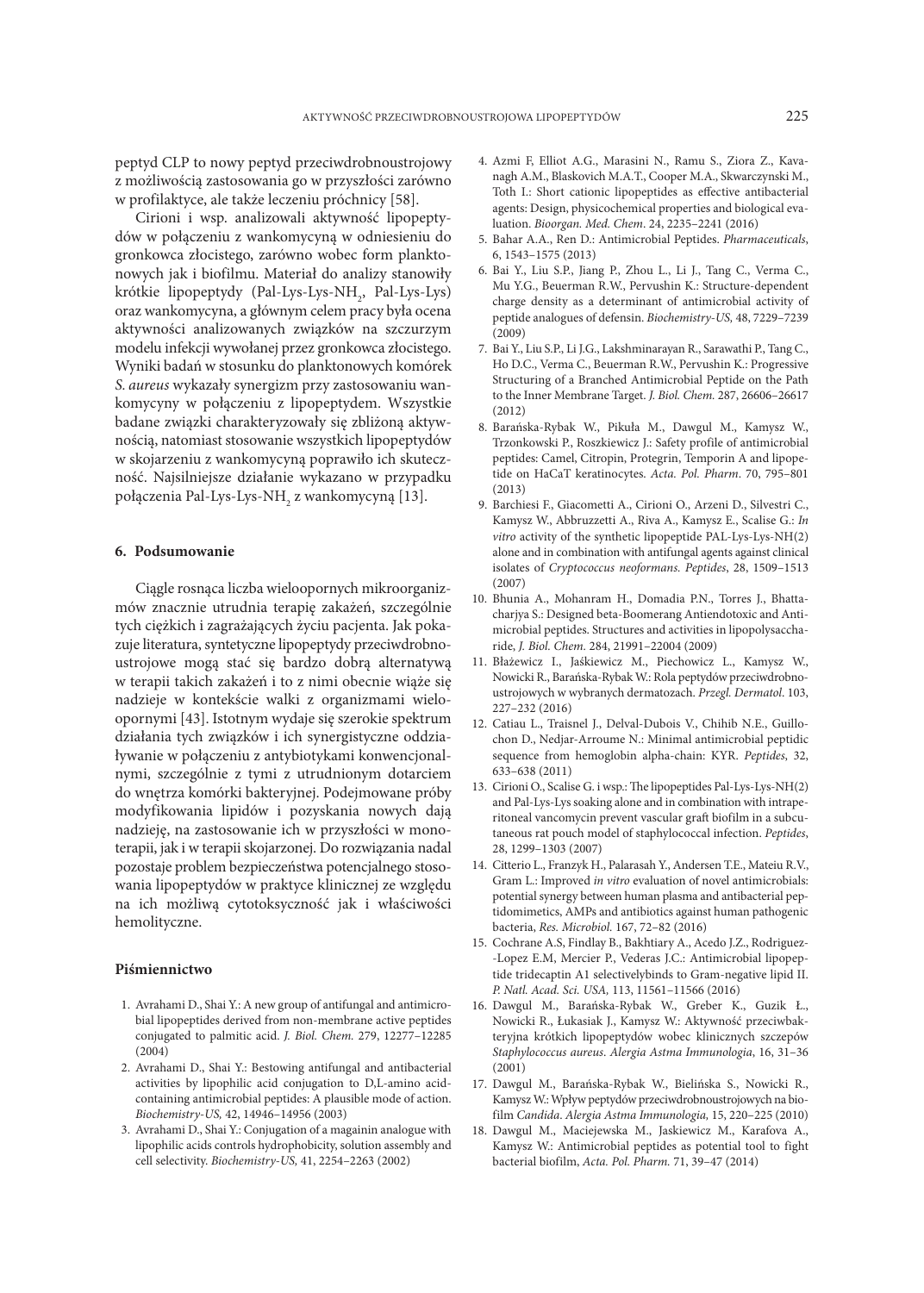- 19. Eckhard L.H., Houri-Haddad Y., Sol A., Zeharia R., Shai Y., Beyth S., Domb A.J., Bachrach G., Beyth N.: Sustained release of Antibacterial Lipopeptides from Biodegradable Polymers against Pral Pathogens, *Plos One,* 11, e0162537 (2016)
- 20. Fenyou She, Nimmagadda A., Teng P., Su M., Zuo X.B., Cai J.F.: Helical 1:1 alpha/Sulfono-gamma-AA Heterogeneous Peptides with Antimicrobial Activity, *Biomacromolecules*, 17, 1854–1859 (2016)
- 21. Ghosh C., Konai M.M., Sarkar P., Samaddar S., Haldar J.: Design simple lapidates lysines: bifurcation imparts selective antimibrobial activity. *Chem. Med. Chem.,* 11, 2367–2371 (2016)
- 22. Giuliani A., Rinaldi A.C.: Beyond natural antimicrobial peptides: multimeric peptides and other peptidomimetic approaches. *Cell. Mol. Life Sci.* 68, 2255–2266 (2011)
- 23. Goldberg K. Sarig H., Zakoon F., Espand R.F., Espand R.M., Mor A.: Sensitization of Gram-negative bacteria by targeting the membrane potential. *Faseb J.* 27, 3818–3826 (2013)
- 24. Greber K.E., Dawgul M., Kamysz W., Sawicki W.: Cationic Net Charge and Counter Ion Type as Antimicrobial Activity Determinant Factors of Short Lipopeptides. *Front. Microbiol*. Doi: 10.3389/fmicb.2017.00123 (2017)
- 25. Greber K.E., Ciura K., Belka M., Kawczak P., Nowakowska J., Baczek T., Sawicki W.: Characterization of antimicrobial and hemolytic properties of short synthetic cationic lipopeptides based on QSAR/QSTR approach, *Amino acids,* DOI: 10.1007/ s00726-017-2530-2 (2017)
- 26. Horn J.N., Sengillo J.D., Lin D.J., Romo T.D., Grossfield A.: Characterization of a potent antimicrobial lipopeptide via coarse- -grained molecular dynamics, *BBA.-Biomembranes.* 1818, 212–218 (2012)
- 27. Hu Y.G., Amin M.N., Padhee S., Wang R.S.E., Qiao Q., Bai G., Li Y.Q., Mathew A., Cao C.H., Cai J.F.: Lipidated peptidomimetics with improved antimicrobial activity. *ACS. Med. Chem. Lett.* 3, 683–686 (2012)
- 28. Hu Y.G., Li X.L., Sebti S.M., Chen J.D., Cai J.F.: Design and synthesis of AApeptides: a new class of peptide mimics. *Bioorg. Med. Chem. Lett.* 21, 1469–1471 (2011)
- 29. Iyer V.: A review of stapled peptides and small molecules to inhibit protein-protein interactions in cancer. *Curr. Med. Chem*. 23, 3025–3043 (2016)
- 30. The APD: The Antimicrobial Peptide Database, http://aps.unmc. edu/AP/main.php (24.02.2018)
- 31. Jammal J., Zakoon F., Kaneti G., Goldberg K., Mor A.: Sentsitization of Gram-negative bacteria to rifampin and OAK combinations. *Sci. Rep.-UK,* DOI: 10.1038/srep09216
- 32. Jammal J., Zaknoon F., Kaneti G., Herhkovits A.S., Mor A.: Sensitization of Gram-negative Bacilli to Host Antimicrobial Proteins, *JPN. J. Infect. Dis.* 215, 1599–1607 (2017)
- 33. Janiszewska J. Naturalne peptydy przeciwdrobnoustrojowe w zastosowaniach biomedycznych. *Polimery*, 59, 699–707 (2014)
- 34. Janiszewska J., Sowinska M., Rajnisz A., Solecka J., Lacka I., Milewski S., Urbanczyk-Lipkowska Z.: Novel dendrimeric lipopeptides with antifungal activity, *Bioorg. Med. Chem. Lett.* 22, 1388–1393 (2012)
- 35. Jansen R.O., Sandberg-Schaal A., Frimodt-Moller N., Nielsen H.M., Franzyk H.: End group modification: Efficient tool for improving activity of antimicrobial peptide analogues towards Gram-positive bacteria, *Eur. J. Pharm. Biopharm.* 95, 40–46 (2015)
- 36. Jaśkiewicz M., Neubauer D., Kamysz W.: Comparative Study on Antistaphylococcal Activity of Lipopeptides in Various Culture Media. *Antibiotics*, DOI:10.3390/antibiotics6030015 (2017)
- 37. Jenner Z.B., Crittenden C.M., Gonzales M., Brodbelt J.S., Bruns K.A.: Hydrocarbon-stapled lipopeptides exhibit selective antimicrobial activity, *Biopolymers,* 108, e23006 (2017)
- 38. Jerala R.: Synthetic lipopeptides: a novel class of anti-infectives, *Expert. Opin. Inv. Drug.* 16, 1159–1169 (2007)
- 39. Kamysz E., Barchiesi F. i wsp.: *In vitro* activity of the lipopeptide PAL-Lys-Lys-NH2, alone and in combination with antifungal agents, against clinical isolates of *Candida* spp. *Peptides*, 32, 99–103 (2011)
- 40. Kamysz E., Sikorska E., Dawgul M., Tyszkowski R., Kamysz W.: Influence of dimerization of lipopeptide Laur-Orn-Orn- -Cys-NH2 and N-terminal peptide of human lactoferricin on biological activity. *Int. J. Pept. Res. Ther.* 21, 39–46 (2015)
- 41. Kamysz W.: Projektowanie, synteza i badania peptydów przeciwdrobnoustrojowych. Akademia Medyczna. Gdańsk, 2007
- 42. Kaur P., Li Y.Q., Cai F.J., Song L.K.: Selective membrane disruption mechanism of an antibacterial gamma-AApeptide defined by EPR spectroscopy. *Biophys. J.* 110, 1789–1799 (2016)
- 43. Koh J.J., Lin S.M., Beuerman R.W., Liu S.P.: Recent advances in synthetic lipopeptides as anti-microbial agents: design and synthetic approaches, *Amino acids,* 49, 1653–1677 (2017)
- 44. Kozińska A., Sitkiewicz I.:. "Nowe" i "Stare" antybiotyki mechanizmy działania i strategie poszukiwania leków przeciwbakteryjnych. *Kosmos*, 66, 109–124 (2017)
- 45. Lakshminarayanan R., Beuerman R.W. I wsp.: Branched peptide, B2088, disrupts the supramolecular organization of lipopolysaccharides and sensitizes the Gram-negative bacteria, *Sci. Rep.-UK,* 6, DOI: 10.1038/srep25905 (2016)
- 46. Laverty G., McLaughlin M., Shaw C., Gorman S.P., Gilmore B.F.: Antimicrobial Activity of Short, Synthetic Cationic Lipopeptides, *Chem. Biol. Drug. Des.* 75, 563–569 (2010)
- 47. Li J., Koh J.J, Liu S., Lakshminarayanan R., Verma C.S, Beuerman R.W.: Membrane Active Antimicrobial Peptides: Translating Mechanistic Insights to Design. *Front. Neurosci*. Doi: 10.3389/fnins.2017.00073 (2017)
- 48. Li J.G., Liu S.P., Lakshminarayanan R., Bai Y., Pervushin K., Verma C., Beuerman R.W.: Molecular simulations suggest how a branched antimicrobial peptide perturbs a bacterial membrane and enhances permeability, *BBA. – Biomembranes,* 1828, 1112–1121 (2013)
- 49. Lin D.J., Grossfield A.: Thermodynamics of antimicrobial lipopeptide binding to membranes: origins of affinity and selectivity. *Biophys. J*. 107, 1862–1872 (2014)
- 50. Lohan S., Cameotra S.S., Bisht G.S.: Systematic study of non- -natural short cationic lipopeptides as novel broad-spectrum antimicrobial agents. *Chem. Biol. Drug. Des.* 82, 557–566 (2013)
- 51. Majerle A., Kidric J. Jerala R.: Enhancement of antibacterial and lipopolysaccharide binding activities of a human lactoferrin peptide fragment by the addition of acyl chain. *J. Antimicrob. Chemoth.* 51, 1159–1165 (2003)
- 52. Mak P., Pohl J., Dubin A., Reed M.S., Bowers S.E., Fallon M.T., Shafer W.M.: The increased bactericidal activity of a fatty acid- -modified synthetic antimicrobial peptide of human cathepsin G correlates with its enhanced capacity to interact with model membranes. *Int. J. Antimicrob. Ag.* 21, 13–19 (2003)
- 53. Makovitzky A., Avrahami D., Shai Y.: Ultrashort antibacterial and antifungal lipopeptides. *P. Natl. Acad. Sci. USA,* 103, 15997–16002 (2006)
- 54. Makovitzky A., Baram J. Shai Y.: Antimicrobial lipopolypeptides composed of palmitoyl di- and tricationic peptides: *in vitro* and *in vivo* activities, self-assembly to nanostructures and plausible mode of action. *Biochemistry-US*, 47, 10630–10636 (2008)
- 55. Malina A., Shai Y.: Conjugation of fatty acids with different lengths modulates the antibacterial and antifungal activity of cationic biologically inactive peptide, *Biochem. J*. 390, 695–702 (2005)
- 56. Mangoni M.L., Shai Y.: Short native antimicrobial peptides and engineered ultrashort lipopeptides: similarities and differences